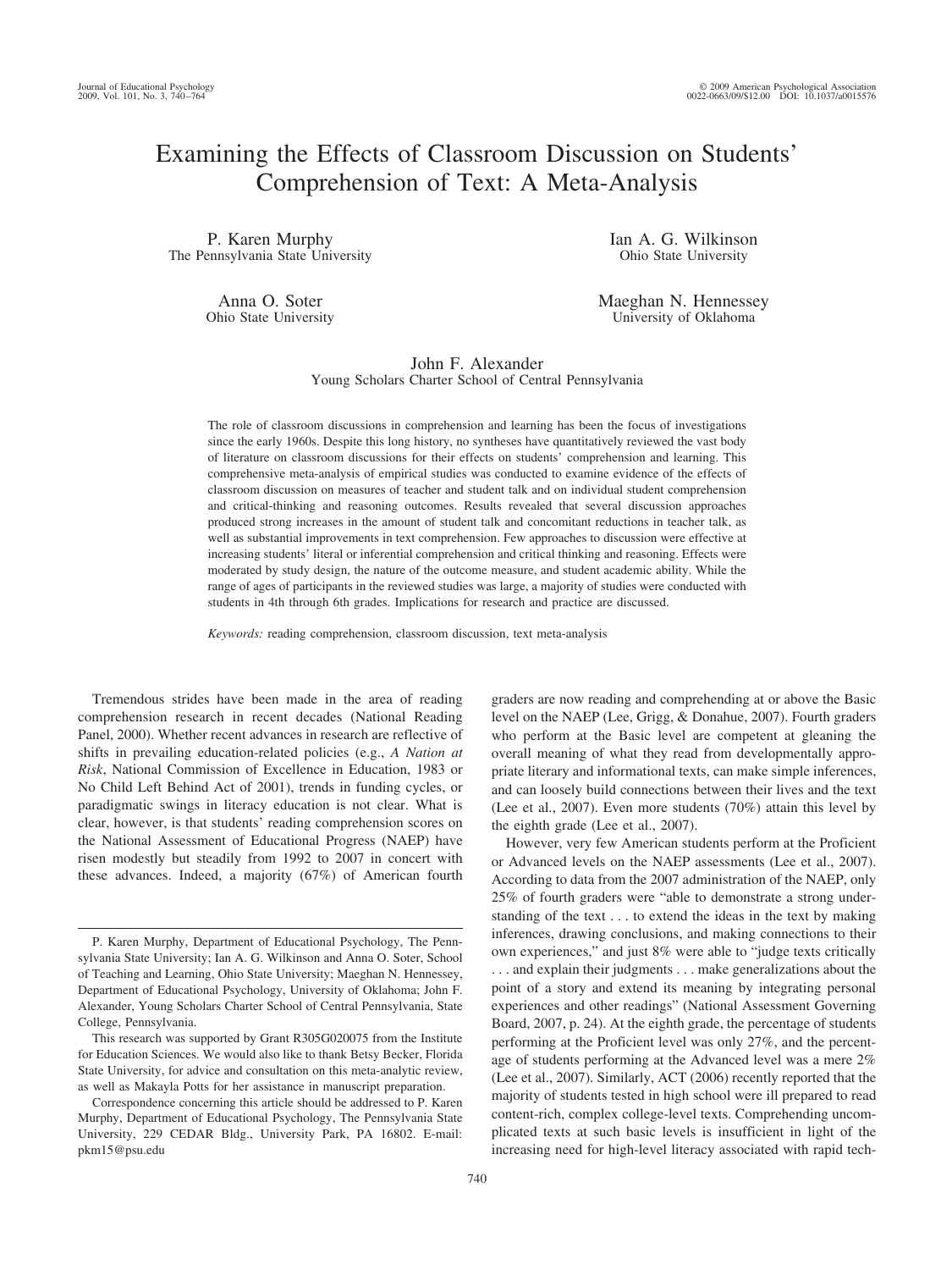nological changes in the 21st century and beyond (Bransford, Brown, & Cocking, 1999).

In response to these concerns, many educators are now directing their attention to *critical literacy*, that is, literacy that goes beyond the simple decoding of text or basic determination of meaning (Callison, 2000; Graves, Juel, & Graves, 2001). Over the last two decades, the term *critical literacy* has been variously defined and understood. For example, some theorists and researchers view critical literacy from the perspective of critical theory, positioning, and power relations (e.g., de Castell & Luke, 1987; Freebody & Luke, 1990). Luke (cited in Jongsma, 1991) stated that practices of critical literacy break down traditional teacher roles and encourage students to talk and write about their experiences, their knowledge, and their opinions on a variety of issues. In the present work, we use the term *critical literacy* as it relates to higher order thinking and critical-reflection on text and discourse. Within such an interpretation of critical literacy, the goal is to help students achieve a high-level comprehension of text, to read beyond a text's surface, and to surpass the acquisition of lower order thinking skills (Chang-Wells & Wells, 1993). The effectiveness of instructional approaches for promoting such critical literacy and high-level comprehension remain largely unexplored.

The focus of the present review was an examination of the effects of using group discussions as a tool for promoting students' high-level comprehension of text (i.e., critical literacy). The term *high-level comprehension* is used to refer to critical, reflective thinking about text. High-level comprehension requires that students engage with text in an epistemic mode to acquire not only knowledge of the topic but also knowledge about how to think about the topic and the capability to reflect on one's own thinking (cf. Chang-Wells & Wells, 1993). Related terms are *literate thinking*, *higher order thinking*, *critical thinking*, and *reasoning*.

#### Theoretical Underpinnings

The theoretical rationales invoked to explain the role of discussion in promoting students' reading comprehension derive largely from sociocognitive and sociocultural theory. According to Piaget (1928), social interaction is a primary means of promoting individual reasoning. Similarly, Vygotsky (1934/1986) conceived of learning as a culturally embedded and socially meditated process in which discourse plays a primary role in the creation and acquisition of shared meaning making. Essentially, Vygotsky (1978) conceptualized reading and writing as socially constructed higher order psychological processes. Within such a perspective, children develop reading skills and abilities through authentic participation in a literacy-rich environment and are apprenticed into the literate community by more knowledgeable others (e.g., parents, teachers, or more capable peers). Tharp and Gallimore (1988) stated:

A key feature of this [sociocultural perspective] emergent view of human development is that higher order functions develop out of social interaction. Vygotsky argues that a child's development cannot be understood by a study of the individual. We must also examine the external social world in which that individual life has developed. . . . Through participation in activities that require cognitive and communicative functions, children are drawn into the use of these functions in ways that nurture and "scaffold" them. (pp.  $6-7$ )

According to Wertsch, Del Rio, and Alvarez (1995), when students interact with others in a group in deep and meaningful ways, the outcomes or results that are produced are beyond the abilities and dispositions of the individual students who compose the group. Students bring to the discussion unique social and cultural values, background experiences, and prior knowledge and assumptions. Through the interactions, learners incorporate ways of thinking and behaving that foster the knowledge, skills, and dispositions needed to support transfer to other situations that require independent problem solving (Anderson et al., 2001; Hatano, 1993). In the context of discussion, students make public their perspectives on issues arising from the text, consider alternative perspectives proposed by peers, and attempt to reconcile conflicts among opposing points of view.

The dialogic process is negotiated and sustained through interpretations of text, high-level reasoning, and standards of interaction that govern group behavior. Similarly, Bakhtin's (1981) work suggested that reasoning is inherently dialogical; that is, one's reasoning is necessarily a response to what has been said or experienced as well as an anticipation of what will be said in response. The underlying presupposition is that reasoning is dynamic and relational. It is not so much that one cannot reason individually but rather that reasoning is mediated by prior experiences and the anticipation of future social experiences. According to Anderson et al. (2001, p. 2), "thinkers must hear several voices within their own heads representing different perspectives on the issue. The ability and disposition to take more than one perspective arise from participating in discussions with others who hold different perspectives" (see also Reznitskaya et al., 2001).

Indeed, talk is an essential feature of social– constructivist pedagogy, and researchers are beginning to understand those aspects of it that can be relied upon as either agents or signals of student learning. Select empirical and theoretical research shows that the quality of classroom talk is closely connected to the quality of student problem solving, understanding, and learning (e.g., Mercer, 1995, 2002; Nystrand, Gamoran, Kachur, & Prendergast, 1997; Wegerif, Mercer, & Dawes, 1999). This research indicates that there is sufficient reliability in language use to enable us to make valid inferences about the productiveness of talk for student learning (see also Anderson, Chinn, Chang, Waggoner, & Yi, 1997; Applebee, Langer, Nystrand, & Gamoran, 2003). The discourse–learning nexus is complex and highly situated, and the mapping between discourse and learning is imperfect. Nevertheless, empirical research in this area has begun to reach a level of maturity at which those aspects of discourse and attendant classroom norms that shape student learning can be identified and examined.

#### Classroom Discussions About Text

Research has identified a number of approaches to conducting intellectually stimulating discussions that appear to be effective in promoting high-level responses to text in elementary as well as high school settings (e.g., Collaborative Reasoning, Philosophy for Children, Questioning the Author, Instructional Conversations, or Book Club). These approaches serve various purposes depending on the goals teachers set for their students: to adopt a critical or analytic stance (e.g., Anderson et al., 1997), to acquire information (e.g., Beck, McKeown, Sinatra, & Loxterman, 1991), or to respond to literature on an aesthetic level (e.g., Raphael, Gavelek, & Daniels, 1998). Discussion approaches that give prominence to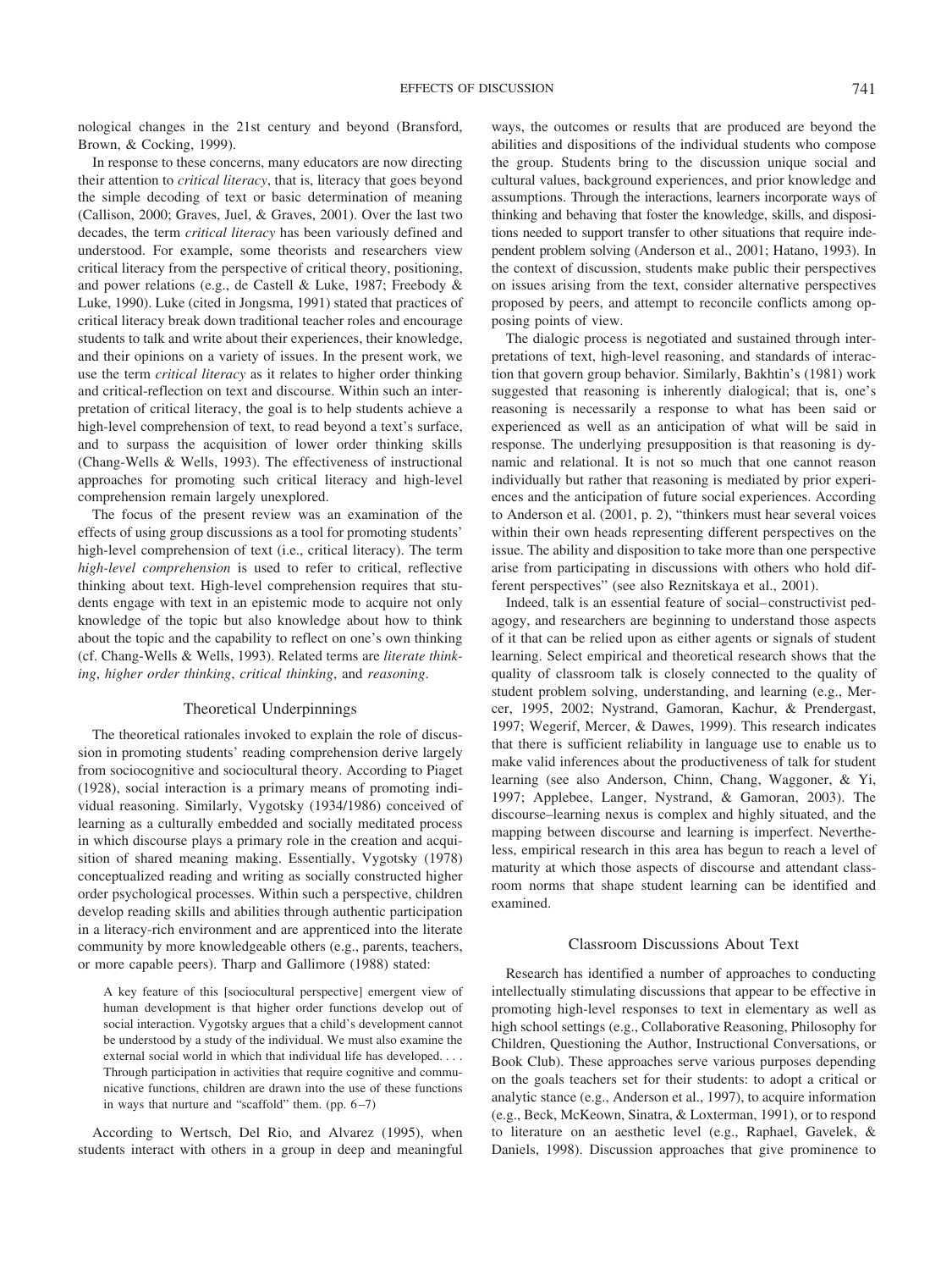interrogating or querying the text in search of the underlying arguments, assumptions, world views, or beliefs align with what Wade, Thompson, and Watkins (1994) describe as a *critical– analytic stance*. Such a stance encourages a discussion in which the reader's querying mind is engaged, prompting him or her to ask questions, and promoting a more subjective, critical response toward the text. By comparison, approaches that give prominence to knowledge acquisition are often conceptualized as being more efferent in nature (Chinn, Anderson, & Waggoner, 2001). We define an *efferent stance* as a text-focused response in which discussion gives prominence to reading to acquire and retrieve particular information. In this stance, the focus is on "the ideas, information, directions, conclusions to be retained, used, or acted on after the reading event" (Rosenblatt, 1978, p. 27).

Early in our review of relevant literature, we took issue with the term *aesthetic* as applied to discussions we observed because, in our judgment, few actually attained a truly aesthetic response (Rosenblatt, 1978). Instead, we chose to use the term *expressive stance* to describe a reader-focused response (Jakobson, 1987). In this stance, discussion gives prominence to the reader's affective response to the text or the reader's own spontaneous, emotive connection to all aspects of the textual experience (Soter & Rudge, 2005). In addition to giving prominence to a particular stance through the established goals of the discussion, each approach is also characterized by some type of instructional frame that describes the moves of the teacher, the role of the text, specific metacognitive strategies, and benchmarks of success. Although the aims of these approaches are not identical, most purport to help students develop the skills and abilities to discuss text, consider different perspectives, and provide support for arguments.

The review of research reported herein is part of a larger project whose purpose was to identify converging evidence on the use of group discussions to promote high-level comprehension of text and to advance understanding of how teachers can implement discussions and assess their effects in ways that are sensitive to instructional goals. As mentioned previously, the specific objective of this meta-analysis was to examine evidence of the effects of different approaches to conducting group discussions, including estimation of the magnitude of effects. To qualify for inclusion in our review of research, an approach to discussion had to demonstrate consistency of application and have an established place in educational research or practice on the basis of a record of peerreviewed, empirical research conducted in the last three decades. The nine approaches we identified were Collaborative Reasoning (CR; Anderson, Chinn, Waggoner, & Nguyen, 1998), Paideia Seminar (PS; Billings & Fitzgerald, 2002), Philosophy for Children (P4C; Sharp, 1995), Instructional Conversations (IC; Goldenberg, 1993), Junior Great Books Shared Inquiry (JGB; Great Books Foundation, 1987), Questioning the Author (QtA; Beck & McKeown, 2006; McKeown & Beck, 1990), Book Club (BC; Raphael & McMahon, 1994), Grand Conversations (GC; Eeds & Wells, 1989), and Literature Circles (LC; Short & Pierce, 1990). These approaches serve various purposes depending on the goals teachers set for their students: to adopt a critical–analytic stance, to acquire information on an efferent level, or to respond to literature on an aesthetic or expressive level.

For the purposes of this review and our larger project, we categorized the approaches into one of the three stances toward text. Our categorization of the various approaches was based on the stance given prominence in the discussion as evident in the primary goals enacted by proponents or developers of the approach in the published literature. Specifically, within the critical–analytic stance, we included Collaborative Reasoning, Paideia Seminar, and Philosophy for Children because each of these approaches has an enacted goal of querying and interrogating the underlying arguments and evidence presented in the text. By comparison, we included Instructional Conversations, Junior Great Books Shared Inquiry, and Questioning the Author within the efferent stance on the basis of their enacted primary goal of searching the text for information. Finally, within the expressive stance, we included Book Club, Grand Conversations, and Literature Circles as each of these approaches encourages students to live through the text and gives prominence to highly emotive and affective responses to the text.

In making these categorizations, we fully acknowledge that some of the aforementioned approaches espouse secondary or tertiary goals that align with multiple stances. For example, many of the approaches within the critical–analytic stance also encourage readers to gather relevant information from the text and to emotively respond to the text, so as to enable the reader to take a stand or make a claim about a given issue and to support it with evidence. For this reason, as will become apparent later, we used *approach* rather than stance as our primary unit of analysis in the meta-analysis. Nonetheless, we found it useful in the larger project and in the present review to categorize the approaches into stances as a mechanism for interpreting trends across the various approaches.

Moreover, in our judgment, regardless of the primary goal as evident in the published literature, all of the discussion approaches have potential to promote students' high-level thinking and comprehension of text. For example, Collaborative Reasoning (CR) (Anderson et al., 1998) uses discussion to foster students' critical reading and thinking about text as part of reading instruction. CR is representative of approaches encouraging a critical–analytic stance toward text and is premised on the idea of reasoned argumentation as a model for critical thinking (Chinn et al., 2001). Drawing from the work of McGee (1992) on discourse as a characteristic way of talking and thinking, and the work of Kuhn (1993) and Toulmin (1958) on argumentation, CR aims to encourage students to use reasoned discourse as a means for choosing among alternative perspectives on an issue. CR discussions foster conversation among students that draws on personal experiences, background knowledge, and text for interpretive support. In the format of CR, the teacher poses a central question deliberately chosen to evoke varying points of view. Students adopt a position on the issue and are encouraged to generate reasons that support their position. Using the text, as well as personal experiences and background knowledge, students proceed to evaluate reasons and evidence, to consider alternative points of view, and to challenge the arguments of others (Waggoner, Chinn, Yi, & Anderson, 1995). Anderson et al. (1998) analyzed transcripts from CR discussions and recitation lessons to examine the quantity and quality of student participation. The authors found that students from the CR group engaged in argumentation more frequently, challenged the opinions and thoughts of others, responded to challenges, and provided evidence or information from the text in defense of their arguments more frequently than did those involved in recitation. The nature of the discourse also changed as evidenced by in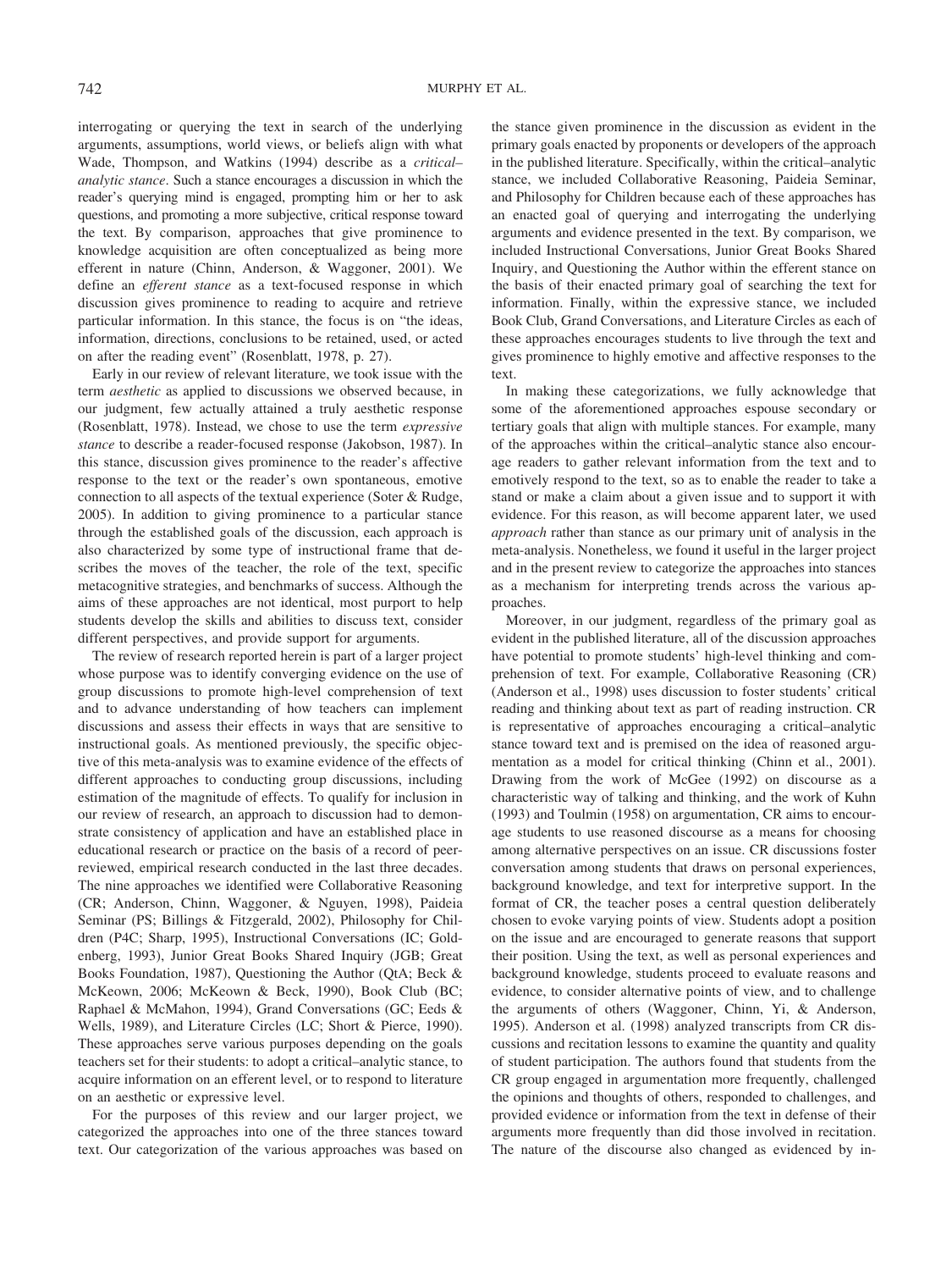creased student participation, decreased teacher talk, and less teacher control of topic.

Another approach to group discussion is Questioning the Author (QtA; Beck & McKeown, 2006; Beck, McKeown, Hamilton, & Kucan, 1998). QtA grew out of investigations of text characteristics that hinder or support comprehension (Black & Bern, 1981; Frederiksen, 1981; Trabasso, Secco, & van den Broek, 1984) as well as the developers' own research into problems experienced by readers when they interact with ideas presented in textbooks (Beck et al., 1991; Beck, McKeown, & Gromoll, 1989; McKeown & Beck, 1990). QtA is representative of approaches encouraging an efferent stance toward text and is premised strongly on a constructivist view of reading (e.g., Anderson, 1977). QtA aims to engage students deeply in the process of making meaning from text and encourages students to question the author's position as an "expert" and to read against the text. In fact, students are taught to "depose" the authority of the author and to realize that authors are fallible and that the difficulties they encounter when reading challenging texts are not necessarily attributable to their own inadequacies. Teachers guide students through a text, assisting them in the construction of meaning through the use of *queries*, that is, questions designed to help students focus on the meaning of an author's words. Almasi, McKeown, and Beck (1996) investigated the nature of reading engagement during QtA using data from field notes, videotapes of group meetings, and student and teacher interviews. Teachers and students viewed videotapes of classroom discussions and rated them on interpretation and levels of engagement as well as on text processing. From these data, the authors found several factors they believe contributed to increased student engagement: the classroom climate, the use of interpretive tools, and use of textual evidence to clarify and verify issues regarding characters' motives, actions, or story elements. However, the researchers did not assess whether the discussions affected students' comprehension of text.

Yet another approach to group discussion is Book Club (BC; Raphael et al., 1998; Raphael & McMahon, 1994), which we have categorized as reflective of an expressive stance toward text. This approach is based on reader-response theory (Iser, 1978; Rosenblatt, 1978), research regarding how readers derive meaning from text (Duffy, Roehler, & Mason, 1984; Pearson & Johnson, 1978), and research concerning discourse patterns (Cazden, 1988). BC is strongly rooted in a sociocultural perspective (Bakhtin, 1986; McGee, 1992; Mead, 1934) and reflects Vygotskian notions of the role of language, the zone of proximal development, and internalization (Vygotsky, 1978). BC structure comprises four elements: reading, writing, discussion, and instruction. Students read a text (reading), record their written responses to the text in journals (writing), and then use these responses to engage in small-group discussion, otherwise known as Book Clubs (BCs). The instructional element, which occurs throughout the program, is used for a variety of purposes such as discussing elements of a story, modeling strategies for students, and discussing rules for appropriate group behavior (e.g., Kong & Fitch, 2002/2003). Students also participate in *community share*, a whole-class discussion that provides opportunities for students to share information from BC discussions and enhances their awareness of issues concerning the thematic unit or historical background of the reading. Participation in BCs has been linked to increased vocabulary, as well as the metacognitive strategies of self-questioning, summarizing, and

using strategies, particularly with struggling or ethnically diverse students (Kong & Fitch, 2002/2003). Raphael and colleagues (1998) have also shown that BCs enhance students' conversational competence including their ability to sustain topics and themes as well as taking the perspective of others over the course of a 3-week unit.

As a case in point, Goatley, Brock, and Raphael (1995) investigated the experiences of a diverse group of students involved in a regular education literature-based reading program. Their goal was to document the meaning-making experiences of fifth-grade students  $(n = 5)$  participating in a BC. Particularly important in this study is the fact that 3 of the students had previously received reading instruction in a pull-out program. Data were collected over a 3-week period and included interviews; written questionnaires on the students' perceptions of their roles in BC; field notes by the researchers; audio, video, and transcripts of BC discussions; and students' written work in response to the literature. Analyses of the data revealed that participation in BCs led to increased participation and talk on the part of all students. Moreover, the BC setting provided struggling learners with opportunities and support for learning strategies and skills related to textual interpretation and meaning construction as evidenced in students' comprehension strategy use and the ability to scaffold each other's meaning constructions. Students were able to use their reading logs for personal reactions and use these personal reactions in discussions. Evidence from discussions also showed that both peers and teachers can serve as the "more knowledgeable other" in discussions about text.

Despite differences across the purposes and goals of various approaches, evidence suggests that discussions about and around text have the potential to increase student comprehension, metacognition, critical thinking, and reasoning, as well as students' ability to state and support arguments (e.g., Bird, 1984; Reznitskaya et al., 2001). To date, however, no syntheses have quantitatively reviewed the vast body of literature on classroom discussions to examine the effects of the various approaches on students' comprehension and learning. That is, there exists no thorough quantitative examination of evidence from extant research of the effectiveness of prominent approaches to discussion. As such, the purpose of this meta-analysis was to examine the effects of the nine identified discussion approaches on students' high-level comprehension of text. We conducted a comprehensive meta-analysis of empirical studies that provided evidence of the effects of discussion on measures of teacher/student talk and on individual student comprehension and critical thinking and reasoning outcomes. Our specific purposes in this review were as follows:

identify empirical studies that provided evidence of the effects of discussion on measures of teacher/student talk and on individual student comprehension and reasoning outcomes;

document trends within variables that frame the reviewed studies (e.g., publications trends);

examine effects of discussion on high-level comprehension relative to key study features including design, outcome measure, academic ability, or the number of weeks of discussion;

examine effects of discussion on high-level comprehension by primary stance toward the text (i.e., critical–analytic, efferent, and expressive); and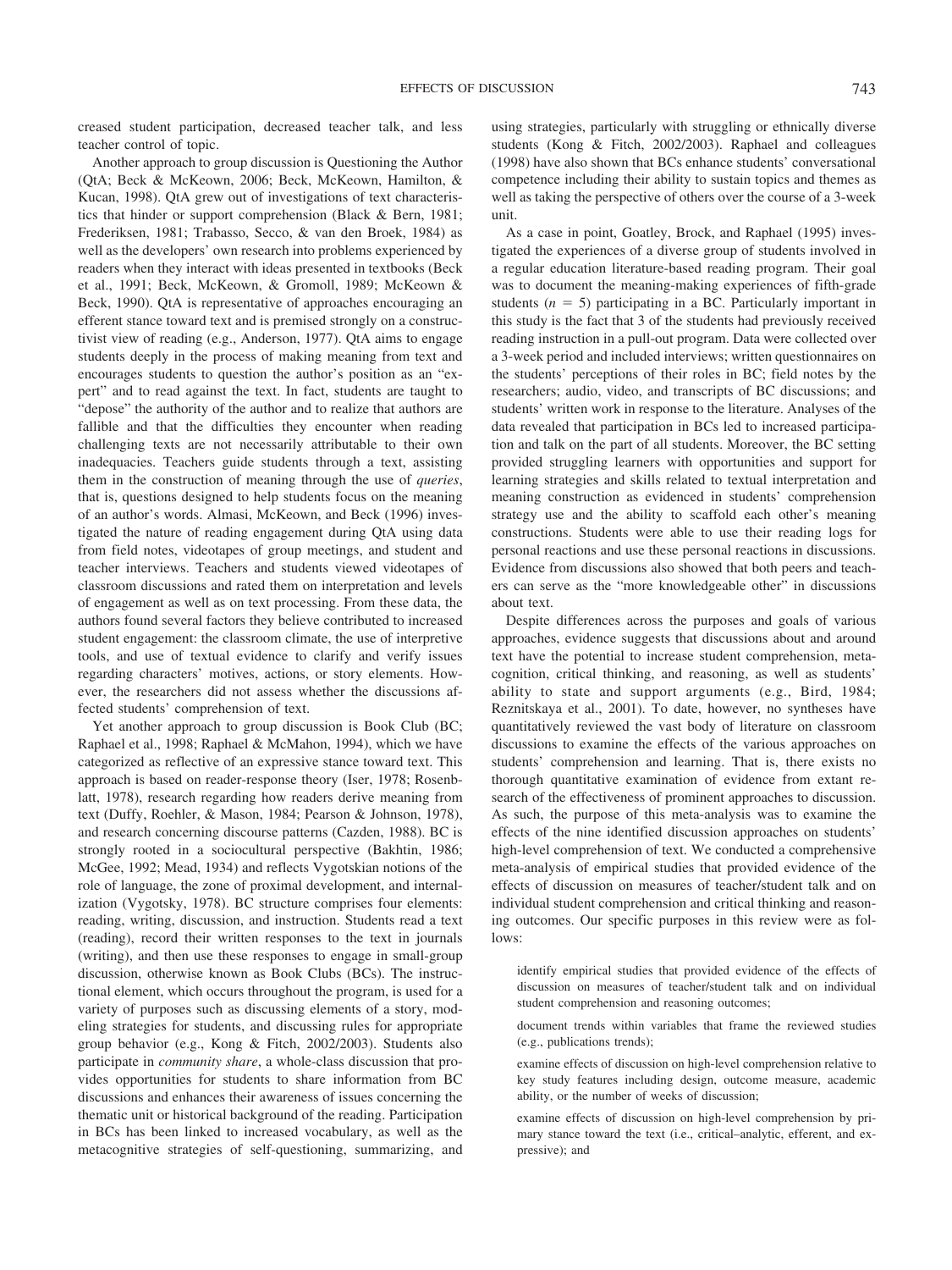model the effects of discussion on high-level comprehension using fixed-effects and random-effects models to explain variability across studies.

In addressing these specific purposes, we hoped to build a road map that individuals can use to better understand the vast discussion literature generally, as well as the effectiveness of various discussion approaches, in particular.

# Method

#### *Search Parameters*

Our first step was to conduct a broad search of the literature in order to establish a beginning pool of writings from which the final body of relevant works would be chosen. To do so, we conducted exhaustive reviews of the literatures on discussion practices as they relate to the promotion of students' high-level thinking and comprehension of text by carrying out systematic searches of five major databases in the social sciences (i.e., ERIC, Education Abstracts, PsycINFO, Social Sciences Citation Index, and Digital Dissertations), keyed on the names of researchers who have played major roles in the conceptualization of a given approach (e.g., Goldenberg, 1993, or Tharp & Gallimore, 1988, for Instructional Conversation, or Raphael & McMahon, 1994, for Book Club) and titles of the approaches (e.g., Grand Conversation or Junior Great Books Shared Inquiry). We also investigated secondary citations, other printed sources, and associated Web sites. This broad search resulted in 1,001 references.

Over a 3-year period, each reference pertinent to the approaches was summarized in a highly customized EndNote library (Thomson Reuters, Carlsbad, CA) using a common set of fields. This procedure resulted in the references being initially classified into four levels. References were labeled as *Level 1* if they directly pertained to one of our nine targeted approaches (i.e., Collaborative Reasoning, Philosophy for Children, Paideia Seminar, Questioning the Author, Instructional Conversation, Junior Great Books Shared Inquiry, Literature Circles, Grand Conversation, and Book Club). The label *Level 2* was assigned to references that described other empirical research on the role of discussion in promoting students' comprehension, learning, or thinking (e.g., reviews of literature). *Level 3* references elaborated on the theoretical underpinnings of discussion as a means of promoting learning and comprehension, while references were classified as *Level 4* if they provided information on methodological tools that might be useful in understanding students' unfolding interpretations of discussion or in assessing the quality of their interpretation. Most important for the current analysis were those references classified as Level 1.

#### *Criteria for Inclusion*

To distill the research literature on classroom discussions for the meta-analysis, we established several criteria a priori to examine all Level-1 references. First, to be included in the meta-analysis, a document must be a report of an empirical study. Our initial search of the literature on classroom discussions resulted in 298 relevant Level-1 documents. Of those documents, only 127 were classified as reports of empirical studies. Second, it was imperative that the studies present quantitative data and that effect sizes could be calculated from the data presented. A number of studies were removed at this point because they either did not present quantitative data  $(n = 56)$  or because effect sizes could not be calculated on the basis of the data reported  $(n = 11)$ . As a case in point, Ellis (1999) conducted a study on improving comprehension through Junior Great Books Shared Inquiry discussions in third and sixth grades. Unfortunately, only quartile scores were reported in the study, so effect sizes could not be calculated.

Given that our focus of the meta-analysis was the role of classroom discussions in promoting comprehension of text, it was also essential that the studies report effects of discussions about text. Several studies failed to meet this criterion  $(n = 3)$ . For example, Dalton and Sison (1995) used Instructional Conversations with Spanish-speaking middle school students around the topic of problem solving in mathematics—problem solving that did not involve text. Similarly, results from several articles published by Mason (e.g., 1998, 2001) using Collaborative Reasoning in fourth- and fifth-grade science classrooms were not considered in the meta-analysis because the discussions were not about text. For example, in Mason (2001), the fourth-grade students participated in discussions about their observations of mold growing on carrots and cheese.

The final criterion for inclusion pertained to the construct under investigation. It was necessary that the articles contained quantitative data on a construct of interest. Specifically, we were interested in assessment of discourse including measurements of *teacher talk*, *student talk*, and *student-to-student talk*. These constructs were operationalized as the percentage of total utterances made by either the teacher (*teacher talk*) or student (*student talk*) within the context of the discussion. *Teacher talk* consisted of teacher utterances such as coaching or prompting, asking questions of the students, and commenting on student utterances. *Student talk* consisted of student utterances that contributed to the discussion, such as answering questions from either the teacher or other students, asking questions of classmates, or contributing opinions about the text. *Student-to-student talk* was defined as the proportion of consecutive student utterances about the discussion that were made to other students without prompting or coaching from the teacher.

We were also interested in a number of individual student outcomes. Among these outcomes were various forms of comprehension, including *text-explicit comprehension* (i.e., comprehension requiring information that is explicitly stated, usually within a sentence), *text-implicit comprehension* (i.e., comprehension requiring integration of information across sentences, paragraphs, or pages), *scriptally implicit comprehension* (i.e., comprehension requiring considerable use of prior knowledge in combination with information in text), and *general or unspecified comprehension*, in which the nature of the comprehension was unclear (Pearson & Johnson, 1978). We were also interested in individual outcome measures pertaining to *critical thinking and reasoning* (i.e., reasoned, reflective thinking that is focused on deciding what to believe or do, drawing inferences or conclusions; Ennis, 1987), *argumentation* (i.e., taking a position on an issue and arguing for that position on the basis of evidence), and *meta-cognition* (i.e., measurement of students' understanding of their own thinking). Studies that failed to measure a construct of interest were not included in the meta-analysis  $(n = 10)$ .

Many studies that met the first two criteria failed to measure one of the aforementioned constructs of interest in the current meta-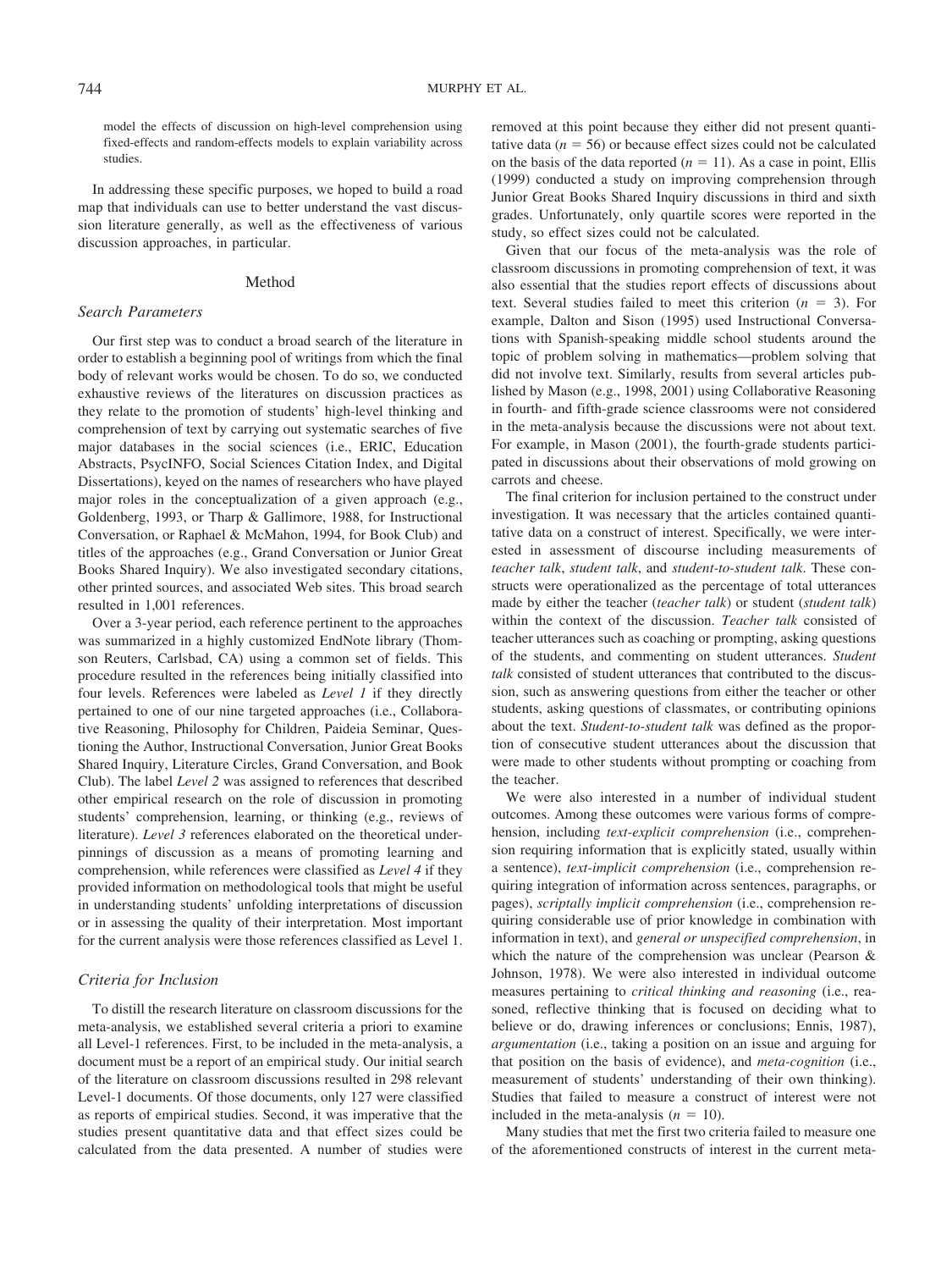analysis. For example, Patthey-Chavez and Clare (1996) conducted an empirical study on the use of Instructional Conversations with transitional bilingual students as a mechanism for promoting writing in a second language. The authors provided data on constructs such as fluency, syntax, and lexical variety that were not a focus of the present meta-analysis but did not assess a construct being investigated in the current review (e.g., comprehension or metacognition).

It is also important to note that several documents ( $n = 3$ ) were reports of the same study (e.g., reported in a dissertation and refereed journal article). For example, Billings' (1999) unpublished doctoral dissertation is a report of a study of the use of Paideia Seminars with high school students, and the same study emerged in our review as an article published in the *American Educational Research Journal* (Billings & Fitzgerald, 2002). In such cases, the document reporting the most relevant data was retained for the meta-analysis.

In addition, there were two studies that met all the aforementioned criteria but were not included in the analyses (i.e., Anderson et al., 1997; Blum, Lipsett, & Yocom, 2002). Although effect sizes were calculated for each study, nuances in the way the data were presented inhibited their inclusion in the analyses. Specifically, Anderson et al. (1997) failed to present sample sizes, which made it impossible to weight and unbias the calculated effect sizes. Blum et al. (2002) provided *F* statistics for both pretest and posttest outcomes, but there were significant differences at pretest that were not controlled for at posttest, which compromised the viability of the effects sizes. Moreover, we were not able to control for these differences in a secondary analysis on the basis of data provided in the study. The employment of these criteria and the culling of Anderson et al. (1997) and Blum et al. (2002) resulted in a final pool of 42 documents upon which all subsequent analyses were conducted. Each of the documents meeting all criteria for inclusion is described in Table 1.

Although our focus in the present review is on high-level comprehension, it is important to reiterate that approaches to classroom discussion have been developed for a variety of reasons or purposes and are characterized by specific goals. Necessarily, investigations with a particular approach focus on assessment outcomes associated with the primary and secondary goals of the approach— outcomes that may or may not be associated with reading comprehension. Arguably, the design of studies and assessments is also influenced by a number of competing factors that may include predominant research paradigms (e.g., qualitative or quantitative methods), funding initiatives, or prevailing social ills or agendas (e.g., failing schools). For example, Fleener (1994) investigated the nature of the roles and levels of engagement that seventh- and eighth-grade students took on during Paedia Seminars but did not measure student comprehension in relation to the roles or level of engagement. This study was excluded from the present analysis. The exclusion of such studies in the present review is simply reflective of our comprehension focus and should in no way suggest to the reader that such approaches or studies are irrelevant to instruction or student learning.

## *Coding*

All studies were coded using a 58-item coding manual. The manual was developed iteratively over a period of several months using one quantitative study from each discussion approach as a guide to item development, as well as a number of resources on conducting meta-analyses (e.g., Lipsey & Wilson, 2001). Major iterations of the manual were reviewed by an expert in the field of meta-analysis. Among the data collected from each study were type of publication, sample characteristics (e.g., number of students and teachers, age, predominant ethnicity, socioeconomic status, demographic area, or academic ability), research design characteristics (e.g., single group/multiple group or unit of assignment to condition), the description of the discussion (e.g., approach or prediscussion activity), characteristics of any subsamples in the study (e.g., ability level or English-language proficiency), dependent measure characteristics (e.g., group discourse or individual outcome), and effect size data.

All articles were coded using a Visual Basic interface (Microsoft Corp., Redmond, WA) with drop-down boxes and blank fields that enabled the raters to enter data directly into a Microsoft Access database. The interface minimized opportunities for disagreements between coders by placing constraints on data entry depending on the nature of the study. For instance, when single-group design was selected, the interface automatically blocked or modified the remaining available boxes for data entry. In addition, some of the simpler effect size calculations (e.g., using means and standard deviations) were automated in the interface. The programming features incorporated into the interface decreased the amount of time required to code a given article and likely reduced coding and calculation errors.

Prior to coding, raters were trained by two of the authors in consultation with the meta-analysis expert, who previously had reviewed the coding manual. All training was conducted using one study from each of the nine approaches. Specifically, the authors and meta-analysis expert explained and provided examples for each of the 58 items in the manual to the raters. Subsequently, all four individuals independently coded a single article and shared their respective codings. Any disagreements were discussed and resolved. Training continued until an 80% agreement criterion was reached among the two authors and the two raters. Having reached criterion, all studies were independently coded into separate databases by the two trained raters so that we could establish stable interpretations of the results presented in each study. Coding disagreements were resolved in weekly meetings with P. Karen Murphy. Logs were kept of all disagreements, and a third database was created containing coding representing the consensus judgment of P. Karen Murphy and the two trained raters. All analyses were performed using this consensus database. Final interrater agreement prior to consensus was 94%.

## *Data Preparation*

A number of guiding principles were established for data preparation prior to analysis. First, all effect sizes were calculated using Hedges'  $\hat{g}$ . In doing so, effect sizes were unbiased to control for the influence of small samples and weighted so that studies with larger sample sizes had greater influence in the analysis. In essence, Hedges'  $\hat{g}$  incorporates sample size by both computing a denominator that includes the sample sizes of the respective standard deviations (i.e., pooled standard deviation; Hedges & Olkin, 1985). To increase the stability of the effect size estimates, we also (*text continues on page 752*)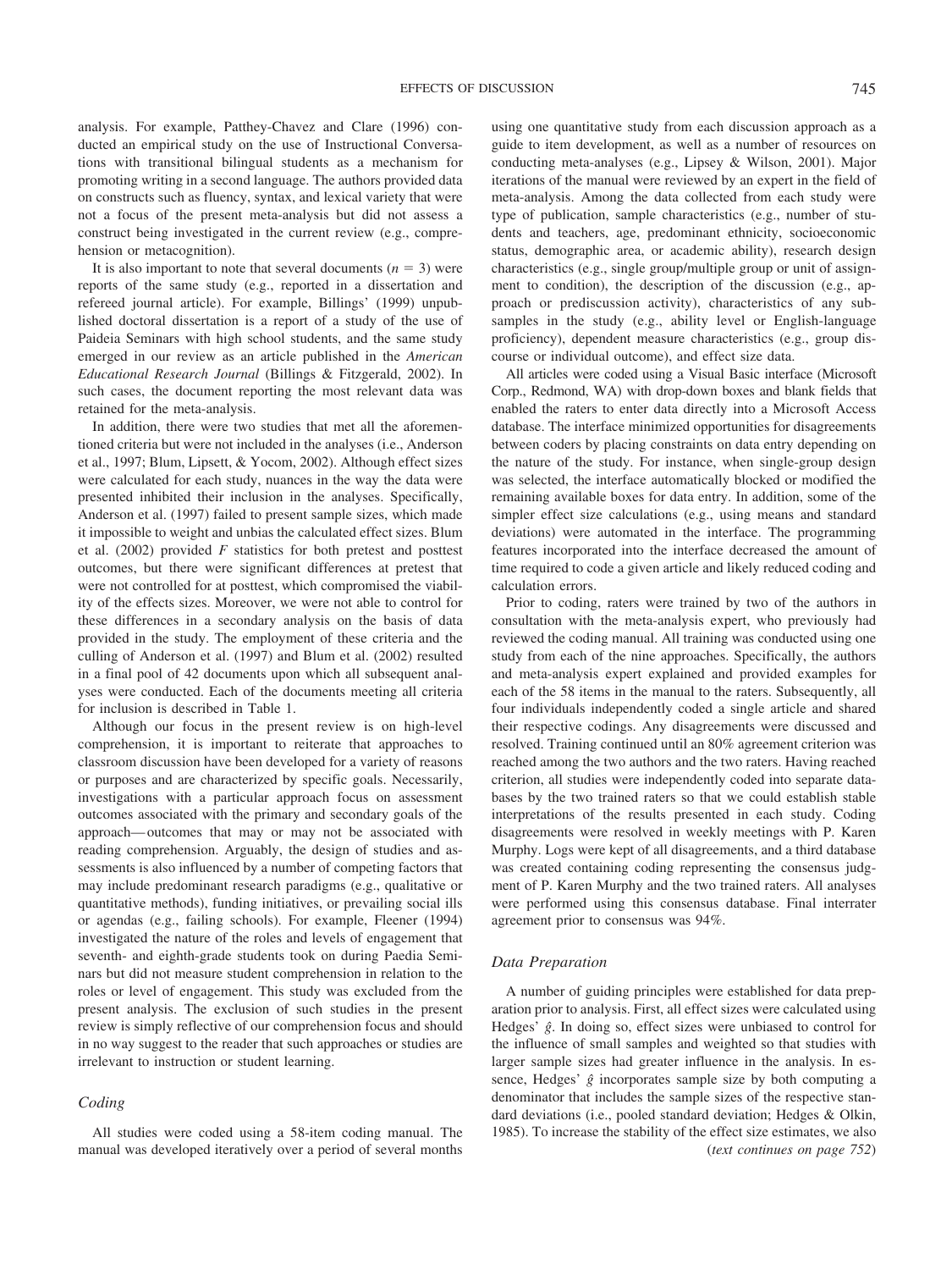| ı<br>ļ<br>иеи ин ин<br>ļ<br>$\frac{1}{2}$<br>֧֧֧֧֧֧֧֧֧֧֧֧֧֧֧֧֧֧֧֧֧֓֓֓֓֓֓֓֓֓֝֬֝֬֓֓֬֓֓֓֬֓֓֝֬֝֬֓֝֬֝֬֓֝֬֝֬֝֬֝֬֓֬֝֬֓֬֝֬֝֬֝֬֝֬֝֬֝֬֝֬֝֬֝֬֝֬֝֬֝֬<br>$\sim$ 01 A<br>$\overline{V}$ |  |
|---------------------------------------------------------------------------------------------------------------------------------------------------------------------------|--|
|                                                                                                                                                                           |  |
|                                                                                                                                                                           |  |
|                                                                                                                                                                           |  |
|                                                                                                                                                                           |  |
|                                                                                                                                                                           |  |
|                                                                                                                                                                           |  |
|                                                                                                                                                                           |  |
|                                                                                                                                                                           |  |
|                                                                                                                                                                           |  |
|                                                                                                                                                                           |  |
|                                                                                                                                                                           |  |
|                                                                                                                                                                           |  |
|                                                                                                                                                                           |  |
|                                                                                                                                                                           |  |
|                                                                                                                                                                           |  |
|                                                                                                                                                                           |  |
|                                                                                                                                                                           |  |
|                                                                                                                                                                           |  |
|                                                                                                                                                                           |  |
|                                                                                                                                                                           |  |

| Author(s) (year)                                        | ${\rm Type}^{\rm a}$ | Sample description                                                                                             | Approach <sup>b</sup> | Weeks <sup>c</sup> | Design <sup>d</sup> | Data source <sup>e</sup>                                                                                                                                                                                                                                                                                                                                                                                                                 | Construct <sup>f</sup> | No. of<br>$sizes$ <sup><math>g</math></sup><br>effect | $cal equationsh$<br>No. of | Major findings                                                                                                                                                                                                                                                                                                                                                                                                          |
|---------------------------------------------------------|----------------------|----------------------------------------------------------------------------------------------------------------|-----------------------|--------------------|---------------------|------------------------------------------------------------------------------------------------------------------------------------------------------------------------------------------------------------------------------------------------------------------------------------------------------------------------------------------------------------------------------------------------------------------------------------------|------------------------|-------------------------------------------------------|----------------------------|-------------------------------------------------------------------------------------------------------------------------------------------------------------------------------------------------------------------------------------------------------------------------------------------------------------------------------------------------------------------------------------------------------------------------|
| Banks (1987)                                            | Ê                    | 319 students. Majority African<br>American in a suburban<br>area with low SES.                                 | P4C                   | 24                 | МG                  | California Achievement Test                                                                                                                                                                                                                                                                                                                                                                                                              | Comp                   | $\circ$                                               | $\circ$                    | Total Language, Total Reading, and Total<br>Students enrolled in Philosophy for Children<br>California Achievement Test than their<br>counterparts in traditional instruction.<br>discussions had higher scores on the<br>Mathematics components of the                                                                                                                                                                 |
| Beck, McKeown,<br>Worthy (1996)<br>Kucan, &<br>Sandora, | $\mathbb{A}$         | years); 2 teachers. Majority<br>urban area with low SES.<br>African American in an<br>23 students (mean age 10 | QtA                   | Not given          | SG                  | Teacher questions-retrieve information,<br>construct message, extend discussion,<br>check knowledge, percentage teacher<br>lines of talk, percentage student lines<br>of talk (total), student-initiated<br>questions and comments                                                                                                                                                                                                       | TT, ST                 | 2                                                     | $\overline{c}$             | student comments became more complex, and<br>meaning. Teachers also changed the way they<br>Teachers participating in the discussion shifted<br>discussion was promoted. Because of this,<br>the students collaborated more with each<br>questions to retrieve information to those<br>enabling students to construct and extend<br>their questioning techniques from asking<br>responded to students' comments so that |
| Billings (1999)                                         | E                    | years); 1 teacher. Majority<br>18 students (mean age 17<br>White with high SES,<br>above-average ability.      | ΡS                    | 20                 | SG                  | Percentage of total talk turns, percentage<br>of total talk time                                                                                                                                                                                                                                                                                                                                                                         | TT, ST                 | $\sim$                                                | 4                          | Male students also tended to portray more<br>dominant roles during discussion than did<br>Teachers in Paideia Seminars predominantly<br>used the role of director in discussions.                                                                                                                                                                                                                                       |
| Bird (1984)                                             | <b>CILL</b>          | SES, above-average ability.<br>years); 10 teachers. High<br>108 students (mean age 11                          | JGB                   | Not given          | МG                  | Ross test-critical thinking; Worden<br>test-critical reading                                                                                                                                                                                                                                                                                                                                                                             | <b>CT/R</b>            | $\overline{\phantom{0}}$                              | $\mathbf{C}$               | females, who tended to observe more often.<br>students who participated in Junior Great<br>and critical reading skills between those<br>Differences were found in critical thinking<br>Positive correlations were found among<br>participating in the discussion activities<br>Books lessons and those who did not.<br>critical reading, attitudes, and critical<br>thinking skills in those students                   |
| Modlin (1976)<br>Hoskisson, &<br>Biskin,                | $\preceq$            | years). Below-average<br>30 students (mean age 8<br>ability.                                                   | JGB                   | Not given          | МG                  | Recall of story details-character,<br>events, plot, theme, total                                                                                                                                                                                                                                                                                                                                                                         | Ë                      |                                                       | $\circ$                    | Those students who participated in the reflective<br>those participating in the predictive strategy<br>strategy group performed differently than<br>and control groups on their recall of<br>characters, events, and the full story.<br>on a full-time basis.                                                                                                                                                           |
| Cashman (1977)                                          | TD                   | 141 students (mean age 10.95<br>years); 6 teachers.                                                            | JGB                   | $\Omega$           | МG                  | Reasoning subtest total score                                                                                                                                                                                                                                                                                                                                                                                                            | <b>CT/R</b>            | 3                                                     | 3                          | pretest performance were controlled, girls<br>There were significant differences between<br>participating in the discussion approach<br>meaning and reasoning. After IQ and<br>students participating in Junior Great<br>Books and control groups on verbal<br>performed better than boys.                                                                                                                              |
| Casper (1964)                                           | TD                   | years); 8 teachers. Urban/<br>251 students (mean age 11<br>suburban area, above-<br>average ability.           | JGB                   | 30                 | ЙG                  | choice, best word pairs, sentence sense<br>ideational fluency, names for stories,<br>associational fluency, possible jobs,<br>arrangement, word-group naming,<br>vocabulary completion; divergent<br>matched verbal relations, product<br>similarities, word classification;<br>evaluation-sentence selection,<br>cognition—alternate methods,<br>Convergent production-picture<br>production-alternate uses,<br>simile interpretations; | Comp, TE, TI,<br>CT/R  | 4                                                     | $\overline{18}$            | (table continues)<br>originality, and experiential evaluation. The<br>After participating in the discussion approach,<br>Guilford's measures of concept naming,<br>only statistically significant difference<br>between the experimental and control<br>boys performed better than girls on<br>groups was found in a measure of<br>associational fluency.                                                               |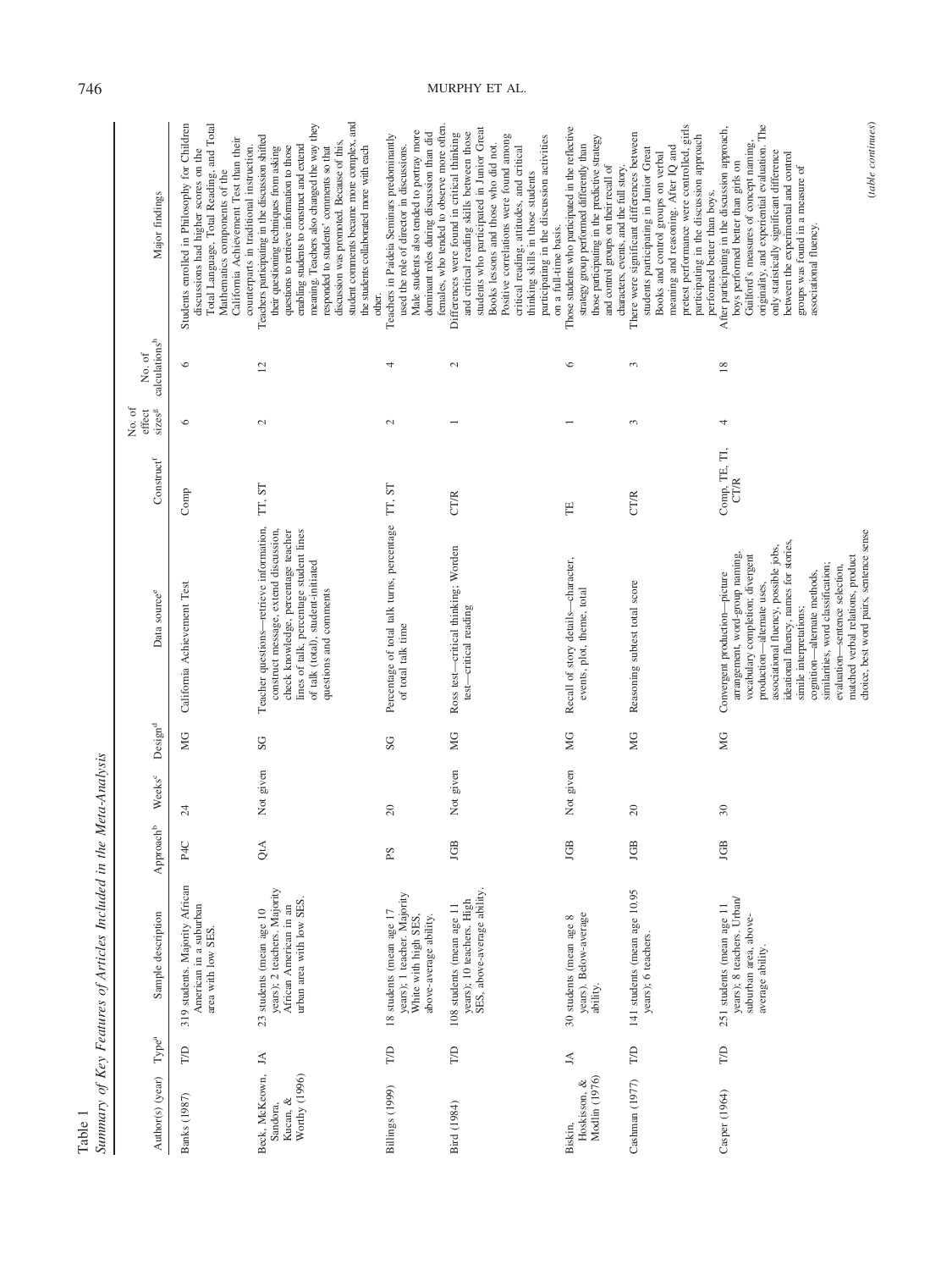| ٦ |
|---|
|   |

|                                                       |                                                                                                                                                                                                                                                                                                                                                                       |                                                                                                                                                                                                                                                                                                                                                                                                                                                               |                                                                                                                                                                                                                                                      |                                                                                                                                                                                                                                                                                                                             |                                                                                                                                                                                                                                          |                                                                                                                                                                                                                                                                                                                                                                                                             | (table continues)                                                                                                                                                       |
|-------------------------------------------------------|-----------------------------------------------------------------------------------------------------------------------------------------------------------------------------------------------------------------------------------------------------------------------------------------------------------------------------------------------------------------------|---------------------------------------------------------------------------------------------------------------------------------------------------------------------------------------------------------------------------------------------------------------------------------------------------------------------------------------------------------------------------------------------------------------------------------------------------------------|------------------------------------------------------------------------------------------------------------------------------------------------------------------------------------------------------------------------------------------------------|-----------------------------------------------------------------------------------------------------------------------------------------------------------------------------------------------------------------------------------------------------------------------------------------------------------------------------|------------------------------------------------------------------------------------------------------------------------------------------------------------------------------------------------------------------------------------------|-------------------------------------------------------------------------------------------------------------------------------------------------------------------------------------------------------------------------------------------------------------------------------------------------------------------------------------------------------------------------------------------------------------|-------------------------------------------------------------------------------------------------------------------------------------------------------------------------|
| Major findings                                        | reading test who participated in the Junior<br>Great Books program was higher than for<br>students not participating in the program.<br>as to the sole influence of the discussion<br>cannot be concluded as definitively due<br>The percentage of students passing the<br>Texas Assessment of Academic Skills<br>The authors state that this difference<br>approach. | discussions scored significantly higher on<br>Higher Cognitive Processes (possibly due<br>decrease in teacher talk, while the control<br>the New Jersey Test of Reasoning Skills<br>discussions, but not on the Ross Test of<br>Children discussions saw an increase in<br>student-to-student talk, as well as a<br>to a ceiling effect). Philosophy for<br>Students in Philosophy for Children<br>than their counterparts in control<br>discussions did not. | writing scores on state standardized tests<br>because many teachers required students<br>students evidenced more gains in their<br>than those not participating, possibly<br>After participating in Paideia Seminars,<br>to write after discussions. | in discussions and spoke more with fewer<br>difficult to shift interpretive authority and<br>control of the topic from the teachers to<br>Reasoning, students were more engaged<br>interruptions. Implementation was not<br>After implementation of Collaborative<br>difficult in general, although it was<br>the students. | literature with their peers, improved their<br>students improved their ability to discuss<br>reading performance, and increased their<br>After implementation of Literature Circles,<br>self-motivation toward reading<br>independently. | between the treatment and control groups.<br>greater amounts of academic discourse.<br>differences in students' narratives or in<br>responses to comprehension questions<br>Conversations talked more and used<br>contributions to the discussion and<br>Students participating in Instructional<br>concepts. However, there were no<br>They initiated more of their own<br>evidenced better development of | Same findings as the previous study.                                                                                                                                    |
| $cal equationsh$<br>No. of                            | 3                                                                                                                                                                                                                                                                                                                                                                     | $\circ$                                                                                                                                                                                                                                                                                                                                                                                                                                                       | 4                                                                                                                                                                                                                                                    | $\overline{c}$                                                                                                                                                                                                                                                                                                              | 2                                                                                                                                                                                                                                        | $\overline{ }$                                                                                                                                                                                                                                                                                                                                                                                              | 6                                                                                                                                                                       |
| No. of<br>$sizes$ <sup><math>g</math></sup><br>effect |                                                                                                                                                                                                                                                                                                                                                                       | $\circ$                                                                                                                                                                                                                                                                                                                                                                                                                                                       | 3                                                                                                                                                                                                                                                    | 5                                                                                                                                                                                                                                                                                                                           | 2                                                                                                                                                                                                                                        | 3                                                                                                                                                                                                                                                                                                                                                                                                           | 2                                                                                                                                                                       |
| $\mathbf{Construct}^{\mathbf{f}}$                     | Comp                                                                                                                                                                                                                                                                                                                                                                  | TT, SST, CT/<br>$\mathbf{R},\, \mathbf{Arg}$                                                                                                                                                                                                                                                                                                                                                                                                                  | 2                                                                                                                                                                                                                                                    | TT, ST, TE<br>TI, CT/R                                                                                                                                                                                                                                                                                                      | Comp                                                                                                                                                                                                                                     | ST, TE                                                                                                                                                                                                                                                                                                                                                                                                      | ST, SI                                                                                                                                                                  |
| Data source <sup>e</sup>                              | comprehension, and vocabulary<br>Oral communication, reading                                                                                                                                                                                                                                                                                                          | with another student, lines of teacher<br>New Jersey Test of Reasoning Skills,<br>thinking responses, agree/disagree<br>Processes, percentage of critical<br>Ross Test of Higher Cognitive<br>discussion, student-to-student<br>responses                                                                                                                                                                                                                     | North Carolina 8th grade Writing Test                                                                                                                                                                                                                | prediction, explanations, perspectives,<br>interjections, interruptions, various<br>kinds of questions, evidence,<br>Teacher and student talk, turns,<br>elaborations                                                                                                                                                       | Percentage of students passing Texas<br>Assessment of Academic Skills<br>reading practice test                                                                                                                                           | utterances, self-initiated nonscripted<br>initiated scripted contributions to<br>contributions to discussion, self-<br>Student Outcome Measure, student<br>discussion, literal recall                                                                                                                                                                                                                       | propositions, student utterances across<br>Use of academic discourse, student-<br>structure, no. and category of<br>-story<br>constructed narratives-<br>two treatments |
| Design <sup>d</sup>                                   | ЙG                                                                                                                                                                                                                                                                                                                                                                    | МG                                                                                                                                                                                                                                                                                                                                                                                                                                                            | МG                                                                                                                                                                                                                                                   | SG                                                                                                                                                                                                                                                                                                                          | SG                                                                                                                                                                                                                                       | SG                                                                                                                                                                                                                                                                                                                                                                                                          | SG                                                                                                                                                                      |
| Weeks <sup>c</sup>                                    | 36                                                                                                                                                                                                                                                                                                                                                                    | $\overline{c}$                                                                                                                                                                                                                                                                                                                                                                                                                                                | Not given                                                                                                                                                                                                                                            | 4                                                                                                                                                                                                                                                                                                                           | $\supseteq$                                                                                                                                                                                                                              | $^{24}$                                                                                                                                                                                                                                                                                                                                                                                                     | $^{24}$                                                                                                                                                                 |
| Approach <sup>b</sup>                                 | JGB                                                                                                                                                                                                                                                                                                                                                                   | P4C                                                                                                                                                                                                                                                                                                                                                                                                                                                           | PS                                                                                                                                                                                                                                                   | g                                                                                                                                                                                                                                                                                                                           | C                                                                                                                                                                                                                                        | $\overline{C}$                                                                                                                                                                                                                                                                                                                                                                                              | $\overline{C}$                                                                                                                                                          |
| Sample description                                    | Mean age 11 years                                                                                                                                                                                                                                                                                                                                                     | White in an urban/suburban<br>years); 6 teachers. Majority<br>115 students (mean age 10.67<br>area with medium SES,<br>above-average ability                                                                                                                                                                                                                                                                                                                  | Mean age 14 years. Mixed<br>ethnicity                                                                                                                                                                                                                | years); 4 teachers. Majority<br>White in a suburban/rural<br>above and below-average<br>84 students (mean age 10<br>area with medium SES<br>ability                                                                                                                                                                         | years), 1 teacher. Majority<br>Hispanic in an urban area<br>21 students (mean age 10<br>with low SES, average<br>ability                                                                                                                 | years); 1 teacher. Majority<br>Hispanic in an urban area<br>5 students (mean age 8.45<br>with low SES, below-<br>average ability                                                                                                                                                                                                                                                                            | years); 1 teacher. Majority<br>Hispanic in an urban area<br>5 students (mean age 8.45<br>with low SES, below-<br>average ability                                        |
| Туреа                                                 | $\widetilde{\Xi}$                                                                                                                                                                                                                                                                                                                                                     | E                                                                                                                                                                                                                                                                                                                                                                                                                                                             | $\preceq$                                                                                                                                                                                                                                            | $\Delta$                                                                                                                                                                                                                                                                                                                    | JA                                                                                                                                                                                                                                       | Á                                                                                                                                                                                                                                                                                                                                                                                                           | JA                                                                                                                                                                      |
| Author(s) (year)                                      | Castleberry ISD<br>(1996)                                                                                                                                                                                                                                                                                                                                             | Chamberlain<br>(1993)                                                                                                                                                                                                                                                                                                                                                                                                                                         | Chesser, Gellalty,<br>& Hale (1997)                                                                                                                                                                                                                  | Chinn, Anderson,<br>& Waggoner<br>(2001)                                                                                                                                                                                                                                                                                    | Davis, Resta,<br>Camacho<br>Davis, &<br>(2001)                                                                                                                                                                                           | Echevarria<br>(1995)                                                                                                                                                                                                                                                                                                                                                                                        | Echevarria<br>(1996)                                                                                                                                                    |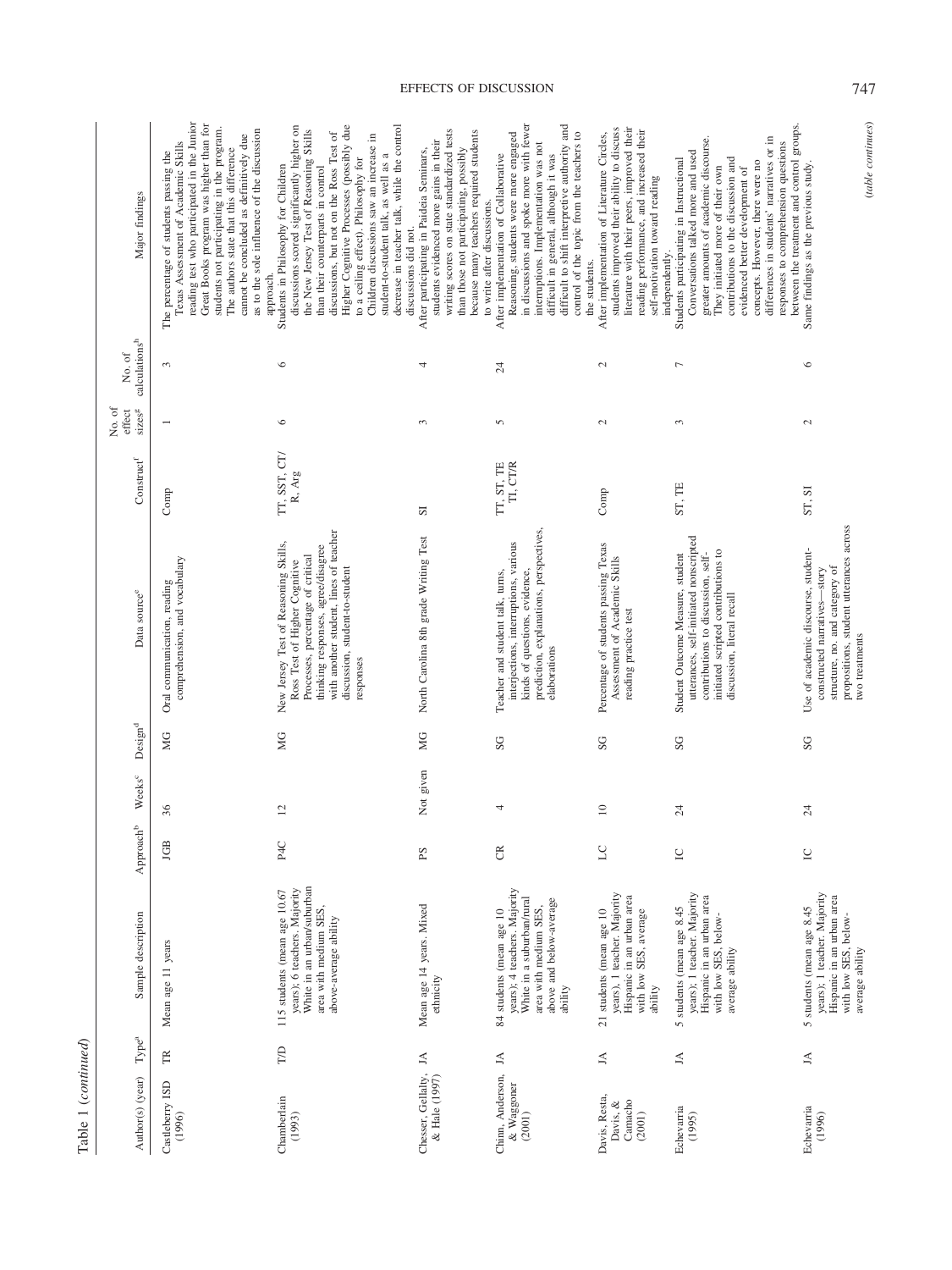| Major findings                                   | discussion approach, students were able<br>By the end of the implementation of the<br>to carry on conversations without<br>referring to their journals. | from being literal to those that were more<br>helped students move their questions<br>Participation in Questioning the Author<br>inferential. They also increased their<br>standardized test scores. | Language Proficiency exams than those<br>Conversations performed better on Oral<br>showed an increase in their amount of<br>not participating. These students also<br>Students participating in Instructional<br>talk during discussions. | a role of the "more knowledgeable other"<br>Students were able to use their reading logs<br>that both peers and teachers can serve in<br>Evidence from discussions also shows<br>for personal reactions and use these<br>personal reactions in discussions<br>in discussions about text. | discussion conditions. These students also<br>Students participating in Junior Great Books<br>fewer literal questions than those not<br>asked more inferential questions and<br>comprehension than those not in<br>discussions evidenced better<br>participating in discussions. | there were still significant differences on<br>inferences between high- and low-ability<br>comprehension of literal questions, but<br>Lower ability students improved their<br>students after participating in the<br>discussion. | associations made, but students in another<br>Seminar participants differed from other<br>school did not differ on these outcomes.<br>students on the quality and quantity of<br>Students in Paideia Seminars in the two<br>differently. In one school, Paideia<br>participating schools performed | (table continues)<br>Students participating in Junior Great Books<br>often than control students in discussions<br>discussions cited textual evidence more<br>and when writing. They also evidenced<br>standardized assessments than those<br>better reading vocabulary scores on<br>students in control conditions. |
|--------------------------------------------------|---------------------------------------------------------------------------------------------------------------------------------------------------------|------------------------------------------------------------------------------------------------------------------------------------------------------------------------------------------------------|-------------------------------------------------------------------------------------------------------------------------------------------------------------------------------------------------------------------------------------------|------------------------------------------------------------------------------------------------------------------------------------------------------------------------------------------------------------------------------------------------------------------------------------------|----------------------------------------------------------------------------------------------------------------------------------------------------------------------------------------------------------------------------------------------------------------------------------|-----------------------------------------------------------------------------------------------------------------------------------------------------------------------------------------------------------------------------------|----------------------------------------------------------------------------------------------------------------------------------------------------------------------------------------------------------------------------------------------------------------------------------------------------|----------------------------------------------------------------------------------------------------------------------------------------------------------------------------------------------------------------------------------------------------------------------------------------------------------------------|
|                                                  |                                                                                                                                                         |                                                                                                                                                                                                      |                                                                                                                                                                                                                                           |                                                                                                                                                                                                                                                                                          |                                                                                                                                                                                                                                                                                  |                                                                                                                                                                                                                                   |                                                                                                                                                                                                                                                                                                    |                                                                                                                                                                                                                                                                                                                      |
| $\operatorname{calculations}^\text{h}$<br>No. of | $\sim$                                                                                                                                                  | $\overline{ }$                                                                                                                                                                                       | 4                                                                                                                                                                                                                                         | 5                                                                                                                                                                                                                                                                                        | $\overline{c}$                                                                                                                                                                                                                                                                   | 3                                                                                                                                                                                                                                 | $\circ$                                                                                                                                                                                                                                                                                            | 2                                                                                                                                                                                                                                                                                                                    |
| $sizes$ <sup>g</sup><br>No. of<br>effect         |                                                                                                                                                         | 2                                                                                                                                                                                                    |                                                                                                                                                                                                                                           |                                                                                                                                                                                                                                                                                          | 3                                                                                                                                                                                                                                                                                | 3                                                                                                                                                                                                                                 | 3                                                                                                                                                                                                                                                                                                  | 2                                                                                                                                                                                                                                                                                                                    |
| Construct <sup>f</sup>                           | S <sub>T</sub>                                                                                                                                          | TE, CT/R                                                                                                                                                                                             | $\overline{\text{S}}$                                                                                                                                                                                                                     | 5T                                                                                                                                                                                                                                                                                       | Comp, TE, TI                                                                                                                                                                                                                                                                     | TE, TI                                                                                                                                                                                                                            | TT, ST, SI                                                                                                                                                                                                                                                                                         | Ë                                                                                                                                                                                                                                                                                                                    |
| Data source <sup>e</sup>                         | Student talk/thinking from checklist                                                                                                                    | problem, world knowledge, opinion,<br>Retelling the story-setting, sequence,<br>general retelling                                                                                                    | Percentage of turns that were student<br>turn, student-initiated statement,<br>shared reading lessons                                                                                                                                     | Turn taking, infer/explain, interpretation,<br>judging                                                                                                                                                                                                                                   | quality of literal questions, quality of<br>Comprehension of literary material,<br>interpretive statements made<br>inferential questions, no. of                                                                                                                                 | comprehension, Iowa Test of Basic<br>Literal comprehension, inferential<br>Skills by ability                                                                                                                                      | Percentage of student talk, percentage of<br>quality of associations, essay scores<br>teacher talk, proportion of students<br>knowledge- no. of responses,<br>who talked; task-specific                                                                                                            | Citing evidence from the story                                                                                                                                                                                                                                                                                       |
| Design <sup>d</sup>                              | SG                                                                                                                                                      | SG                                                                                                                                                                                                   | МG                                                                                                                                                                                                                                        | SG                                                                                                                                                                                                                                                                                       | ЖG                                                                                                                                                                                                                                                                               | МG                                                                                                                                                                                                                                | МG                                                                                                                                                                                                                                                                                                 | МG                                                                                                                                                                                                                                                                                                                   |
| Weeks <sup>c</sup>                               | Not given                                                                                                                                               | $\overline{\mathbf{c}}$                                                                                                                                                                              | $\overline{15}$                                                                                                                                                                                                                           | 4                                                                                                                                                                                                                                                                                        | 3                                                                                                                                                                                                                                                                                | $\frac{8}{18}$                                                                                                                                                                                                                    |                                                                                                                                                                                                                                                                                                    | $\frac{8}{18}$                                                                                                                                                                                                                                                                                                       |
| Approach <sup>b</sup>                            | $_{\text{L}}$ C                                                                                                                                         | QtA                                                                                                                                                                                                  | $\overline{\mathbb{C}}$                                                                                                                                                                                                                   | BC                                                                                                                                                                                                                                                                                       | JGB                                                                                                                                                                                                                                                                              | JGB                                                                                                                                                                                                                               | P <sub>S</sub>                                                                                                                                                                                                                                                                                     | JGB                                                                                                                                                                                                                                                                                                                  |
| Sample description                               | years); 1 teacher. Medium<br>24 students (mean age 7.5<br>SES, average ability                                                                          | years); 3 teachers. Majority<br>above and below-average<br>18 students (mean age 9<br>White with high SES,<br>ability                                                                                | years); 2 teachers. Majority<br>area, below-average ability<br>Hispanic in a suburban<br>10 students (mean age 6                                                                                                                          | years); 1 teacher. Mixed<br>ethnicity with low SES,<br>5 students (mean age 11<br>average ability                                                                                                                                                                                        | years). Majority White in<br>32 students (mean age 12<br>an urban area, average<br>ability                                                                                                                                                                                       | years), 3 teachers. Suburban<br>30 students (mean age 11<br>area                                                                                                                                                                  | years); 2 teachers. Rural<br>243 students (mean age 13<br>area, average ability                                                                                                                                                                                                                    | years); 15 teachers. Mixed<br>urban/suburban area with<br>720 students (mean age 9<br>medium SES, average<br>ethnicity in an<br>ability                                                                                                                                                                              |
| Type <sup>a</sup>                                | $\preceq$                                                                                                                                               | E                                                                                                                                                                                                    | TD                                                                                                                                                                                                                                        | $\lambda$                                                                                                                                                                                                                                                                                | E                                                                                                                                                                                                                                                                                | E                                                                                                                                                                                                                                 | E                                                                                                                                                                                                                                                                                                  | $\circ$                                                                                                                                                                                                                                                                                                              |
| Author(s) (year)                                 | Farinacci (1998)                                                                                                                                        | Flynn (2002)                                                                                                                                                                                         | Geisler (1999)                                                                                                                                                                                                                            | Goatley, Brock,<br>& Raphael<br>(1995)                                                                                                                                                                                                                                                   | Graup (1985)                                                                                                                                                                                                                                                                     | Heinl (1988)                                                                                                                                                                                                                      | Howard (1992)                                                                                                                                                                                                                                                                                      | Books (1992)<br>Junior Great                                                                                                                                                                                                                                                                                         |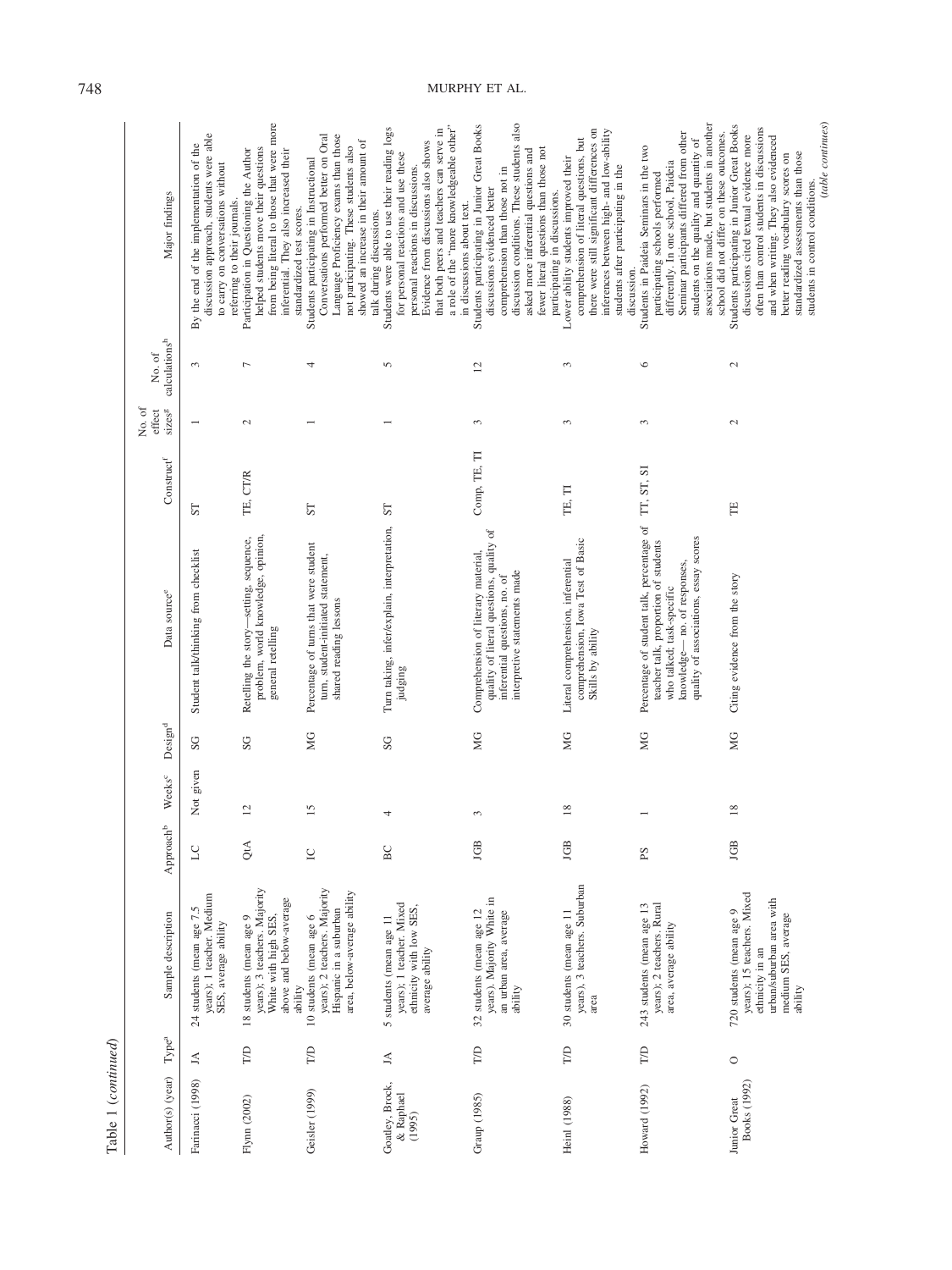| í |
|---|
|   |
|   |
|   |
| í |
|   |
|   |
|   |
|   |
|   |
|   |
|   |
|   |
|   |
|   |

| Major findings<br>$\operatorname{calculations}^{\operatorname{h}}$<br>No. of<br>No. of<br>$sizes$ <sup><math>g</math></sup><br>effect<br>Construct <sup>f</sup> | transferred to students' essays, resulting<br>in essays reflecting multiple viewpoints.<br>activities are completed, students are<br>perspectives in the discussion. These<br>When metacognitive group monitoring<br>metacognitive practices were also<br>better able to exhibit multiple<br>$\overline{c}$<br>4<br>Arg, Meta | questioning, summarizing, and using<br>discussions, students increased their<br>reading vocabulary, as well as the<br>metacognitive strategies of self-<br>After participating in Book Club<br>strategies.<br>Meta | in Philosophy for Children discussions had<br>students who had previously been enrolled<br>After 3 years with traditional instruction,<br>increased comprehension scores.<br>Comp | questioning and predicting strategies, as<br>Circles improved their abilities to use<br>well as their abilities to connect their<br>Students who participated in Literature<br>ideas to text.<br>$\mathcal{L}$<br>$\mathbf{\sim}$<br>ST, TI | and verify their hypotheses, and evaluate<br>meanings of text, connect their personal<br>experiences to stories, make predictions<br>Students were able to construct simple<br>and critique text.<br>$\overline{c}$<br>4<br>Ë | facilitators and helpers/nudgers in Grand<br>Students were able to take on the roles of<br>Conversation discussions.<br>$\overline{c}$<br>$\mathcal{L}$<br>Ë | student and teacher talk from baseline to<br>later discussions using the Questioning<br>the Author framework. Students were<br>also better able to monitor their own<br>questions asked and the amounts of<br>There were differences in the types of<br>activity during discussions.<br>$\overline{24}$<br>$\mathbf{C}$<br>TT, ST | Student talk increased, as did the student<br>Teachers' questions shifted from retrieving<br>from repeating what the student said to<br>details to extending meaning, and their<br>comments about students' talk shifted<br>initiation of comments and questions.<br>extending meaning in the discussion.<br>${}^{\circ}$<br>$\mathbf{c}$<br>TE, TI | difference between reading attitude or the<br>discussion with much greater frequency.<br>student-led condition participated in the<br>participating in student-led and teacher-<br>Although there were no differences in the<br>led Literature Circles, students in the<br>There was no statistically significant<br>comprehension scores of students<br>2<br>$\sim$<br>Comp |
|-----------------------------------------------------------------------------------------------------------------------------------------------------------------|-------------------------------------------------------------------------------------------------------------------------------------------------------------------------------------------------------------------------------------------------------------------------------------------------------------------------------|--------------------------------------------------------------------------------------------------------------------------------------------------------------------------------------------------------------------|-----------------------------------------------------------------------------------------------------------------------------------------------------------------------------------|---------------------------------------------------------------------------------------------------------------------------------------------------------------------------------------------------------------------------------------------|-------------------------------------------------------------------------------------------------------------------------------------------------------------------------------------------------------------------------------|--------------------------------------------------------------------------------------------------------------------------------------------------------------|-----------------------------------------------------------------------------------------------------------------------------------------------------------------------------------------------------------------------------------------------------------------------------------------------------------------------------------|-----------------------------------------------------------------------------------------------------------------------------------------------------------------------------------------------------------------------------------------------------------------------------------------------------------------------------------------------------|------------------------------------------------------------------------------------------------------------------------------------------------------------------------------------------------------------------------------------------------------------------------------------------------------------------------------------------------------------------------------|
| Data source <sup>e</sup>                                                                                                                                        | group member to discuss, arguments<br>rebuttal per minute, invitations for a<br>Total argumentative moves per minute,<br>writing, rebuttals in writing, student<br>counterargument moves per minute,<br>in writing, counterarguments in<br>ratings of group monitoring                                                        | Slosson Oral Reading Test (SORT)<br>Metacomprehension strategy index,                                                                                                                                              | Iowa Test of Basic Skills                                                                                                                                                         | Prediction scores, Student Discussion<br>Rubric                                                                                                                                                                                             | interpretive responses before and after<br>Total no. of responses, percentage of<br>interpretive questions                                                                                                                    | curator, reader, total no. of teacher<br>helper/nudger, responder, literary<br>No. of teacher moves-facilitator,<br>moves                                    | construct message, extend discussion,<br>check knowledge, teacher lines of<br>questions-retrieve information,<br>Amount of teacher talk, teacher<br>talk, student lines of talk                                                                                                                                                   | responses, frequency of local meaning<br>frequency of student comments<br>student response, frequency of<br>integration student response,<br>Frequency of verbatim student                                                                                                                                                                          | California Achievement Test                                                                                                                                                                                                                                                                                                                                                  |
| Design <sup>d</sup>                                                                                                                                             | ΜG                                                                                                                                                                                                                                                                                                                            | SG                                                                                                                                                                                                                 | ЙG                                                                                                                                                                                | SG                                                                                                                                                                                                                                          | SG                                                                                                                                                                                                                            | SG                                                                                                                                                           | $_{\rm SG}$                                                                                                                                                                                                                                                                                                                       | SG                                                                                                                                                                                                                                                                                                                                                  | МG                                                                                                                                                                                                                                                                                                                                                                           |
| Weeks <sup>c</sup>                                                                                                                                              | 2                                                                                                                                                                                                                                                                                                                             | 36                                                                                                                                                                                                                 | $\circ$                                                                                                                                                                           | Not given                                                                                                                                                                                                                                   | Not given                                                                                                                                                                                                                     | Not given                                                                                                                                                    | Not given                                                                                                                                                                                                                                                                                                                         | Not given                                                                                                                                                                                                                                                                                                                                           | $\overline{c}$                                                                                                                                                                                                                                                                                                                                                               |
| Approach <sup>b</sup>                                                                                                                                           | g                                                                                                                                                                                                                                                                                                                             | BC                                                                                                                                                                                                                 | P <sub>4C</sub>                                                                                                                                                                   | C                                                                                                                                                                                                                                           | $\mathcal{C}$                                                                                                                                                                                                                 | g                                                                                                                                                            | $\rm QtA$                                                                                                                                                                                                                                                                                                                         | QtA                                                                                                                                                                                                                                                                                                                                                 | 50                                                                                                                                                                                                                                                                                                                                                                           |
| Sample description                                                                                                                                              | years); 6 teachers. Mixed<br>102 students (mean age 10<br>ethnicity with low SES                                                                                                                                                                                                                                              | ethnicity in an urban area<br>25 students (mean age 10.4<br>years); 1 teacher. Mixed<br>with low SES                                                                                                               | ethnicity in an urban area,<br>years); 2 teachers. Mixed<br>40 students (mean age 11<br>average ability                                                                           | years); 1 teacher. Suburban<br>12 students (mean age 8<br>area                                                                                                                                                                              | 37 students (mean age 7<br>years); 4 teachers.                                                                                                                                                                                | suburban area with medium<br>years); 2 teachers. Urban/<br>12 students (mean age 7<br>SES, average ability                                                   | 93 students (mean age 10.23<br>years); 4 teachers. Mixed<br>ethnicity in a rural area<br>with medium SES                                                                                                                                                                                                                          | Mean age 10 years                                                                                                                                                                                                                                                                                                                                   | ethnicity in an urban area<br>years); 2 teachers. Mixed<br>with low SES, average<br>50 students (mean age 12<br>ability                                                                                                                                                                                                                                                      |
| Type <sup>a</sup>                                                                                                                                               | Ê                                                                                                                                                                                                                                                                                                                             | Z                                                                                                                                                                                                                  | $\widetilde{\mathbb{H}}$                                                                                                                                                          | Z                                                                                                                                                                                                                                           | Z                                                                                                                                                                                                                             | $\preceq$                                                                                                                                                    | $\widetilde{\Xi}$                                                                                                                                                                                                                                                                                                                 | BC                                                                                                                                                                                                                                                                                                                                                  | $\overline{\mathrm{CD}}$                                                                                                                                                                                                                                                                                                                                                     |
| Author(s) (year)                                                                                                                                                | Kim (2002)                                                                                                                                                                                                                                                                                                                    | (2002/2003)<br>Kong & Fitch                                                                                                                                                                                        | Lipman (1975)                                                                                                                                                                     | Martin (1998)                                                                                                                                                                                                                               | McGee (1992)                                                                                                                                                                                                                  | Lomax (1994)<br>Courtney, &<br>McGee,                                                                                                                        | McKeown, Beck,<br>Kucan, &<br>Sandora<br>(1995)                                                                                                                                                                                                                                                                                   | McKeown, Beck,<br>& Sandora<br>(1996)                                                                                                                                                                                                                                                                                                               | Mizerka (1999)                                                                                                                                                                                                                                                                                                                                                               |

EFFECTS OF DISCUSSION 749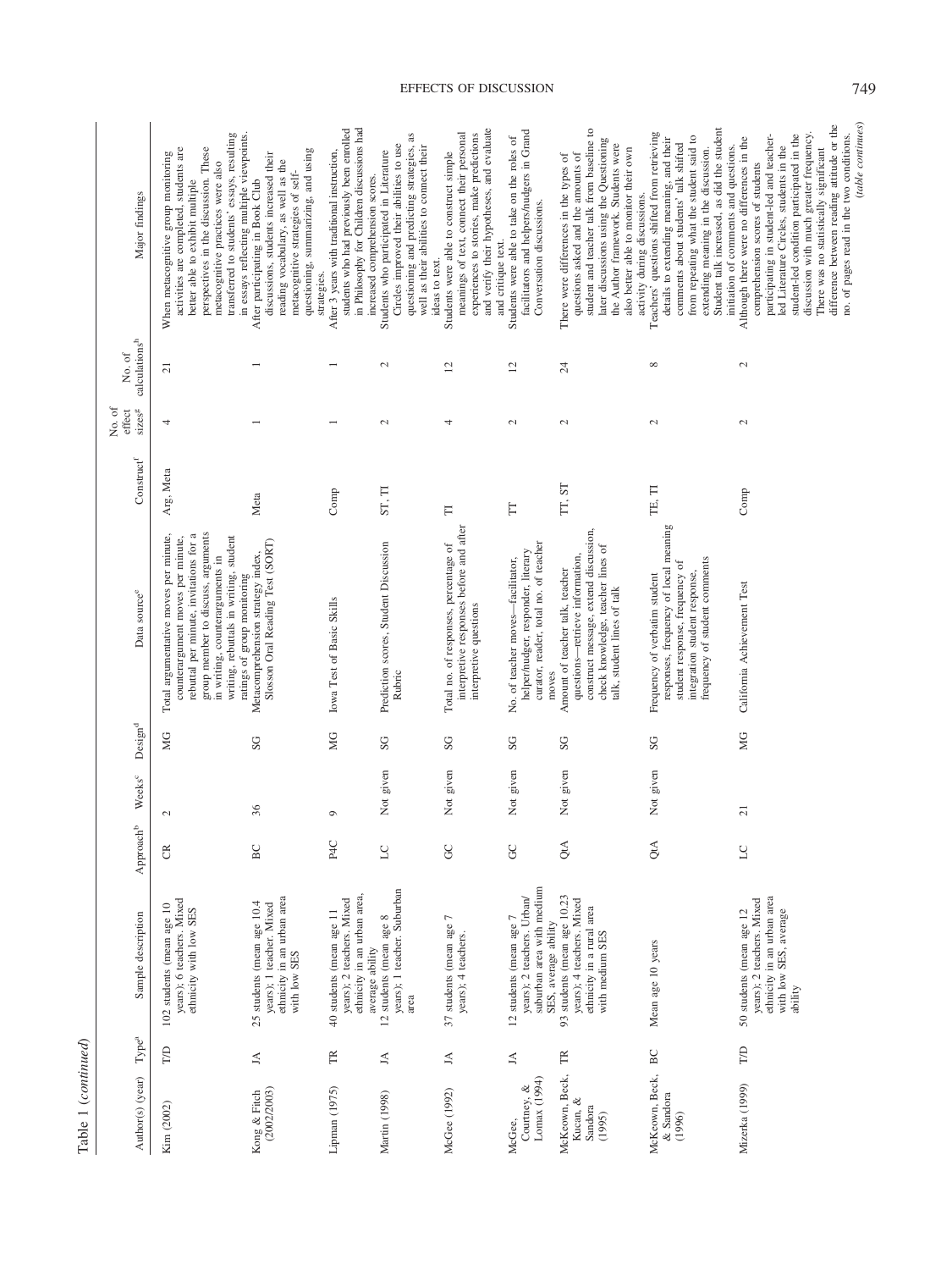| ↖ |
|---|
|   |
|   |

| Author(s) (year)                                                                        | Type <sup>a</sup> | Sample description                                                                                                                         | Approach <sup>b</sup> | Weeks <sup>c</sup> | Design <sup>d</sup> | Data source <sup>e</sup>                                                                                                                                                                        | $Construct^f$ | No. of<br>sizes <sup>g</sup><br>effect | $\rm{calcutations}^h$<br>No. of | Major findings                                                                                                                                                                                                                                                                                                                                                                                                    |
|-----------------------------------------------------------------------------------------|-------------------|--------------------------------------------------------------------------------------------------------------------------------------------|-----------------------|--------------------|---------------------|-------------------------------------------------------------------------------------------------------------------------------------------------------------------------------------------------|---------------|----------------------------------------|---------------------------------|-------------------------------------------------------------------------------------------------------------------------------------------------------------------------------------------------------------------------------------------------------------------------------------------------------------------------------------------------------------------------------------------------------------------|
| Olezza (1999)                                                                           | E                 | years); 1 teacher. Mixed<br>10 students (mean age 17<br>ethnicity                                                                          | $\subseteq$           | Not given          | $_{\rm SG}$         | Content of the lesson, essay in response<br>to a prompt, use of specific content<br>lexicon in writing                                                                                          | Comp, S1      | $\mathcal{L}$                          | 3                               | construct meaning with teacher and peer<br>Students with limited English ability were<br>able to draw on prior knowledge and<br>support when participating in<br>Instructional Conversations.                                                                                                                                                                                                                     |
| Pitman (1997)                                                                           | $\circ$           | 29 students (mean age 11.79<br>years); 2 teachers. Low<br>SES, average ability                                                             | C                     | 3                  | SG                  | Questions 10 and 11 of survey                                                                                                                                                                   | Comp          |                                        |                                 | communication and were able to identify<br>themes within the literature. Researchers<br>were able to enhance their reading skills<br>felt they improved their oral and written<br>discussions, students reported that they<br>and learn from one another. They also<br>After implementation of Literature Circle<br>observed that the students were more<br>enthusiastic and attentive during the<br>discussions. |
| Reznitskaya<br>(2002)                                                                   | E                 | years); 6 teachers. Majority<br>128 students (mean age 10.5<br>White in a suburban/rural<br>area with high SES                             | g                     | Not given          | МG                  | Mean essay-for scores, mean essay-<br>Achievement Test reading scores<br>articulation scores, Metropolitan<br>characters in essays, schema-<br>against scores, no. of written<br>(pretest only) | Comp, SI, Arg | $\circ$                                | $\supseteq$                     | effective at increasing students' recall of<br>provide more supporting reasons in their<br>persuasive essays than those students in<br>control groups. Discussions were not<br>Students participating in Collaborative<br>Reasoning discussions were able to                                                                                                                                                      |
| Nguyen-Jahiel,<br>& Kim (2001)<br>Archodidou,<br>McNurlen,<br>Anderson,<br>Reznitskaya, | $\Delta$          | 115 students (mean age 10.67<br>years); 6 teachers. Mixed<br>ethnicity in an suburban/<br>rural area with medium<br>SES                    | g                     | 5                  | МG                  | units—arguments, counterarguments,<br>argumentation, argumentation idea<br>rebuttals, textual information<br>No. of idea units coded as                                                         | $\rm Arg$     |                                        | $\overline{16}$                 | components of arguments to their writing.<br>perspectives, and story details than those<br>in control classrooms. They were also<br>classrooms gave a greater number of<br>Students in Collaborative Reasoning<br>arguments, reasons, alternative<br>able to generalize the common<br>a persuasive text.                                                                                                          |
| Sable (1987)                                                                            | E                 | years); 4 teachers. Suburban<br>area, above-average ability<br>83 students (mean age 11                                                    | ĴΘ                    | Not given          | ЖG                  | Cloze scores, open-ended scores                                                                                                                                                                 | Comp          |                                        | 4                               | Experience with the discussion approach<br>Great Books discussions and those who<br>between students participating in Junior<br>were not on reading comprehension.<br>No significant differences were found<br>also did not equate to significant<br>differences on these measures.                                                                                                                               |
| & McKeown<br>Sandora, Beck,<br>(1999)                                                   | $\preceq$         | years); 2 teachers. Majority<br>49 students (mean age 12.51<br>urban area with low SES,<br>African American in an<br>below-average ability | QtA                   | 4                  | МG                  | Recall of story details, open-ended<br>questions, response size to<br>interpretive questions                                                                                                    | 5<br>ĘÍ       | $\sim$                                 | 3                               | longer recalls of the story, including more<br>complex story details, than those students<br>in Junior Great Books discussions. They<br>discussions were more likely to give<br>were more capable of stating their<br>position and providing supporting<br>Students in Questioning the Author<br>evidence.                                                                                                        |

(*table continues*)

 $\label{eq:stable} (table~continues)$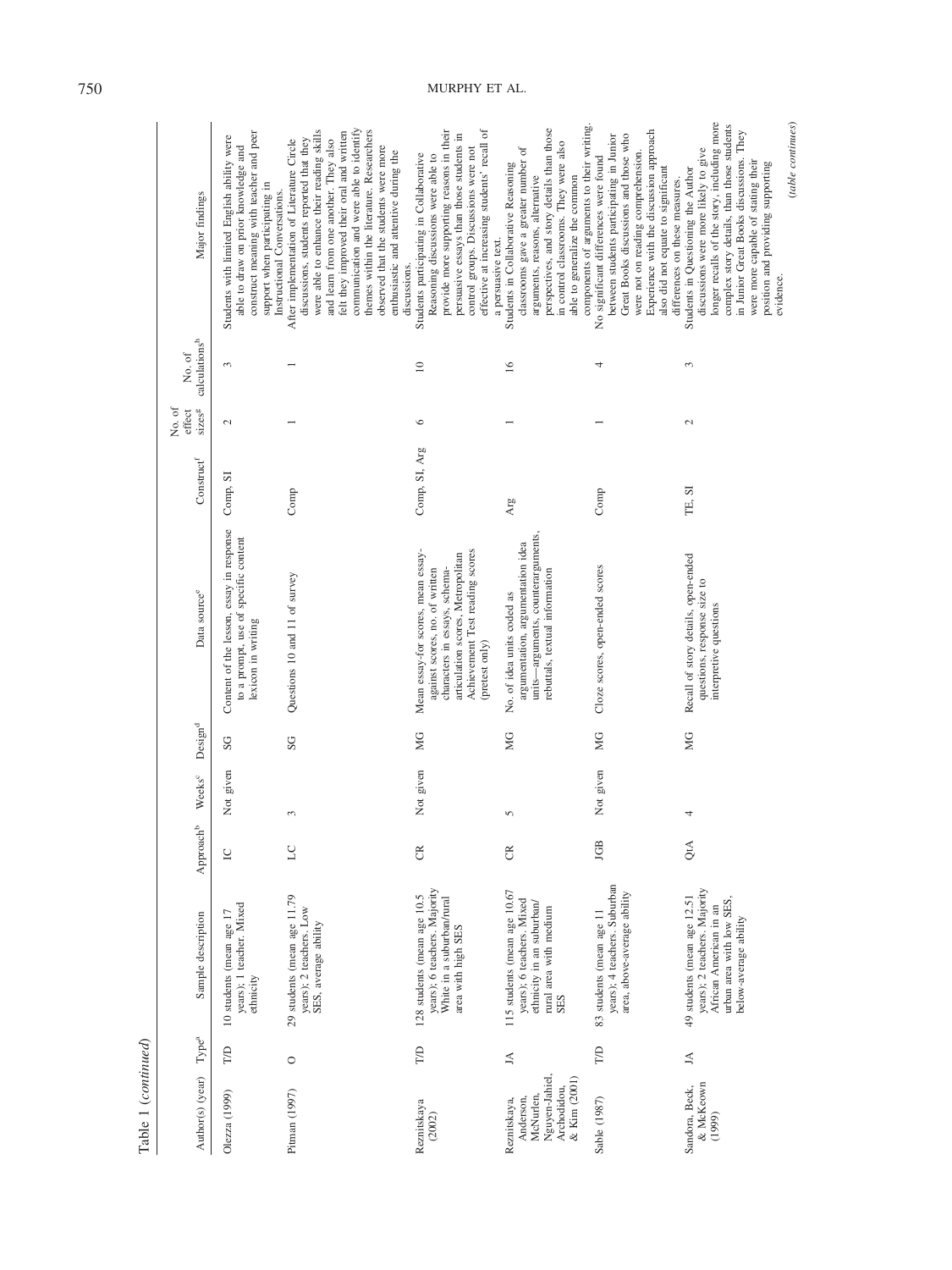| Author(s) (year) Type <sup>a</sup> |             | Sample description                                                                                                                      | Approach <sup>b</sup> | Weeks <sup>c</sup> | Design <sup>d</sup> | Data source <sup>e</sup>                                                                                                                                                                                                                                                                                                                                                                                                                             | Construct <sup>f</sup> | $sizes$ <sup>g</sup><br>effect | $\operatorname{calculations}^{\text{h}}$<br>No. of | Major findings                                                                                                                                                                                                                                                                        |
|------------------------------------|-------------|-----------------------------------------------------------------------------------------------------------------------------------------|-----------------------|--------------------|---------------------|------------------------------------------------------------------------------------------------------------------------------------------------------------------------------------------------------------------------------------------------------------------------------------------------------------------------------------------------------------------------------------------------------------------------------------------------------|------------------------|--------------------------------|----------------------------------------------------|---------------------------------------------------------------------------------------------------------------------------------------------------------------------------------------------------------------------------------------------------------------------------------------|
| Goldenberg<br>Saunders &<br>(1998) | BC          | years); 1 teacher. Majority<br>Hispanic in an urban area<br>27 students (mean age 10<br>with low SES, below-<br>average ability         | $\subseteq$           |                    | МG                  | details of the story, what will happen,<br>segment utterances-reviewing literal<br>length, evidence of the tracer concept<br>comprehension test, reviewing literal<br>Total words, number of T-units, T-unit<br>details of the story, reviewing literal<br>mean teacher talk, mean student talk<br>in writing, references to actions the<br>details of the story-percentage of<br>lesson utterances, percentage of<br>characters would take, literal | IT, ST, TE,<br>TI, SI  | $\circ$                        | $\equiv$                                           | comprehension. These ESL students were<br>Conversations were able to gain a higher<br>level of inferential comprehension of the<br>Students participating in Instructional<br>also able to engage in meaningful<br>text without sacrificing literal<br>conversation with their peers. |
| Goldenberg<br>Saunders &<br>(1999) | $\Delta$    | 138 students (mean age 10.6<br>urban area, with low SES,<br>Majority Hispanic in an<br>below-average ability<br>years); 20 teachers.    | $\subseteq$           |                    | ЖG                  | comprehension, theme explanation,<br>Factual comprehension, interpretive<br>theme exemplification                                                                                                                                                                                                                                                                                                                                                    | TE, TI, SI             | $\circ$                        | ∞                                                  | Although Instructional Conversations alone<br>combined effects of literature logs and<br>students increase various measures of<br>minority limited-English proficiency<br>Instructional Conversations helped<br>were effective in some areas, the<br>comprehension.                   |
| Solomon (1990)                     | TD          | SES, below-average ability<br>years); 1 teacher. Majority<br>suburban area with low<br>African American in a<br>8 students (mean age 11 | <b>JGB</b>            | $\approx$          | SG                  | Main idea, cause and effect, making<br>inferences, fact and opinion                                                                                                                                                                                                                                                                                                                                                                                  | TE, TI, CT/R           | 3                              |                                                    | Participants increased their test scores, were<br>able to internalize the creative writing<br>attitudes toward the reading program.<br>process, and exhibited more positive                                                                                                           |
| Williams (1999)                    | $\triangle$ | ethnicity in an urban area<br>years); 1 teacher. Mixed<br>27 students (mean age 5.5<br>with low SES                                     | $\overline{C}$        | Not given          | SG                  | comments elicited by teacher prompts<br>accounting for total talk, student<br>Percentage of teacher comments                                                                                                                                                                                                                                                                                                                                         | TT, ST                 | 2                              | 2                                                  | dropped from the beginning to the end of<br>dropped from the beginning of the study<br>discussion approach. Student comments<br>to the end of implementation of the<br>in response to teacher prompts also<br>The percentage of teacher comments<br>implementation.                   |
| Yeazell (1982)                     | $\preceq$   | years); 4 teachers. Average<br>100 students (mean age 11<br>ability                                                                     | P <sub>4C</sub>       | 36                 | МG                  | Comprehensive Test of Basic Skills<br>General comprehension gain using                                                                                                                                                                                                                                                                                                                                                                               | Comp                   |                                |                                                    | The reading comprehension of the students<br>participating in Philosophy for Children<br>participating in Philosophy for Children<br>instructional settings. Students of both<br>increased beyond those in traditional<br>above- and below-average ability<br>achieved gains.         |

Table 1 (*continued*)

Table 1 (continued)

*Note*. SES =socioeconomic status; ISD =independent school district; ESL = English as a second language.

# EFFECTS OF DISCUSSION 751

*Nate*. SES =socioeconomic status; ISD = independent school district; ESL = English as a second language.<br><sup>a</sup> BC = book chapter; *IA* = journal article; TD = thesis or doctoral dissenstion; TR = technical report; O = othe  $B = 800k$  chapter; JA = journal article; T/D = thesis or doctoral dissertation; TR = technical report; O = other. b CR = Collaborative Reasoning;  $P4C =$  Philosophy for Children; PS = Paideia Seminar; QtA = Questioning the Author; IC = Instructional Conversation; JGB = Junior Great Books; LC = Literature Circles; GC = Grand Conversation; BC = Book Club. c Weeks = weeks of discussion approach implemented in classroom.  $^{4}$  MG = multiple-group design;  $SG = \frac{\text{single-group design.}}{\text{Data sources reported by the author}}$ .  $\frac{\text{f} \cdot \text{Construct for meta} \cdot \text{partial} \cdot \text{surface of all}}{\text{SUS} \cdot \text{partial}}$  analysis:  $ST = \frac{\text{Student} \cdot \text{Table 1}}{\text{Value of all}}$ ;  $\frac{\text{Count}}{\text{partial}} = \frac{\text{General} \cdot \text{Value of all}}{\text{partial}}$ Comprehension; TE = Text-Explicit Comprehension; TI = Text-Implicit Comprehension; SI = Scriptally Implicit Comprehension; CT/R = Critical-Thinking/Reasoning; Arg = Argumentation; Meta = Metacognition. 8 No. of ES used = the number of effect sizes from a given study after averaging effect sizes of the same construct from multiple researcher-made measures. h No. of calculations = the total number of effect sizes calculated for given study prior to averaging.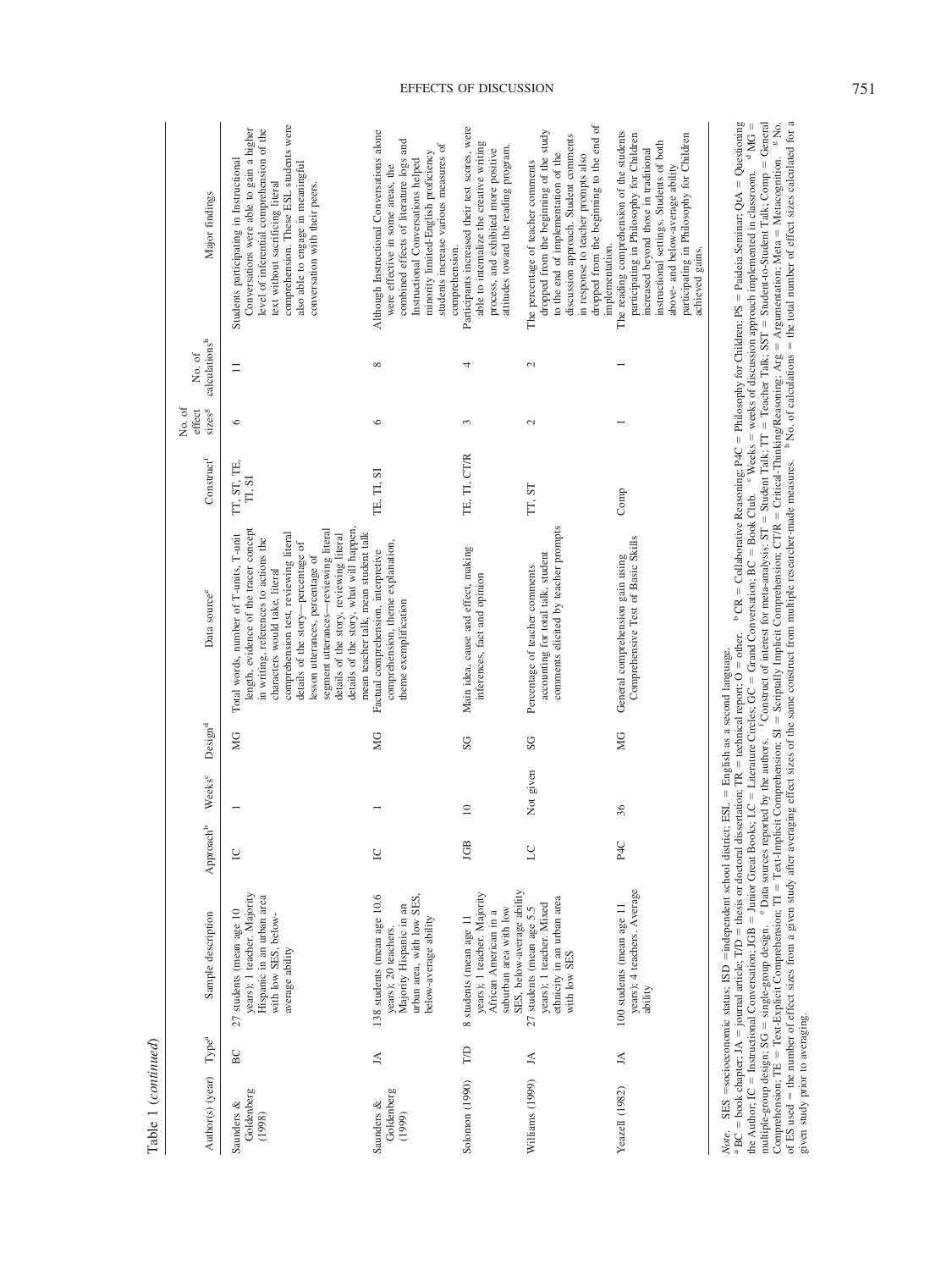made the decision to average effect sizes resulting from multiple researcher-made measures of the same construct within the same study. For example, if text-implicit comprehension was measured by a multiple-choice measure and by a constructed-response measure in the same study with the same sample, then the resulting effect sizes were averaged prior to analyses. Differences between the number of effect sizes calculated and the number of effect sizes used in the analysis are reported in Table 1 for each study.

### Results

## *Framing Variables*

As an aid in understanding how researchers addressed the role of classroom discussion in promoting comprehension of texts, we first examined what we have labeled as *framing variables* within these studies. Specifically, framing variables denote conditions or contextual factors pertaining to when, with whom, for how long, and in what ways (e.g., the approach) discussions took place in the reviewed studies. One thing we hoped to learn from the examination of these variables was the extent to which the number of studies examining the effects of classroom discussions has varied over the years. We were also interested in examining the nature of the samples used to explore the role of classroom discussions in text comprehension. Among the sampling features of interest were students' ages, socioeconomic statuses, racial/ethnic backgrounds, school settings, and academic ability levels.

*Publication trends.* The reviewed studies and concomitant data show that there was a noticeable rise in studies addressing our constructs of interest beginning in the latter part of the 1990s (see Table 1). Between 1964 and 1994, only 16 quantitative studies were conducted pertaining to discussion and comprehension, whereas 26 studies were conducted in the period from 1995 to 2002. The greatest number of studies was conducted in 1999 ( $n =$ 7). Of these 42 studies, 18 were published as journal articles, 17 were reported in unpublished dissertations or theses, 2 were published as book chapters, 3 as technical reports, and 2 came from other sources, such as ERIC documents. There appears to be little relation between the date a study was reported and the nature or type of report (e.g., journal article vs. technical report). In addition, approximately 70% of these studies were conducted by researchers who played a primary role in the creation of a given approach. Herein we refer to such individuals as proponents or developers of the approach. Only 12 studies were conducted by someone other than the individual(s) responsible for the creation of the approach. Although not directly attributable to a proponent or developer, several of the 12 studies were carried out by students of the proponent(s) or developer(s) (e.g., Collaborative Reasoning, Reznitskaya, 2002) or were conducted within a research center focusing on the approach (e.g., Philosophy for Children, Chamberlain, 1993). What is important about this finding is that it suggests that the majority of studies are conducted by the individuals who created the approach, and it is not clear whether other researchers or teachers could replicate the effects reported by the originators.

*Sample characteristics.* As is the case with any investigation, the characteristics of the participants can play a central role in the results. Therefore, we felt that sample characteristics were an important framing variable to examine more closely. In Table 1, we describe the sample for each study based on the information reported by the authors. In some cases, minimal information was reported (e.g., McGee, 1992), while other authors offered detailed descriptions of the participants (e.g., Beck, McKeown, Sandora, Kucan, & Worthy, 1996). The number of students participating in any given study ranged from a low of 5 (Echevarria, 1995, 1996; Goatley et al., 1995) to a high of 720 (Junior Great Books Shared Inquiry, 1992). The latter study is a report of a multiple-group design involving students of varied ethnicities from an urban/ suburban area, where 15 teachers took part in Junior Great Books Shared Inquiry discussions in small classroom groups. The mean sample size across the 39 studies that reported sample information was 84.28 participants. Although there were variations in sample size across the individual studies, such differences did not affect the results of the meta-analysis. All effect sizes used in the analyses were unbiased and weighted to account for differences in sample size. The age of the participants ranged from 5.5 years (Williams, 1999) to 17 years (Billings, 1999; Olezza, 1999). The mean age of the participants was 10.39 years, and the modal age was 11 years, which is equivalent to the age of a fifth-grade student. Few studies presented results from studies with primary grade students (i.e., Geisler, 1999; Williams, 1999) or secondary education students (i.e., Billings, 1999; Olezza, 1999). As a result, data were analyzed irrespective of participant age.

Because information provided by study authors was often limited, we used broad categories to code the racial/ethnic distribution of the participants. Specifically, studies were coded on the basis of the majority racial/ethnic composition of the sample (i.e., greater than 60% White; greater than 60% African American; greater than 60% Hispanic/Latino; mixed, where no group was greater than 60%; or mixed, cannot estimate). The racial/ethnic backgrounds of the samples varied across the reviewed studies. The majority racial/ethnic composition of the samples of the reviewed studies was 16.7% mixed (i.e., no racial/ethnic group majority), 14.3% Hispanic majority, 14.3% White majority, 9.5% African American majority, and 9.5% mixed with the predominant racial/ethnic group not identified by the reporting authors.

Although these data seem to suggest that the various approaches have been examined with diverse samples, the diversity of the sampling is largely accounted for by two approaches. Specifically, five of the six studies conducted with predominantly Hispanic student samples were studies using Instructional Conversations. Two of the four studies conducted with predominantly African American student samples were studies using Questioning the Author. Moreover, more studies have been conducted with students from low socioecomonic backgrounds (35.7%) than with students from any other socioeconomic strata. Additionally, a majority of studies have been conducted with students living in urban settings (26.2%), while only 4.8% of the studies have investigated students from rural schools. Finally, the vast majority of the respondents in the reviewed studies were described by study authors as average (23.8%) or below average (19.0%) in academic ability.

# *Effects by Key Study Features*

Prior to analyses, all effect sizes were unbiased and weighted using procedures recommended by Lipsey and Wilson (2001). Unbiasing procedures were completed because Hedges' *gˆ* is biased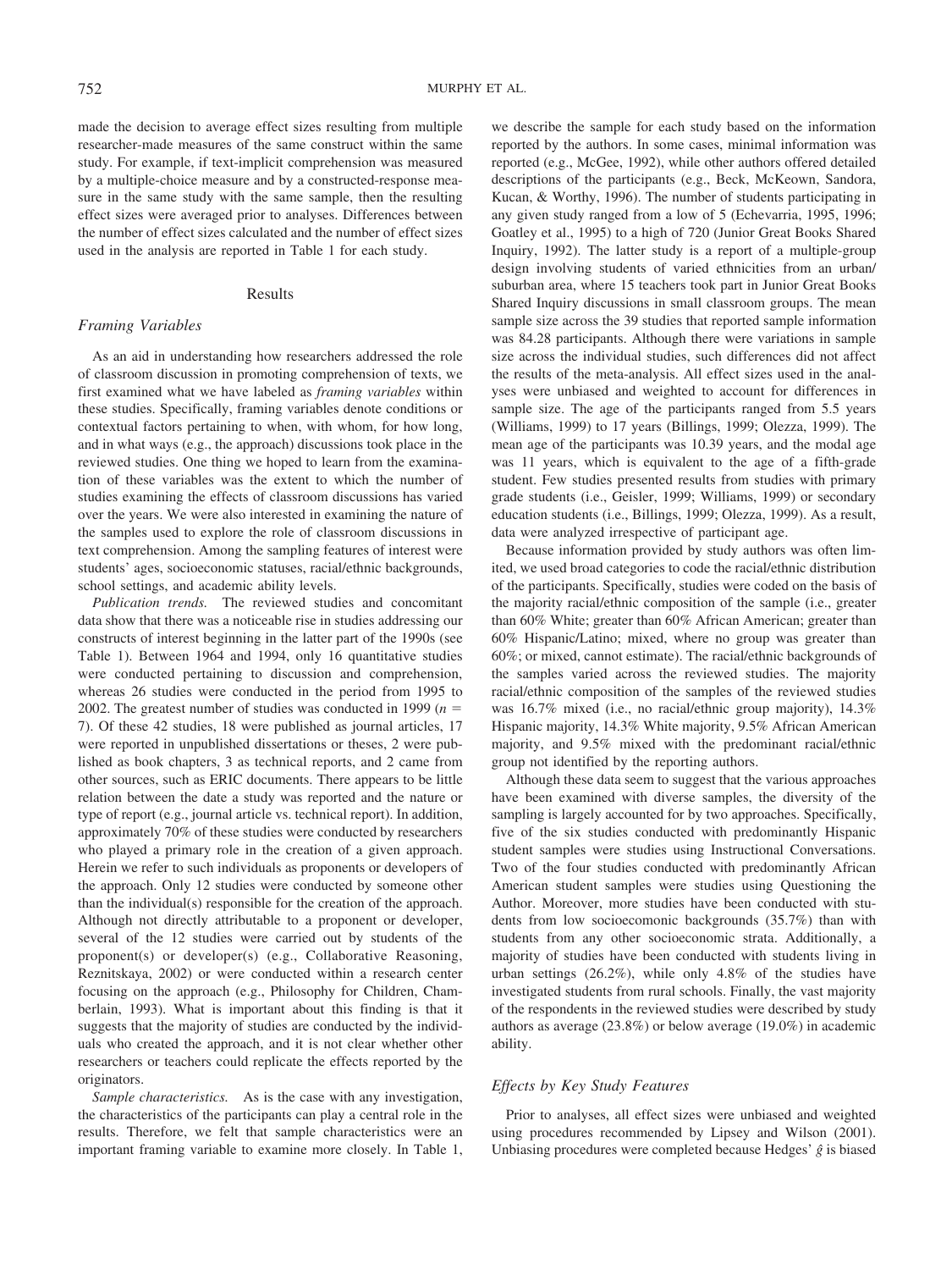upward for studies with small samples. Unbiased effect sizes were obtained using the following formula:

$$
\hat{g} = \frac{\bar{x}_1 - \bar{x}_2}{\sqrt{\frac{(n_1 - 1)s_1^2 + (n_2 - 1)s_2^2}{n_1 + n_2 - 2}}} * \left[1 - \frac{3}{4(n_1 + n_2) - 9}\right]
$$

The resulting unbiased effect sizes were then weighted to give studies with larger sample sizes more power. Specifically, we wanted to give more weight to the effect sizes from studies with larger sample sizes because they are more likely to reveal true differences when they actually exist. The following formula was used to weight the effect sizes:

$$
w = \frac{1}{se^2}
$$

$$
se = \sqrt{\frac{n_1 + n_2}{n_1 n_2} + \frac{\hat{g}}{2(n_1 + n_2)}}
$$

These unbiased and weighted effect sizes were used for all analyses.

*Effect Sizes by Construct and Approach Comparing Single- and Multiple-Group Studies*

*Study design.* Effects of the various approaches on the constructs of interest were moderated by the nature of the study design (see Table 2). As in other meta-analyses of intervention research in reading comprehension, we found that effects were weaker in multiple-group (experimental or quasi-experimental) rather than single-group (pretest–posttest) design studies. Thus, we chose to disaggregate the studies and results by design. For example, studies exhibited strong effects for text-explicit comprehension using single-group designs (e.g., Junior Great Books Shared Inquiry, effect size  $[ES] = 2.35$ ; Instructional Conversations,  $ES = 2.99$ ; Questioning the Author,  $ES = 0.95$ ), whereas multiple-group designs using the same discussion approaches produced weaker effect sizes (e.g., Junior Great Books Shared Inquiry,  $ES = -0.01$ ; Instructional Conversations,  $ES = 0.50$ ; Questioning the Author,  $ES = 0.80$ ). Similarly, as can be seen in Table 2, Literature Circles produced moderate effects on unspecified comprehension in single-group design studies and small effects in multiple-group design studies. The effects of Junior Great Books Shared Inquiry discussions on critical thinking/reasoning were heavily moderated by study design with single-group design studies yielding very strong effects ( $ES = 2.39$ ) and multiple-group designs exhibiting

| ividitipit                                                                                                                                                                                                                                                                                                                                                                                                                                                                                                                                                                                                                                                                                                                                                                             |          |       | 0.170 | v.vv. | 0.700 | $v.\tau\sigma$ |       |
|----------------------------------------------------------------------------------------------------------------------------------------------------------------------------------------------------------------------------------------------------------------------------------------------------------------------------------------------------------------------------------------------------------------------------------------------------------------------------------------------------------------------------------------------------------------------------------------------------------------------------------------------------------------------------------------------------------------------------------------------------------------------------------------|----------|-------|-------|-------|-------|----------------|-------|
| Expressive                                                                                                                                                                                                                                                                                                                                                                                                                                                                                                                                                                                                                                                                                                                                                                             |          |       |       |       |       |                |       |
| LC.                                                                                                                                                                                                                                                                                                                                                                                                                                                                                                                                                                                                                                                                                                                                                                                    | $-0.439$ | 1.637 | 0.426 |       | 2.136 |                |       |
| Single                                                                                                                                                                                                                                                                                                                                                                                                                                                                                                                                                                                                                                                                                                                                                                                 | $-0.439$ | 1.637 | 0.633 |       | 2.136 |                |       |
| Multiple                                                                                                                                                                                                                                                                                                                                                                                                                                                                                                                                                                                                                                                                                                                                                                               |          |       | 0.114 |       |       |                |       |
| GC.                                                                                                                                                                                                                                                                                                                                                                                                                                                                                                                                                                                                                                                                                                                                                                                    | 0.043    |       |       |       | 0.822 |                |       |
| Single                                                                                                                                                                                                                                                                                                                                                                                                                                                                                                                                                                                                                                                                                                                                                                                 | 0.043    |       |       |       | 0.822 |                |       |
| Multiple                                                                                                                                                                                                                                                                                                                                                                                                                                                                                                                                                                                                                                                                                                                                                                               |          |       |       |       |       |                |       |
| BC.                                                                                                                                                                                                                                                                                                                                                                                                                                                                                                                                                                                                                                                                                                                                                                                    |          | 0.050 |       |       |       |                | 1.073 |
| Single                                                                                                                                                                                                                                                                                                                                                                                                                                                                                                                                                                                                                                                                                                                                                                                 |          | 0.050 |       |       |       |                | 1.073 |
| Multiple                                                                                                                                                                                                                                                                                                                                                                                                                                                                                                                                                                                                                                                                                                                                                                               |          |       |       |       |       |                |       |
| <i>Note.</i> Bolded numbers = effect sizes by approach across study design. Italicized numbers = instances in which outcomes were assessed by researchers<br>using only individual outcome measures. Dashes = no data meeting criteria. $CR = Collaborative Reasoning$ ; $P4C = Philosophy$ for Children; $PS = Paldeia$<br>Seminar; OtA = Questioning the Author; IC = Instructional Conversation; JGB = Junior Great Books; LC = Literature Circles; GC = Grand<br>Conversation; $BC = Book Club$ ; $TT = Teacher$ Talk; $ST = Student$ Talk; $SST = Student-to-Student$ Talk; $Comp = General$ Comprehension; $TE =$<br>Text-Explicit Comprehension; $TI = Text$ -Implicit Comprehension; $SI = Scriptally Implicit Comprehension$ ; $CT/R = Critical Thinking/Reasoning$ ; $Arg =$ |          |       |       |       |       |                |       |
|                                                                                                                                                                                                                                                                                                                                                                                                                                                                                                                                                                                                                                                                                                                                                                                        |          |       |       |       |       |                |       |

Table

| Stance/approach/<br>grouping |                                 | Construct measured               |                                 |                          |                          |                          |                          |                          |                          |                                 |  |
|------------------------------|---------------------------------|----------------------------------|---------------------------------|--------------------------|--------------------------|--------------------------|--------------------------|--------------------------|--------------------------|---------------------------------|--|
|                              | <b>TT</b>                       | <b>ST</b>                        | <b>SST</b>                      | Comp                     | TE                       | TI                       | <b>SI</b>                | CT/R                     | Arg                      | Meta                            |  |
| Critical-analytic            |                                 |                                  |                                 |                          |                          |                          |                          |                          |                          |                                 |  |
| <b>CR</b>                    | $-1.924$                        | 4.097                            |                                 | 0.262                    | 0.490                    | 0.082                    | 0.668                    | 2.465                    | 0.260                    | 0.284                           |  |
| Single                       | $-1.924$                        | 4.097                            |                                 |                          | 0.490                    | 0.082                    |                          | 2.465                    |                          |                                 |  |
| Multiple                     |                                 |                                  | $\overline{\phantom{m}}$        | 0.262                    |                          |                          | 0.668                    |                          | 0.263                    | 0.284                           |  |
| P <sub>4</sub> C             | $-0.291$                        | —                                | 0.154                           | 0.333                    | —                        |                          |                          | 0.236                    | 0.214                    |                                 |  |
| Single                       | $\overbrace{\phantom{1232211}}$ | $\overline{\phantom{0}}$         |                                 | $\equiv$                 |                          | $\overline{\phantom{0}}$ |                          | $\overline{\phantom{0}}$ |                          | —                               |  |
| Multiple                     | $-0.291$                        | $\overbrace{\phantom{12322111}}$ | 0.154                           | 0.333                    | $\overline{\phantom{0}}$ |                          |                          | 0.236                    | 0.214                    | $\hspace{0.1mm}-\hspace{0.1mm}$ |  |
| <b>PS</b>                    | $-0.343$                        | 0.220                            |                                 | —                        |                          | —                        | 0.428                    |                          |                          | —                               |  |
| Single                       | $-0.030$                        | $-0.006$                         | $\overline{\phantom{0}}$        | $\overline{\phantom{0}}$ | $\overline{\phantom{0}}$ |                          | $\overline{\phantom{0}}$ | $\overline{\phantom{0}}$ |                          | $\overline{\phantom{0}}$        |  |
| Multiple                     | $-0.655$                        | 0.446                            | $\overline{\phantom{0}}$        |                          | $\overline{\phantom{0}}$ | $\overline{\phantom{0}}$ | 0.428                    |                          |                          | —                               |  |
| Efferent                     |                                 |                                  |                                 |                          |                          |                          |                          |                          |                          |                                 |  |
| QtA                          | 0.098                           | 0.330                            |                                 | $-0.205$                 | 0.899                    |                          | 0.627                    | 2.499                    |                          |                                 |  |
| Single                       | 0.098                           | 0.330                            | $\overline{\phantom{0}}$        | $-0.205$                 | 0.949                    | $\overline{\phantom{0}}$ |                          | 2.499                    |                          |                                 |  |
| Multiple                     | $\hspace{0.1mm}-\hspace{0.1mm}$ | $\overline{\phantom{m}}$         |                                 |                          | 0.800                    | $\overline{\phantom{0}}$ | 0.627                    | —                        |                          |                                 |  |
| IC                           | $-0.408$                        | 1.962                            | $\overline{\phantom{0}}$        | 2.798                    | 1.336                    | 0.568                    | 0.871                    | $\overline{\phantom{0}}$ |                          |                                 |  |
| Single                       |                                 | 2.735                            |                                 | 2.798                    | 2.988                    |                          | 1.263                    | $\overline{\phantom{0}}$ | $\overline{\phantom{0}}$ | $\qquad \qquad$                 |  |
| Multiple                     | $-0.408$                        | 1.653                            |                                 | $\overline{\phantom{0}}$ | 0.509                    | 0.568                    | 0.610                    | $\overline{\phantom{0}}$ | $\overline{\phantom{0}}$ |                                 |  |
| <b>JGB</b>                   |                                 | $\overline{\phantom{0}}$         | —                               | 0.333                    | 0.331                    | 1.124                    | $\overline{\phantom{0}}$ | 0.718                    |                          |                                 |  |
| Single                       |                                 | $\overline{\phantom{0}}$         | $\overbrace{\qquad \qquad }^{}$ |                          | 2.345                    | 2.135                    |                          | 2.392                    | $\qquad \qquad$          |                                 |  |
| Multiple                     | $\overline{\phantom{0}}$        | $\overline{\phantom{0}}$         | $\overbrace{\hspace{15em}}$     | 0.176                    | $-0.005$                 | 0.786                    | —                        | $0.408\,$                |                          | $\overline{\phantom{0}}$        |  |
| Expressive                   |                                 |                                  |                                 |                          |                          |                          |                          |                          |                          |                                 |  |
| LC                           | $-0.439$                        | 1.637                            |                                 | 0.426                    |                          | 2.136                    |                          |                          |                          |                                 |  |
| Single                       | $-0.439$                        | 1.637                            |                                 | 0.633                    | $\overline{\phantom{0}}$ | 2.136                    |                          |                          |                          |                                 |  |
| Multiple                     | $\qquad \qquad$                 |                                  |                                 | 0.114                    | $\overline{\phantom{0}}$ | $\equiv$                 | $\overline{\phantom{a}}$ |                          |                          |                                 |  |
| GC                           | 0.043                           |                                  |                                 |                          |                          | 0.822                    |                          |                          |                          |                                 |  |
| Single                       | 0.043                           |                                  |                                 |                          | $\overline{\phantom{0}}$ | 0.822                    |                          |                          |                          |                                 |  |
| Multiple                     | $\qquad \qquad$                 |                                  | $\overline{\phantom{0}}$        |                          | $\overline{\phantom{0}}$ |                          | $\overline{\phantom{0}}$ |                          |                          | $\overline{\phantom{m}}$        |  |
| BC                           | $\overline{\phantom{0}}$        | 0.050                            |                                 |                          |                          | —                        |                          |                          | —                        | 1.073                           |  |
| Single                       |                                 | 0.050                            |                                 |                          |                          |                          |                          |                          | $\overline{\phantom{0}}$ | 1.073                           |  |
|                              |                                 | $\hspace{0.1mm}-\hspace{0.1mm}$  | $\overline{\phantom{0}}$        |                          | $\overline{\phantom{0}}$ | $\overline{\phantom{0}}$ | $\overline{\phantom{0}}$ |                          |                          |                                 |  |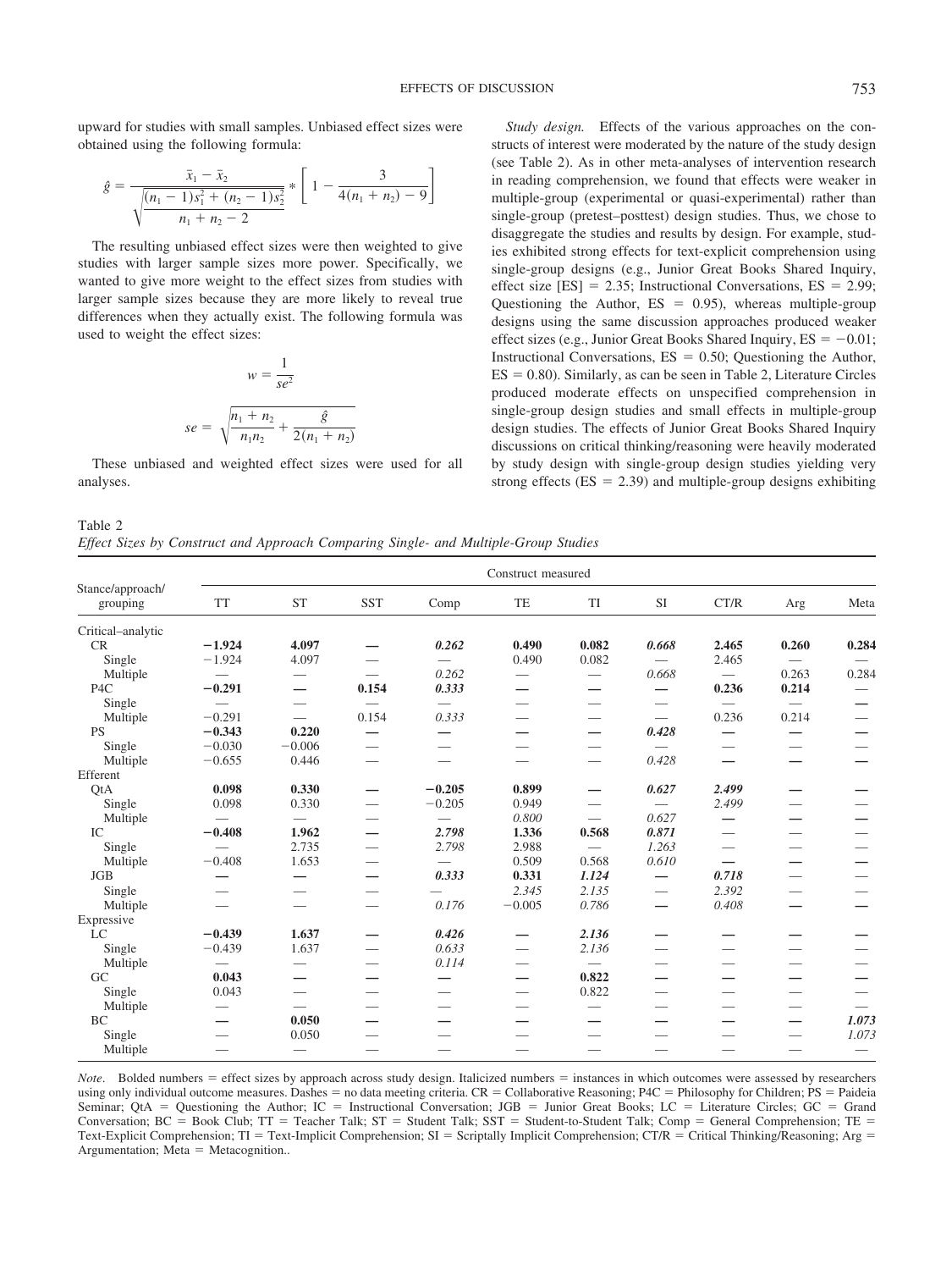moderate effects ( $ES = 0.41$ ). Due to the differences in effects attributable to study design, we have chosen to report all findings by study design.

*Outcome measure.* As in other meta-analyses of intervention research in reading comprehension, we found that effects were attenuated when researchers used commercially available, standardized measures rather than researcher-developed measures (see Figure 1). Several studies tested effects using commercially available, standardized measures with multiple-group designs. Those measures included the California Achievement Test, which was used in two studies (Banks, 1987; Mizerka, 1999), the Iowa Test of Basic Skills (ITBS) used by Lipman (1975), the Comprehensive Test of Basic Skills used by Yeazell (1982), the Ross Test of Critical Thinking used by both Chamberlain (1993) and Bird (1984), and the Worden Test of Critical Thinking and Reading used by Bird (1984). Among the studies employing commercially available, standardized measures with multiple-group designs, Philosophy for Children (P4C) evidenced the strongest positive effects on student comprehension. For example, Lipman (1975) compared scores on the ITBS from students who had taken part in P4C discussions during the 3 previous years with those of students who had not participated in P4C. Students in the P4C condition outperformed their comparable peer group in reading comprehension on the ITBS ( $ES = 0.55$ ).

Effect size outcomes also varied depending on whether the measure assessed talk in the group or outcomes on tests given to individual students. Talk indices were used to assess teacher talk, student talk, and student-to-student talk, whereas researcher-made

and commercially available measures were more commonly used to assess individual outcomes (see Figure 2). Results showed that Collaborative Reasoning, Instructional Conversations, and Literature Circles all produced very strong improvements in the amount of student talk and concomitant reductions in teacher talk (see Table 2). For example, Collaborative Reasoning was associated with an increase in student talk of 4.1 standard deviations and a decrease in teacher talk of 1.9 standard deviations. However, there were also nine studies in which talk indices were used to assess various forms of student comprehension, critical thinking and reasoning, and argumentation (e.g., Echevarria, 1995; McGee, 1992). As a case in point, Chinn et al. (2001) used student talk in the group as a measure of unspecified comprehension, text-explicit comprehension, text-implicit comprehension, and critical thinking/ reasoning (see Figure 2). Of the nine studies in which talk indices served as proxies for other constructs, six measured the same construct both through talk and individual outcome measures. In every case, effect sizes were stronger for the construct when it was measured with an individual outcome measure. In most cases, the effect sizes were almost 50% larger when measured with individual outcome measures.

### *Effects by Primary Stance and Approach*

*Critical–analytic approaches.* The critical–analytic stance is represented in the meta-analysis by 11 empirical studies, only 2 of which were single-group designs. As can be seen in Table 2, the approaches within this stance were effective at increasing student



#### **CONSTRUCT**

*Figure 1.* Effects by construct and approach for commercial assessments used in multiple-group design studies. Effect sizes were averaged within and across studies by approach. Comp = General Comprehension; CT/R = Critical Thinking/Reasoning; JGB = Junior Great Books; P4C = Philosophy for Children; LC = Literature Circles.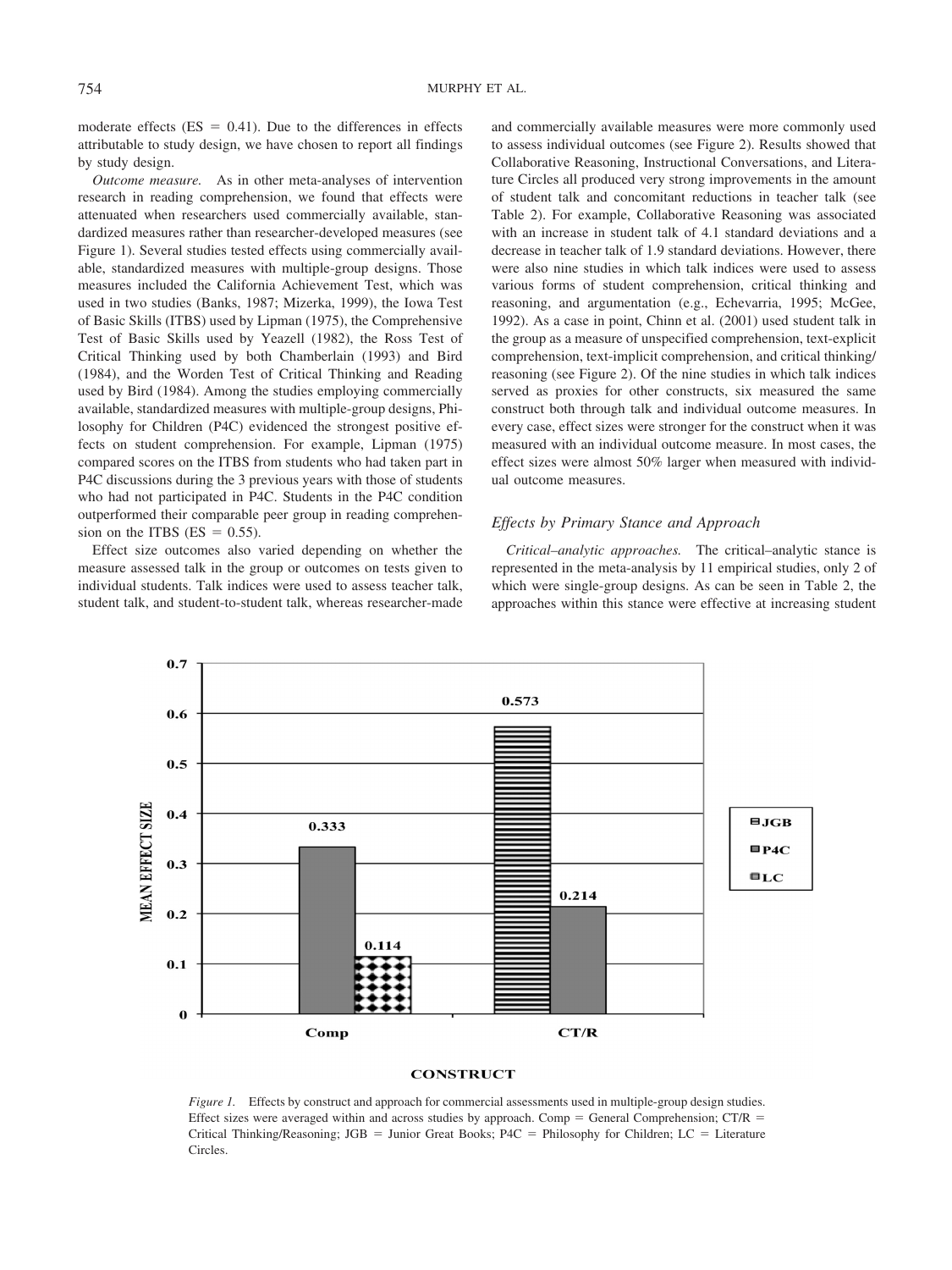

*Figure 2.* Effects for talk versus individual outcome measures by approach and construct. CR = Collaborative Reasoning; P4C = Philosophy for Children; QtA = Questioning the Author; IC = Instructional Conversation; TE = Text-Explicit Comprehension; TI = Text-Implicit Comprehension; CT/R = Critical Thinking/Reasoning;  $Arg = Argumentation$ .

talk and decreasing teacher talk. This was especially the case for Collaborative Reasoning, in which the teacher's role is to gradually step back and let students control the flow of the discussion. Approaches within this stance were also effective at promoting low to moderate effects on various forms of student comprehension (i.e., unspecified, text-explicit, text-implicit, and scriptally implicit), although the constructs more often measured in this stance pertain to thinking and reasoning. Effect sizes for critical thinking and reasoning and argumentation ranged from 2.47 in Collaborative Reasoning (single-group study) to 0.24 in Philosophy for Children (multiple-group study). These effects make sense given that critical thinking is one of the main foci of these approaches. It is worth noting that research on Paideia Seminars have generally measured effects on constructs other than those of interest in the present meta-analysis (e.g., writing; Chesser, Gellalty, & Hale, 1997). Nonetheless, Paideia Seminars showed moderate effects on student talk, teacher talk, and scriptally implicit comprehension in multiple-group studies.

*Efferent approaches.* The efferent stance is represented by the highest number of empirical studies  $(n = 21)$  and the highest number of multiple-group studies ( $n = 13$ ) relative to the other two stances. As shown in Table 2, the efferent approaches were successful at increasing student talk. Specifically, Instructional Conversations were highly effective at promoting student talk and decreasing teacher talk, whereas Questioning the Author exhibited only a moderate negative effect on student talk and minimally increased teacher talk. This latter finding makes sense in light of the centrality of the teacher in Questioning the Author discussions.

Studies conducted within the efferent stance had a predominant focus on comprehension and showed strong effects in single-group design studies with effect sizes ranging from a high of 2.79 standard deviations for Instructional Conversations (IC) to a low of  $-0.21$  standard deviations for Questioning the Author (QtA) when general comprehension was measured. IC exhibited very strong effects on individual student outcomes, especially general comprehension ( $ES = 2.80$ , single-group design) and text-explicit comprehension ( $ES = 2.99$ , single-group design). As mentioned previously, most of these IC studies were conducted with predominantly low socioeconomic, high limited-English proficiency Hispanic populations attending urban schools. As such, these findings suggest that ICs are particularly effective at helping these struggling readers better comprehend narrative texts. Similarly, Junior Great Books Shared Inquiry discussions exhibited moderate to strong effects on text-explicit ( $ES = 2.35$ , singlegroup design) and text-implicit comprehension ( $ES = 2.14$ , singlegroup design), as well as critical thinking and reasoning  $(ES =$ 2.39, single-group design). Finally, QtA discussions resulted in weak effects on general comprehension (ES  $= -0.21$ ), strong effects on text-explicit ( $ES = 0.90$ , average for single-group and multiple-group design) and scriptally implicit comprehension  $(ES = 0.63, \text{ multiple-group design})$ , and very strong effects on students' critical thinking and reasoning  $(ES = 2.50, single-group)$ design). As one might expect, the strength of these more efferent approaches lies in their powerful influence on individual student performance, especially as evidenced in pretest–posttest design studies.

*Expressive approaches.* The expressive stance is represented by 10 empirical studies, only 1 of which was a multiple-group design study. It is important to note that 6 of the 10 studies were conducted using Literature Circles (LC), and studies of this approach provided more quantitative information than was provided in studies on Grand Conversations or Book Club. In terms of student and teacher talk, LC exhibited strong positive effects on student talk ( $ES = 1.64$ , single-group design) and were moderately effective at decreasing teacher talk (ES  $= -0.44$ , single-group design). Given that the focus of this stance is on fostering students' affective, emotive responses to text through discussion and the fact that much of the discussions are student led, we were surprised by the lack of data regarding the assessment of student talk.

Similarly, very few studies within the expressive stance reported effects on individual student outcomes. Literature Circles produced moderate effects on unspecified comprehension ( $ES = 0.43$ , averaged across single-group and multiple-group designs) and very strong effects on text-implicit comprehension ( $ES = 2.14$ ) in single-group design studies. By comparison, studies employing Grand Conversations showed moderate effects on text-implicit comprehension ( $ES = 0.82$ ) in single-group designs. It is interesting that in our review, the only study using Book Club in which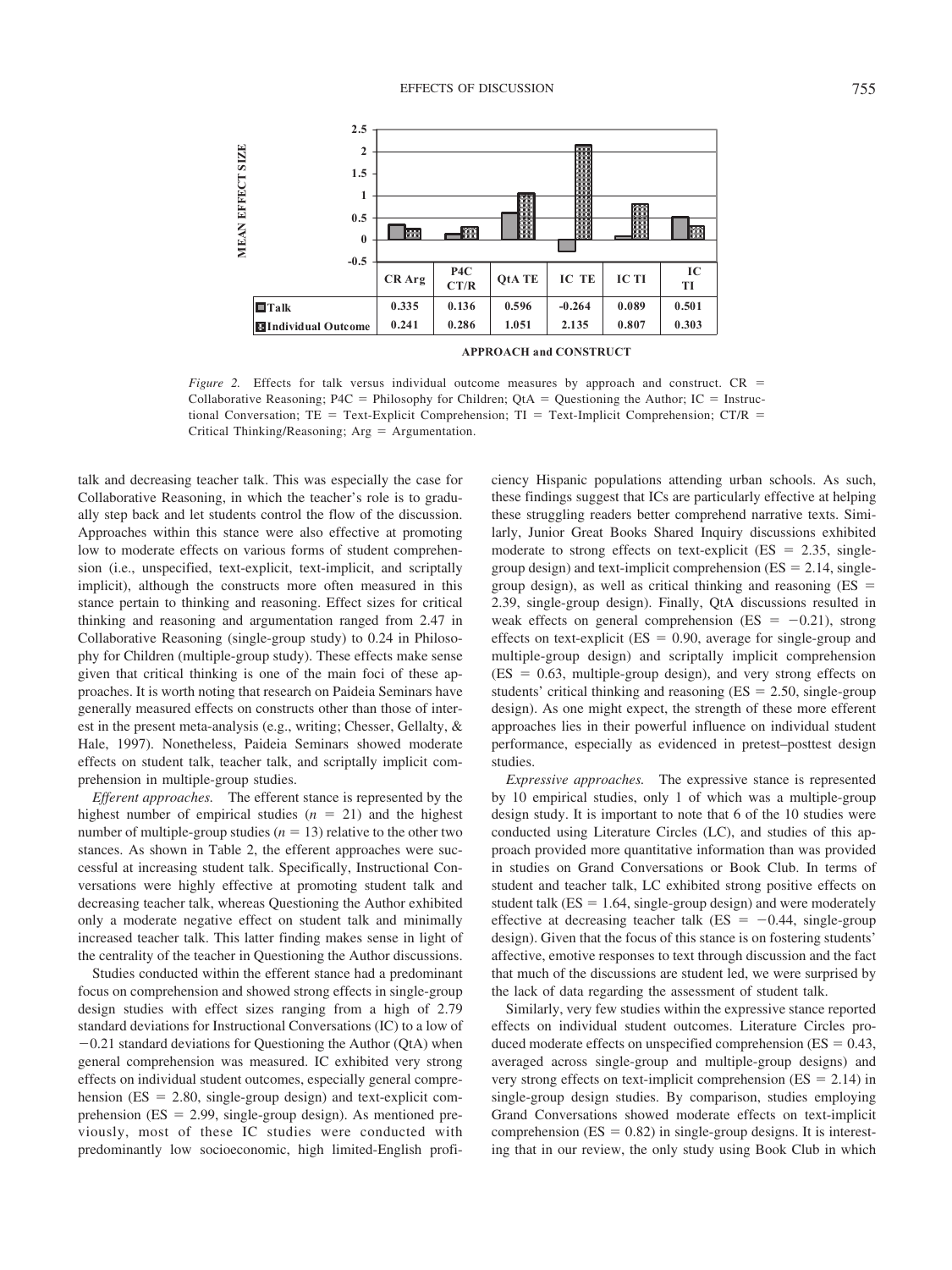individual student outcomes were reported measured effects on students' meta-cognition (Kong & Fitch, 2002/2003, ES = 1.07, single-group design) but not comprehension. Overall, very few quantitative studies have been conducted on the effects of the more expressive discussion approaches. That being said, a lack of quantitative data does not imply that the aforementioned approaches failed to affect students' comprehension of text. It merely indicates that quantitative data relative to these constructs of interest was not assessed in the reviewed studies. Despite the limited findings on the effects of some of the expressive approaches (e.g., Grand Conversation and Book Club), the available data for Literature Circles indicated strong effects on talk and comprehension resulting.

*Student academic ability.* Given that effect sizes for singlegroup designs were not comparable to those for multiple-group designs, all analyses relative to ability were disaggregated by study design (Table 3). Results showed that the approaches exhibited greater effects with below-average-ability students and weaker effects with average or above-average students. For single-group designs, there were no significant differences in comprehension between students who were below-average or average in ability,  $F(1, 12) = 3.07, p = .11$ , and no students characterized as above average in academic ability were investigated in single-group design studies. However, this difference was practically significant  $(ES = 0.88)$ . Similarly, there were no significant differences in comprehension for below-average, average, or above-average students when participating in a multiple-group design,  $F(2, 28)$  = 2.20,  $p = .13$ . However, the differences between the comprehension of below-average students was practically different from the performance of students with average ability ( $ES = 1.03$ ) and those with above-average ability ( $ES = 3.20$ ). For multiple-group designs, there was a minimal difference in the comprehension of students of average and above-average ability ( $ES = 0.20$ ). These

findings suggest that the reviewed approaches were particularly beneficial at promoting talk and increasing performance on individual outcome measures for students characterized by authors as below average in academic ability (Table 3). For example, the use of Instructional Conversation discussions increased both the textexplicit ( $ES = 0.76$ ) and text-implicit ( $ES = 0.81$ ) comprehension of below-average ability students with limited-English proficiency (e.g., Saunders & Goldenberg, 1999). Evidence of gains in textexplicit comprehension for below-average-ability students who were not considered to be limited-English proficient was also found by multiple researchers when using approaches that give prominence to an efferent stance (e.g., Biskin, Hoskisson, & Modlin, 1976, ES = 0.72; Sandora, Beck, & McKeown, 1999, ES = 0.80). It is important to note, however, that these trends were derived from cross-sectional data and therefore must be interpreted with some caution.

*Weeks of discussion.* We were also interested in the extent to which effects were moderated by the number of weeks that students participated in discussions (see Table 4). Again, due to differences in effect sizes attributable to study design, we analyzed the data collected from single-group and multiple-group design studies separately. The mean number of weeks of discussion was 13. Categories were created for the number of weeks of discussion used in each study. Specifically, the standard deviation of the number of weeks  $(SD = 10$  weeks) was added to and subtracted from the mean number of weeks of discussion to create the categories. Due to variability in the distribution of number of weeks among the studies, this technique resulted in two groups below the mean and three groups above the mean. Subsequently, categories of  $1-3$  weeks,  $4-13$  weeks,  $14-23$  weeks,  $24-33$ weeks, and 34 –36 weeks resulted from this procedure. Trends for indices of talk suggest that student talk increased the longer discussions were implemented (e.g., Howard, 1992; Saunders &

| Table 3                                                                                    |  |  |  |
|--------------------------------------------------------------------------------------------|--|--|--|
| Effect Sizes by Construct and Student Ability Comparing Single- and Multiple-Group Studies |  |  |  |

|                        |           | Construct measured |       |          |       |       |       |  |
|------------------------|-----------|--------------------|-------|----------|-------|-------|-------|--|
| Design/measure/ability | <b>TT</b> | <b>ST</b>          | Comp  | TE       | TI    | SI    | CT/R  |  |
| Single group           |           |                    |       |          |       |       |       |  |
| Individual             |           |                    |       |          |       |       |       |  |
| Below                  |           |                    |       | 3.267    | 2.135 | 1.261 | 2.446 |  |
| Average                |           |                    | 0.633 |          |       |       |       |  |
| Above                  |           |                    |       |          |       |       |       |  |
| Talk                   |           |                    |       |          |       |       |       |  |
| Below                  |           | 2.735              |       | 0.490    |       |       |       |  |
| Average                | $-0.613$  | 1.466              |       | $-0.179$ | 0.082 |       | 2.465 |  |
| Above                  | $-0.030$  | $-0.006$           |       |          |       |       |       |  |
| Multiple group         |           |                    |       |          |       |       |       |  |
| Individual             |           |                    |       |          |       |       |       |  |
| Below                  |           |                    |       | 0.781    | 0.807 | 0.614 |       |  |
| Average                |           |                    | 0.333 | $-1.032$ | 0.531 | 0.235 |       |  |
| Above                  |           |                    | 0.040 | $-0.002$ | 0.043 |       | 0.299 |  |
| Talk                   |           |                    |       |          |       |       |       |  |
| Below                  | $-0.408$  | 1.653              |       | $-0.349$ | 0.089 |       |       |  |
| Average                | $-0.655$  | 0.446              |       | 0.501    |       |       |       |  |
| Above                  | $-0.291$  |                    |       |          |       |       | 0.136 |  |
|                        |           |                    |       |          |       |       |       |  |

*Note.* Dashes = no data meeting criteria. TT = Teacher Talk;  $ST =$  Student Talk; Comp = General Comprehension;  $TE = Text-Explicit Comprehension$ ;  $TI = Text-Implicit Comprehension$ ;  $SI = Scriptally$ Implicit Comprehension; CT/R = Critical Thinking/Reasoning.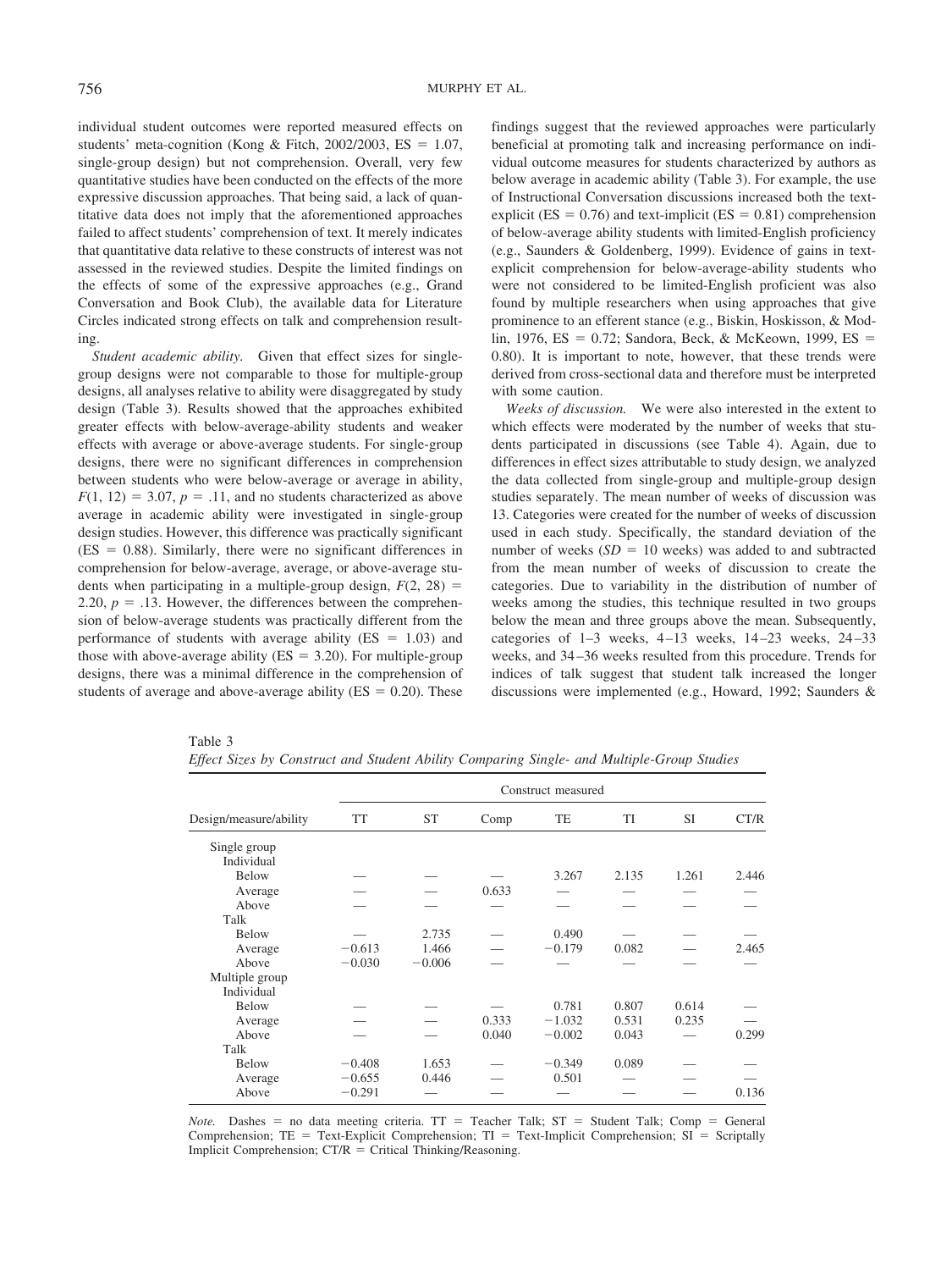|                                 |           | Construct measured |       |          |       |          |       |  |  |
|---------------------------------|-----------|--------------------|-------|----------|-------|----------|-------|--|--|
| Design/measure/<br>no. of weeks | <b>TT</b> | <b>ST</b>          | Comp  | TE       | TI    | $\rm SI$ | CT/R  |  |  |
| Single group<br>Individual      |           |                    |       |          |       |          |       |  |  |
| $1 - 3$                         |           |                    | 1.077 |          |       |          |       |  |  |
| $4 - 13$                        |           |                    | 0.412 | 1.823    | 2.135 |          | 2.446 |  |  |
| $14 - 23$                       |           |                    |       |          |       |          |       |  |  |
| $24 - 33$                       |           |                    |       | 6.155    |       | 1.261    |       |  |  |
| $34 - 36$                       |           |                    |       |          |       |          |       |  |  |
| Talk                            |           |                    |       |          |       |          |       |  |  |
| $1 - 3$                         |           |                    |       |          |       |          |       |  |  |
| $4 - 13$                        | $-1.924$  | 2.074              |       | 0.490    | 0.082 |          | 2.465 |  |  |
| $14 - 23$                       | $-0.030$  | $-0.006$           |       |          |       |          |       |  |  |
| $24 - 33$                       |           | 2.735              |       | $-0.179$ |       |          |       |  |  |
| $34 - 36$                       |           |                    |       |          |       |          |       |  |  |
| Multiple group<br>Individual    |           |                    |       |          |       |          |       |  |  |
| $1 - 3$                         |           |                    | 0.433 | $-0.060$ | 0.715 | 0.516    |       |  |  |
| $4 - 13$                        |           |                    | 0.551 | 0.800    |       | 0.627    | 0.286 |  |  |
| $14 - 23$                       |           |                    | .0397 | 0.689    | 1.785 |          | 0.430 |  |  |
| $24 - 33$                       |           |                    | 0.199 | $-0.002$ | 0.043 |          | 0.014 |  |  |
| $34 - 36$                       |           |                    | 0.430 |          |       |          |       |  |  |
| Talk                            |           |                    |       |          |       |          |       |  |  |
| $1 - 3$                         | $-0.532$  | 0.426              |       | $-0.349$ | 0.089 |          |       |  |  |
| $4 - 13$                        | $-0.291$  |                    |       |          |       |          | 0.136 |  |  |
| $14 - 23$                       |           |                    |       | 0.501    |       |          |       |  |  |
| $24 - 33$                       |           |                    |       |          |       |          |       |  |  |
| $34 - 36$                       |           |                    |       |          |       |          |       |  |  |

Table 4 *Effect Sizes by Construct and Weeks of Discussion Comparing Single- and Multiple-Group Studies*

*Note.* Dashes = no data meeting criteria. TT = Teacher Talk;  $ST =$  Student Talk; Comp = General Comprehension;  $TE$  = Text-Explicit Comprehension;  $TI$  = Text-Implicit Comprehension;  $SI$  = Scriptally Implicit Comprehension;  $CT/R =$  Critical-Thinking/Reasoning.

Goldenberg, 1998). Similarly, teacher talk decreased the longer implementation continued. These trends were seen for both singleand multiple-group designs (Table 4).

The trends were different, however, for individual student outcomes. For single-group design studies, large effect sizes were observed for general comprehension in studies in which discussions lasted less than 4 weeks ( $ES = 1.08$ ), and it is interesting that effect sizes decreased for studies in which discussions lasted longer ( $ES = 0.41$ ). In studies investigating general comprehension with multiple-group designs, effect sizes remained in a moderate range  $(0.20 - 0.55)$  regardless of the number of weeks that a discussion approach was employed. These results suggest that the greatest effect of the implementation of a discussion approach on general comprehension occurs in the first 3 weeks (e.g., Graup, 1985). In the case of multiple-group design studies investigating text-explicit and text-implicit comprehension, it appears that there was a ceiling effect on student gains. Specifically, effect sizes for these two types of comprehension were moderate for discussions lasting less than 24 weeks (e.g., Heinl, 1988; Sandora et al., 1999; Saunders & Goldenberg, 1999), yet negligible for multiplegroup studies lasting longer than 24 weeks (text-explicit comprehension,  $-0.002$ ; text-implicit comprehension, 0.04). The benefits of using discussion to increase text-explicit and textimplicit forms of comprehension can be seen early in implementation of the discussion approach, but such increases tend to dissipate over time. This ceiling effect can also be seen in multiple-group designs assessing students' critical thinking or reasoning. Specifically, before 24 weeks of discussion, effect sizes are moderate  $(0.29-0.43)$ , and after 24 weeks of implementation, effects on students' critical thinking are negligible  $(ES = 0.01)$ . Again, we must note that these trends were derived from cross-sectional data and therefore must be interpreted with some caution.

#### *Modeling Variability in Effect Sizes*

Finally, beyond descriptive outcomes, we were also interested in modeling the effects of discussion on high-level comprehension using fixed-effects and random-effects models to explain variability across studies. To address the issue of variability across studies, we completed an investigation of the effect sizes (Hedges'  $\hat{g}$ ) obtained from the studies assessing student comprehension. Due to the lack of comparability between single-group and multiple-group study outcomes (i.e., attenuated effects in multiple-group designs), only multiple-group design studies were included in the analyses. We focused the modeling on comprehension because although other constructs were reviewed herein, the largest proportion of the quantitative data was on comprehension outcomes. For this analysis, data from the four types of comprehension (i.e., general/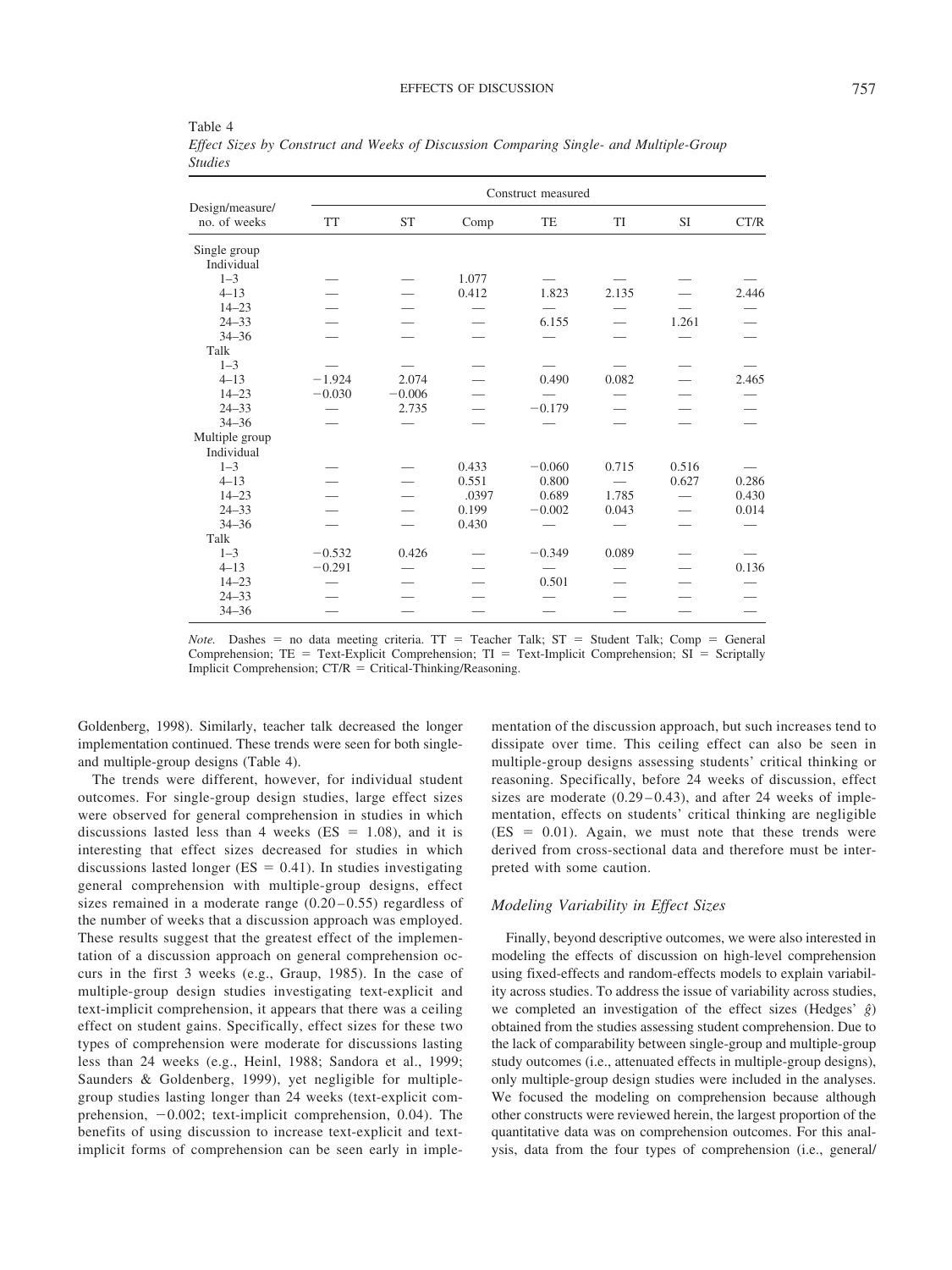unspecified comprehension, text-explicit comprehension, textimplicit comprehension, and scriptally implicit comprehension) were analyzed. Of the reviewed studies, multiple effect sizes were reported for only six of the nine discussion approaches (i.e., Collaborative Reasoning, Philosophy for Children, Questioning the Author, Instructional Conversation, Junior Great Books Shared Inquiry, and Literature Circles). As such, only data reported in studies pertaining to these six approaches were included in the present analysis.

*Fixed-effects model.* Having calculated the weighted effect sizes, a homogeneity analysis was conducted to test the assumption that all effect sizes are estimating the same population. Specifically, we wanted to determine whether the comprehension effect sizes obtained from the six discussion approaches were similar or whether variability was inherent in the effect size measures. The homogeneity analysis was tested using a *Q* statistic and is distributed as a chi-square distribution.

$$
Q = \sum(\hat{g})^2 w - \frac{\left[\sum \hat{g}w\right]^2}{\sum w}
$$

The test of this assumption was significant,  $Q_{\text{total}}$  (38, 0.05) = 318.06,  $p < .0001$ , suggesting that the variation in the effect sizes was due to more than random sampling error.

Next, we were interested in determining the extent to which various features of the studies influenced the variability of the effect sizes. We first partitioned the data by discussion approach because the varying goals and structure of the discussion approaches may contribute to differences in comprehension increases. A *Q* statistic was calculated for each of the sets of effect sizes representing each discussion approach. These *Q* statistics were added to determine the  $Q_{\text{within}}$  groups.

 $Q_{\text{within}} = Q_{\text{CR}} + Q_{\text{P4C}} + Q_{\text{QtA}} + Q_{\text{IC}} + Q_{\text{JGB}} + Q_{\text{LC}}$  $Q_{within}$  = 3.474 + 186.361 + 0.169 + 12.123 + 98.466 + 0.062

 $Q_{within} = 300.655$ 

The  $Q_{within}$  value gives an indication that much of the variance in the effect sizes was due to the discussion approach used in the specific studies from which the effect sizes were calculated. However, this supposition must be tested to determine whether discussion approach alone accounts for the variability in the effect sizes or whether a significant portion of variance remains unexplained. To do this, we then subtracted the  $Q_{within}$  value from  $Q_{total}$  to determine *Q*between.

$$
Q_{between} = Q_{total} - Q_{within}
$$
  
\n
$$
Q_{between} = 318.060 - 300.655
$$
  
\n
$$
Q_{between} = 17.405
$$

*Qbetween* represents the variance remaining in the effect sizes after accounting for variance due to discussion approach. This value was significant at the .05 level,  $Q_{between}$  (6, 0.05) = 17.41,  $p = .01$ , suggesting that there is variability in the effect sizes above and beyond that explained by discussion approach. In other words, different models must be tested to determine the factors best explaining the variance in effect sizes.

The same procedure was used to determine whether the variability in  $Q_{\text{total}}$  was due to the differences in the types of comprehension effect sizes that were analyzed. In other words, the total variance in the effect sizes may be due to the type of comprehension assessed (i.e., general [COMP], text-explicit [TE], textimplicit [TI], or scriptally implicit [SI] comprehension) rather than the discussion approaches used in the studies. Thus, the data were partitioned due to the type of comprehension assessed.

$$
Q_{within} = Q_{Comp} + Q_{TE} + Q_{TI} + Q_{SI}
$$
  
\n
$$
Q_{within} = 18.663 + 83.150 + 20.102 + 177.732
$$
  
\n
$$
Q_{within} = 299.647
$$
  
\n
$$
Q_{between} = 318.060 - 299.647
$$
  
\n
$$
Q_{between} = 18.413
$$

This value was significant at the .05 level,  $Q_{\text{between}}$  (3, 0.05) = 18.41,  $p < .0001$ , suggesting that there is variability in the effect sizes above and beyond that which is explained by the differences in the types of comprehension assessed.

It may be that discussion approach and type of comprehension assessed explain different variability in the effect sizes. Thus, the model including both factors was tested. The data were partitioned by both the approach used and the type of comprehension assessed. Table 5 provides the *Q* statistics for each of the 13 partitioned groups that contribute to  $Q_{\text{within}}$ . The sum of all the  $Q$  statistics for the partitioned groups was 291.64. Thus:

$$
Q_{\text{between}} = 318.060 - 291.643
$$
  

$$
Q_{\text{between}} = 26.417
$$

 $Q<sub>between</sub> = 26.417$ 

This value was again significant at the .05 level,  $Q_{\text{between}}$  (12,  $(0.05) = 26.41$ ,  $p = .01$ , suggesting that variability exists in the effect sizes beyond that explained by the differences in both the discussion approach and the type of comprehension assessed.

*Random-effects model.* Due to the lack of fit of the fixedeffects models, the fit of random-effects models was assessed. Whereas the fixed-effects model assumes that the variability be-

#### Table 5

*Q Statistics Partitioned by Both Discussion Approach and Type of Comprehension Assessed*

| Approach/comprehension |               |
|------------------------|---------------|
| assessed               | $O statistic$ |
| <b>CR</b>              |               |
| Comp                   | 0.406         |
| SI                     | 1.629         |
| P <sub>4</sub> C       |               |
| Comp                   | 8.775         |
| SI                     | 174.258       |
| QtA                    |               |
| TE                     | 0.000         |
| <b>SI</b>              | 0.002         |
| IC                     |               |
| TE                     | 3.200         |
| TI                     | 0.853         |
| <b>SI</b>              | 0.184         |
| <b>JGB</b>             |               |
| Comp                   | 6.516         |
| TE                     | 73.937        |
| TI                     | 15.760        |
| LC                     |               |
| Comp                   | 0.123         |
| $Q_{\text{within}}$    | 291.643       |

*Note.*  $CR = Collaborative Reasoning; Comp = General Comprehension;$  $SI =$  Scriptally Implicit Comprehension; P4 $\bar{C} =$  Philosophy for Children;  $QtA = Q$ uestioning the Author; TE = Text-Explicit Comprehension; TI = Text-Implicit Comprehension; JGB = Junior Great Books; LC = Literary Circles.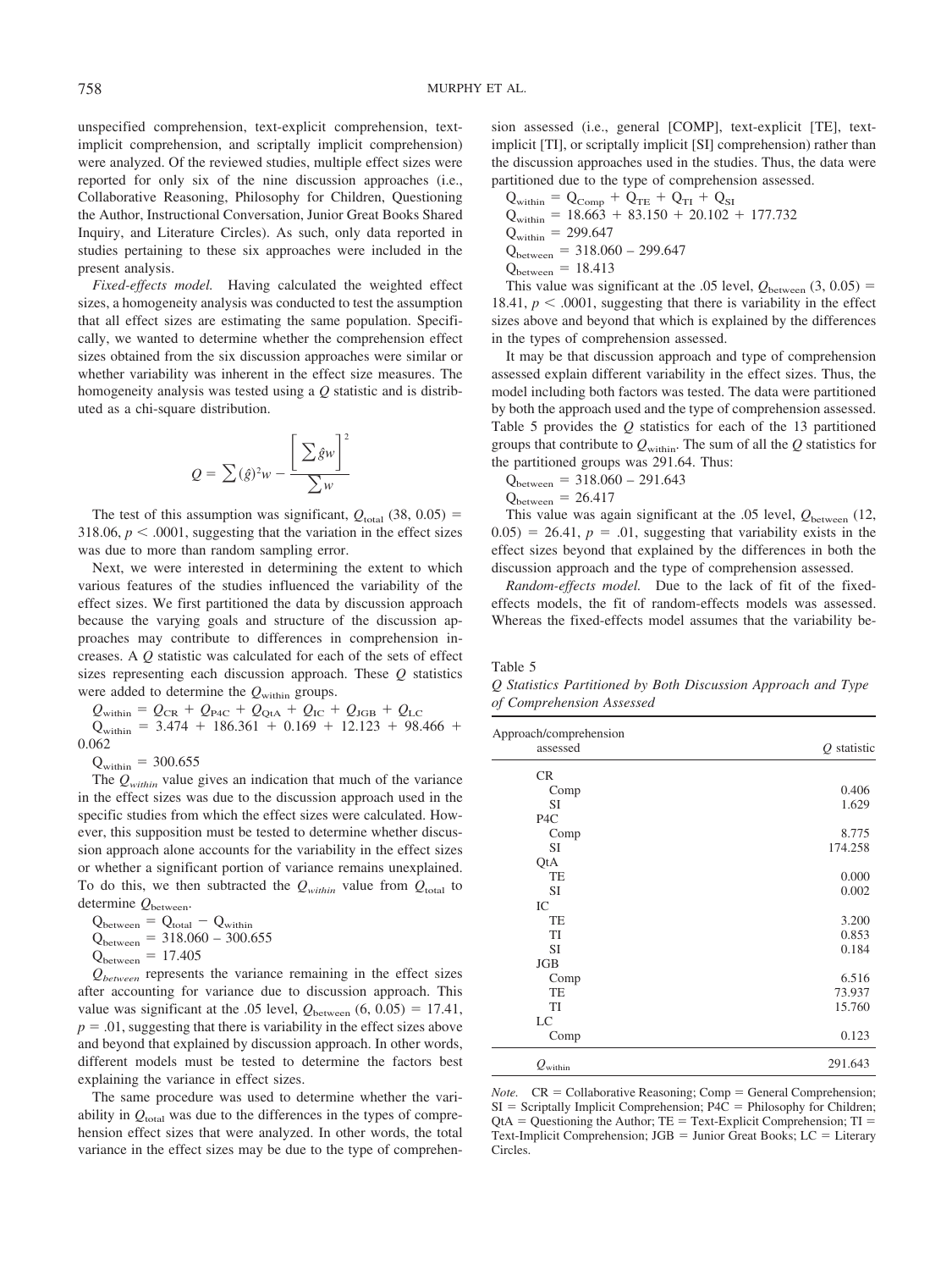tween effect sizes is due only to sampling error, the random-effects model presupposes that the variability between effect sizes is due to sampling error plus variability in the populations being assessed. The excess variability seen in the fixed-effects models may be derived from random differences in the populations that cannot be measured. For example, the discussion approaches may have been implemented in ways that differ across studies. In addition, the comprehension assessments may not be comparable across studies. Thus, due to these unexplained differences in the factors, a random-effects model may be more appropriate. For the randomeffects model, a constant is added to the calculation of the weights to represent the variability across the population effects:

$$
w = \frac{1}{se^2 + \hat{v}_\theta}
$$

In order to assess the fit of random-effects models, we calculated the random-effects variance component:

$$
\hat{v}_{\theta} = \frac{Q_{total} - k - 1}{\sum w - \left(\frac{\sum w^2}{\sum w}\right)}
$$

,

where  $k$  is equal to the number of effect sizes. This formula is based upon *Q*total calculated previously. The variance component for the random-effects models tested was calculated to be .16.

Using the new weights, we performed the previously conducted analysis again to assess the variability among the effect sizes. First, a homogeneity analysis was conducted again with no partitioning of the effect sizes. The results were significant,  $Q_{\text{total}}$  (39, 0.05) = 60.87,  $p = .01$ , suggesting that there is a need for partitioning the effect sizes in some way to account for variability in the population.

Thus, the effect sizes were again partitioned by approach.

 $Q_{\text{within}} = Q_{\text{CR}} + Q_{\text{P4C}} + Q_{\text{QtA}} + Q_{\text{IC}} + Q_{\text{JGB}} + Q_{\text{LC}}$  $Q_{within} = 1.484 + 5.108 + 0.061 + 2.130 + 46.601 + 0.046$  $Q_{within} = 55.430$  $Q_{\text{between}} = Q_{\text{total}} - Q_{\text{within}}$  $Q_{\text{between}} = 60.872 - 55.430$  $Q_{between} = 5.442$ This result was not statistically significant at the .05 level,

 $Q_{\text{between}}$  (5, 0.05) = 5.44,  $p = .36$ , suggesting that the variance in discussion approaches accounts for the variability in the effect sizes using a random-effects model. In other words, all of the variability between effect sizes observed in the homogeneity analysis was explained by the differences in the discussion approaches.

As a comparison, we also partitioned the effect sizes by the type of comprehension assessed because this variable may explain more variance in the effect sizes than the variance in the discussion approaches.

 $Q_{\rm within}$  =  $Q_{\rm Comp}$  +  $Q_{\rm TE}$  +  $Q_{\rm TI}$  +  $Q_{\rm SI}$  $Q_{within} = 3.759 + 42.645 + 6.551 + 3.328$  $Q_{within} = 56.283$  $Q_{between} = 60.872 - 56.283$  $Q<sub>between</sub> = 4.589$ 

This result was also not statistically significant at the 0.05 level,  $Q<sub>between</sub> (3, 0.05) = 4.59, p = .20, suggesting that the differences$ in the types of comprehension assessed also accounted for the variability in the effect sizes using a random-effects model.

However, in conceptually evaluating the outcomes of these two random-effects models, we deemed the random-effects model partitioning the data by discussion approach to be a better explanation for variation in the outcomes than the model partitioning the data by the type of comprehension assessed. In essence, the nature and structure of a particular discussion *approach* should arguably serve as the theoretical and operational underpinning of a given study, while *type of comprehension* would be confounded with study, and possibly, approach. As a case in point, researchers examining the effects of Philosophy for Children assessed only general or unspecified comprehension, whereas researchers examining Literature Circles assessed general or unspecified comprehension and text-implicit comprehension. As such, we conclude that approach statistically and conceptually accounts for maximum variance in comprehension effect sizes across the reviewed studies.

# Discussion

A key presupposition within the vast body of literacy research is that discussions about and around text enhance students' comprehension, thinking, and reasoning (e.g., Almasi et al., 1996; Cazden, 1988). Such a perspective is situated within a rich sociocultural tradition emerging from the classic work of scholars such as Vygotsky (1978) and more contemporary theorists like Bakhtin (1981, 1986) who suggest that thinking and reasoning are inherently dialogical. Moreover, literacy researchers have amassed approximately 300 manuscripts and studies and created more than a dozen discussion approaches aimed at understanding and enhancing the fundamental role of classroom discourse in comprehension and learning. Yet, no researcher, to date, has closely examined the effects of the various discussion approaches on students' text comprehension and learning. The purpose of this review was to analyze the effects of selected approaches to discussion on students' high-level comprehension of text using meta-analytic techniques. In doing so, we paid careful attention to characteristics of the nature and design of the study, including sample characteristics, research design, dependent measures, and results.

A number of key findings emerged in our review of relevant literature. First, we found that many of the approaches were highly effective at promoting students' literal and inferential comprehension, especially those that we categorized as more efferent in nature, and that relatively few of the approaches were particularly effective at promoting students' critical thinking, reasoning, and argumentation about and around text. Another major finding was that most approaches were effective at increasing student talk and decreasing teacher talk. However, increases in student talk did not necessarily result in concomitant increases in student comprehension. Finally, we found that effectiveness of an approach at increasing student comprehension, critical thinking and reasoning, and argumentation were substantively attenuated due to study design and the nature of measures employed. In the paragraphs that follow, we expand upon each of these issues as well as several other findings.

Prior to offering more specific concluding remarks and implications emerging from this review of relevant literature, we felt it was important to recognize some of the limitations of the present work. First, we purposefully constrained the literature included in the review in ways that may have influenced the results. For example, we included only empirical works pertaining to one of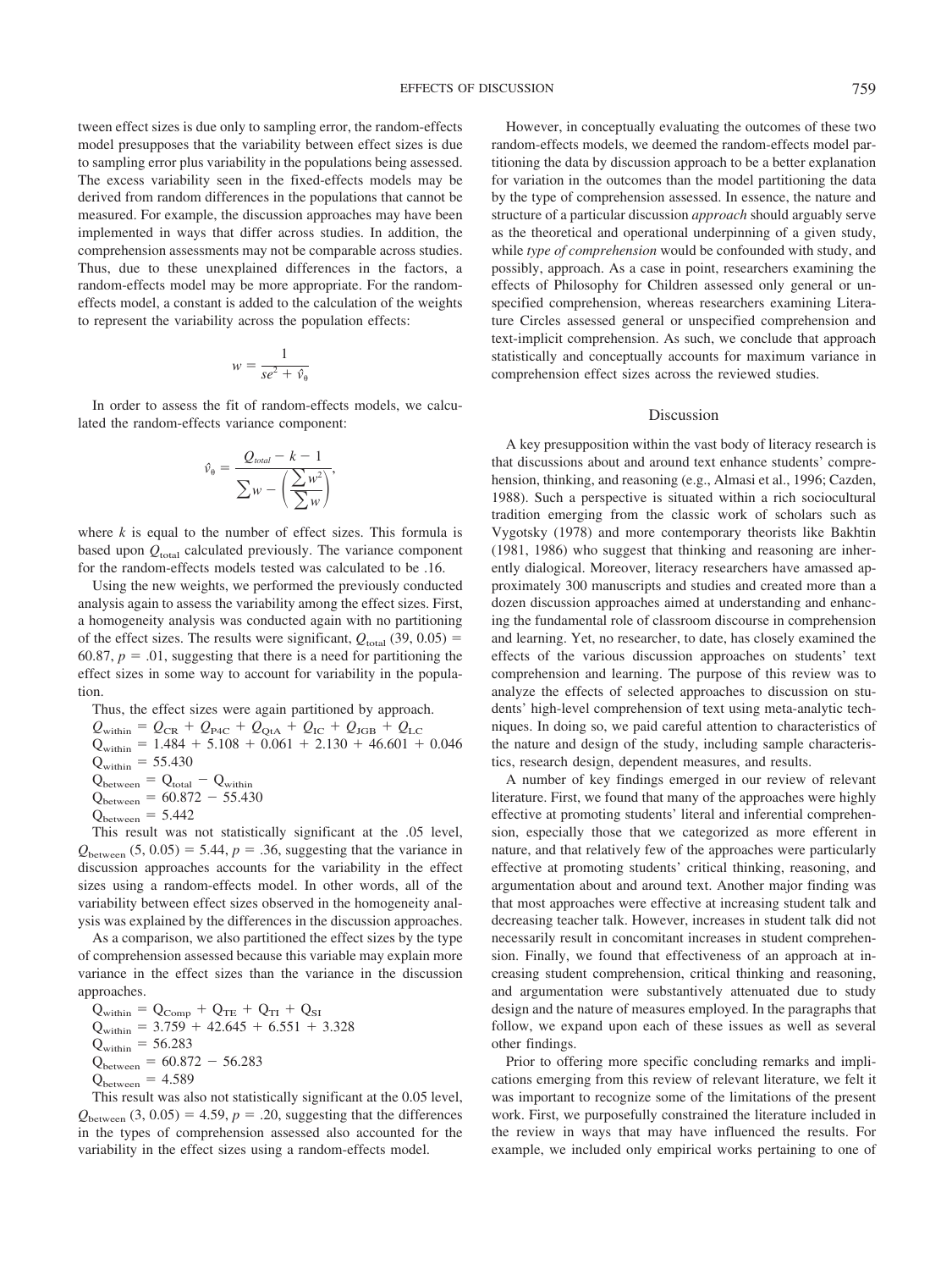the nine selected discussion approaches. Certainly, there exist discussion formats beyond these nine approaches (e.g., Point– Counterpoint, Rogers, 1990/1991), and the inclusion of data from different approaches might have altered our outcomes. It is important to reiterate, however, that we attempted to be as exhaustive as possible in our selection of approaches but felt it was equally imperative that any included discussion approach be substantiated by a record of published, peer-reviewed research.

Our selection of constructs of interest might also be seen as a limiting factor. As we mentioned previously, for example, some approaches (e.g., Paedia Seminar) measured outcomes not aligned with our constructs of interest (e.g., writing). That being said, our goal in the present review was to focus on proximal indicators of high-level comprehension such as various forms of comprehension, critical thinking and reasoning, or argument. Certainly the review of other, more distal indicators seems to be ripe fodder for future research. Finally, the fact that we chose meta-analytic techniques over other types of syntheses may give the appearance of a limitation. In essence, the selection of meta-analytic techniques meant that no purely qualitative results could be incorporated into the analyses. Although we conceptually agree with those who might take such a position, we felt it was important to look primarily at quantitative outcomes due to their importance in educational decision making. Anna O. Soter is simultaneously conducting a best-evidence synthesis of pertinent qualitative study outcomes. Despite these limitations, we feel that the present metaanalysis of the classroom discussion literature bears important results—results that have the potential to influence educational research and practice.

Perhaps the most substantive theoretical and educational contribution of this study was the finding that the various approaches to discussion differentially promoted high-level comprehension of text. This result was manifest in our descriptive analysis as well as in our random-effects model. Many of the approaches were effective at promoting students' comprehension in multiple-group design studies, especially those that we categorized as more efferent in nature, namely, Questioning the Author, Instructional Conversation, and Junior Great Books Shared Inquiry. As would be expected, effects of discussion on comprehension were even greater in the single-group design studies. Some of the approaches were particularly effective at promoting students' critical thinking, reasoning, and argumentation about and around text in multiplegroup design studies (i.e., Collaborative Reasoning, Philosophy for Children, and Junior Great Books Shared Inquiry) and in singlegroup design studies (i.e., Collaborative Reasoning, Questioning the Author, and Junior Great Books Shared Inquiry). Relatively few approaches were effective at increasing literal or basic comprehension and high-level comprehension (i.e., critical thinking and reasoning about or around text) in multiple-group design studies (i.e., Collaborative Reasoning, Philosophy for Children, and Junior Great Books Shared Inquiry).

Very few studies examined the effects of classroom discussion on metacognition with the notable exceptions of studies using Collaborative Reasoning and Book Club. Book Club discussions were highly effective at promoting students' metacognition in single-group design studies. It is important to again note that effects on measures of comprehension, critical thinking and reasoning, argumentation, and metacognition were all attenuated in multiple-group design studies.

Another major finding from the review was that the various discussion approaches were extremely effective at increasing student talk and decreasing teacher talk in both single-group designs and in multiple-group designs. In essence, it would appear that these classroom discussion formats allowed students to have more classroom time to share their thoughts, while in many of the approaches, teachers took more of a facilitative role (e.g., Collaborative Reasoning or Philosophy for Children). What was surprising, however, was that increases in student talk did not necessarily result in concomitant increases in student comprehension. For example, in Collaborative Reasoning discussions, student talk increased by almost 4 standard deviations and teacher talk decreased by approximately 2 standard deviations, but students' comprehension gains were generally less than 0.5 of a standard deviation. It would seem that increasing talk is not enough; rather, a particular kind of talk is necessary to promote comprehension. Moreover, it would appear that teachers do not necessarily have to talk less in order to enhance student comprehension. As a case in point, teacher talk actually increased slightly after Questioning the Author was implemented, yet students in these studies showed gains in text-explicit comprehension, scriptally implicit comprehension, and critical thinking and reasoning in single-group design studies.

As mentioned previously, we also found that the effects of discussion were moderated by the study design and nature of the outcome measures. As in other intervention research in reading comprehension, effects were weaker in multiple-group than in single-group (pretest–posttest) design studies. Effects on individual outcomes were also attenuated when researchers used commercially available, standardized measures rather than researcherdeveloped measures. Only five studies tested effects of commercially available, standardized measures using multiplegroup designs. Among the studies employing commercially available, standardized measures with multiple-group designs, the strongest effect on student comprehension relative to a control condition was recorded for Philosophy for Children (P4C) over 30 years ago (Lipman, 1975). In that study, scores on the Iowa Test of Basic Skills from students who had taken part in P4C discussions 3 years previously were compared with scores from comparable students with no P4C experiences.

The findings also revealed that use of these discussion approaches appears to be more potent for students of below-average ability than for students of average or above-average ability, possibly due to the fact that students of higher ability levels already possess the skills needed to comprehend narrative text. The number of weeks of discussion played a role in the effects that discussions had on comprehension and critical thinking, particularly when multiple-group designs were employed. Specifically, before 24 weeks of discussion, effect sizes were moderate; minimal changes in students' comprehension outcomes occurred after this period.

A number of conclusions can be drawn about the framing variables and demographics of participants in the reviewed studies. First, it seems that more and more attention is being paid to the important role of discussion in text comprehension, particularly on the part of students completing doctoral theses and dissertations. Although empirical research in this area dates back to the early 1960s (Casper, 1964), more than half of the studies we included in the review were conducted in the last decade. Moreover, of the 42 studies, almost half were doctoral dissertations. Also of interest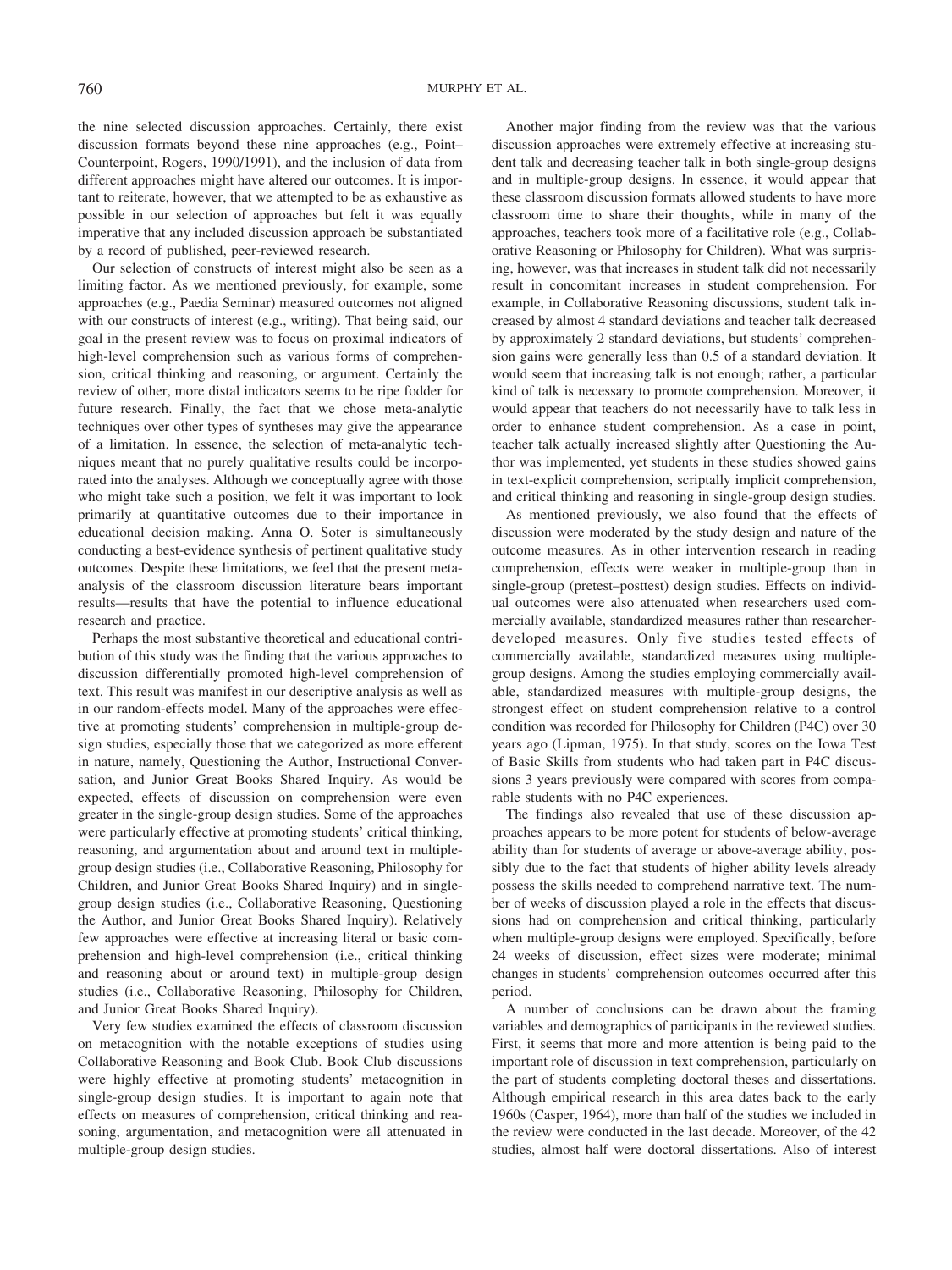was that more than 70% of the included studies were conducted by researchers who played a primary role in the creation of each discussion approach or whom we have referred to as proponents or developers of the approaches. In essence, interest in the role of classroom discussions is rising among literacy researchers and their students. Given that so many of the studies have been conducted by proponents or developers of given approaches and/or their students, it is difficult to gauge the portability of the effects of the approach. Reasons for the increased attention to the relations between classroom discussions and student comprehension are not clear. As mentioned previously, the increase in the number of investigations in this area could be attributed to a number of sources including policy legislation and concomitant funding initiatives, social agendas and ills, or paradigmatic shifts in the field of literacy. While linking particular approaches or studies to any one of the previously mentioned sources is beyond the scope of the present study, we feel strongly that such empirical research is necessary and important.

We were pleasantly surprised by the diversity of the students participating in the studies. The reviewed approaches were implemented and exhibited robust effects with students of diverse ethnicities, abilities, and, to a limited extent, ages. Ages of participants ranged from very young (e.g., first grade) to adolescents (e.g., college), and the selection of approach did not seem to be linked in any way to the age of participants. In contrast, we did find that some approaches were more often implemented with ethnic minorities than were other approaches. Specifically, five of the six studies conducted with predominantly Hispanic student samples were studies using Instructional Conversations. Two of the four studies conducted with predominantly African American student samples were studies using Questioning the Author. Additionally, most of the respondents across the various studies attended schools in urban settings and were characterized as having low socioeconomic backgrounds. As such, the aggregate outcomes seem to represent the effects one might expect for a sample pool of relatively poor, ethnically diverse, 11-year old students with low to average reading ability.

Several implications for research and practice can be drawn from these findings and conclusions. First, it would appear that many more quantitative studies are needed to further examine the various approaches to discussion. It would be particularly helpful if the approaches were examined by individuals other than their proponents or developers and with students from suburban and rural schools. In considering the design of future studies, many more multiple-group studies are needed, particularly ones in which commercially available assessments are employed as outcome measures. Finally, we would urge researchers to provide as many indicators of comprehension as possible, including individual outcome measures as well as talk.

Given the powerful influence of the type of approach in influencing student comprehension, it seems particularly important that practicing educators pay careful attention to the goals of the approach. In the end, not all of the classroom discussion approaches have the same goals nor result in the same kinds of effects. A teacher keenly interested in enhancing a particular kind of comprehension or critical thinking and reasoning should consider how such an instructional goal aligns with the goals and outcomes reported for a given approach. It also would seem that most of the approaches would be robust to moderate variations in

student characteristics including ethnicity and ability. Finally, it seems a powerful message that teacher talk decreased for almost all of the approaches (the exception was Questioning the Author). It would appear that most of the approaches require teachers to yield the floor to students to some extent while mindfully attending to the nature of the discourse.

In the end, this meta-analysis revealed that not all discussion approaches are created equal, nor are they equally powerful at increasing students' high-level comprehension of text. In fact, very few approaches were effective at increasing literal or inferential comprehension *and* critical thinking and reasoning about text. Nonetheless, talk appears to play a fundamental role in text-based comprehension. In effect, what this extensive analysis reminded us was that talk is a *means* and not an *end.* It is one thing to get students to talk to each other during literacy instruction but quite another to ensure that such engagement translates into significant learning. Simply putting students into groups and encouraging them to talk is not enough to enhance comprehension and learning; it is but a step in the process.

## References

References marked with an asterisk indicate studies included in the meta-analysis.

- ACT, Inc. (2006). *Reading between the lines: What the ACT reveals about college readiness in reading.* Iowa City, IA: Author.
- Almasi, J. F., McKeown, M. G., & Beck, I. L. (1996). The nature of engaged reading in classroom discussions of literature. *Journal of Literacy Research, 28,* 107–146.
- Anderson, R. C. (1977). The notion of schemata and the educational enterprise. In R. C. Anderson, R. J. Spiro, & W. E. Montague (Eds.), Schooling and the acquisition of knowledge (pp. 415-431). Hillsdale, NJ: Erlbaum.
- Anderson, R. C., Chinn, C., Chang, J., Waggoner, J., & Yi, H. (1997). On the logical integrity of children's arguments. *Cognition and Instruction, 15,* 135–167.
- Anderson, R. C., Chinn, C., Waggoner, M., & Nguyen, K. (1998). Intellectually stimulating story discussions. In J. Osborn & F. Lehr (Eds.), Literacy for all: Issues in teaching and learning (pp. 170-186). New York: Guilford Press.
- Anderson, R. C., Nguyen-Jahiel, K., McNurlen, B., Archodidou, A., Kim, S., Reznitskaya, A., et al. (2001). The snowball phenomenon: Spread of ways of talking and ways of thinking across groups of children. *Cogni*tion and Instruction, 19, 1-46.
- Applebee, A., Langer, J., Nystrand, M., & Gamoran, A. (2003). Discussion-based approaches to developing understanding: Classroom instruction and student performance in middle and high school English. *American Education Research Journal, 40,* 685–730.
- Bakhtin, M. M. (1981). *The dialogic imagination: Four essays by M. M. Bakhtin* (M. Holquist, Ed. & Trans. & C. Emerson, Trans.). Austin, TX: University of Texas Press.
- Bakhtin, M. M. (1986). *Speech genres and other late essays* (V. W. McGee, Trans.). Austin, TX: University of Texas Press.
- \*Banks, J. C. R. (1987). *A study of the effects of the critical thinking skills program, Philosophy for Children, on a standardized achievement test.* Unpublished doctoral dissertation, Southern Illinois University, Carbondale.
- Beck, I. L., & McKeown, M. G. (2006). *Improving comprehension with Questioning the Author: A fresh and expanded view of a powerful approach.* New York: Scholastic.
- Beck, I. L., McKeown, M. G., & Gromoll, E. W. (1989). Learning from social studies texts. *Cognition and Instruction, 6,* 99 –158.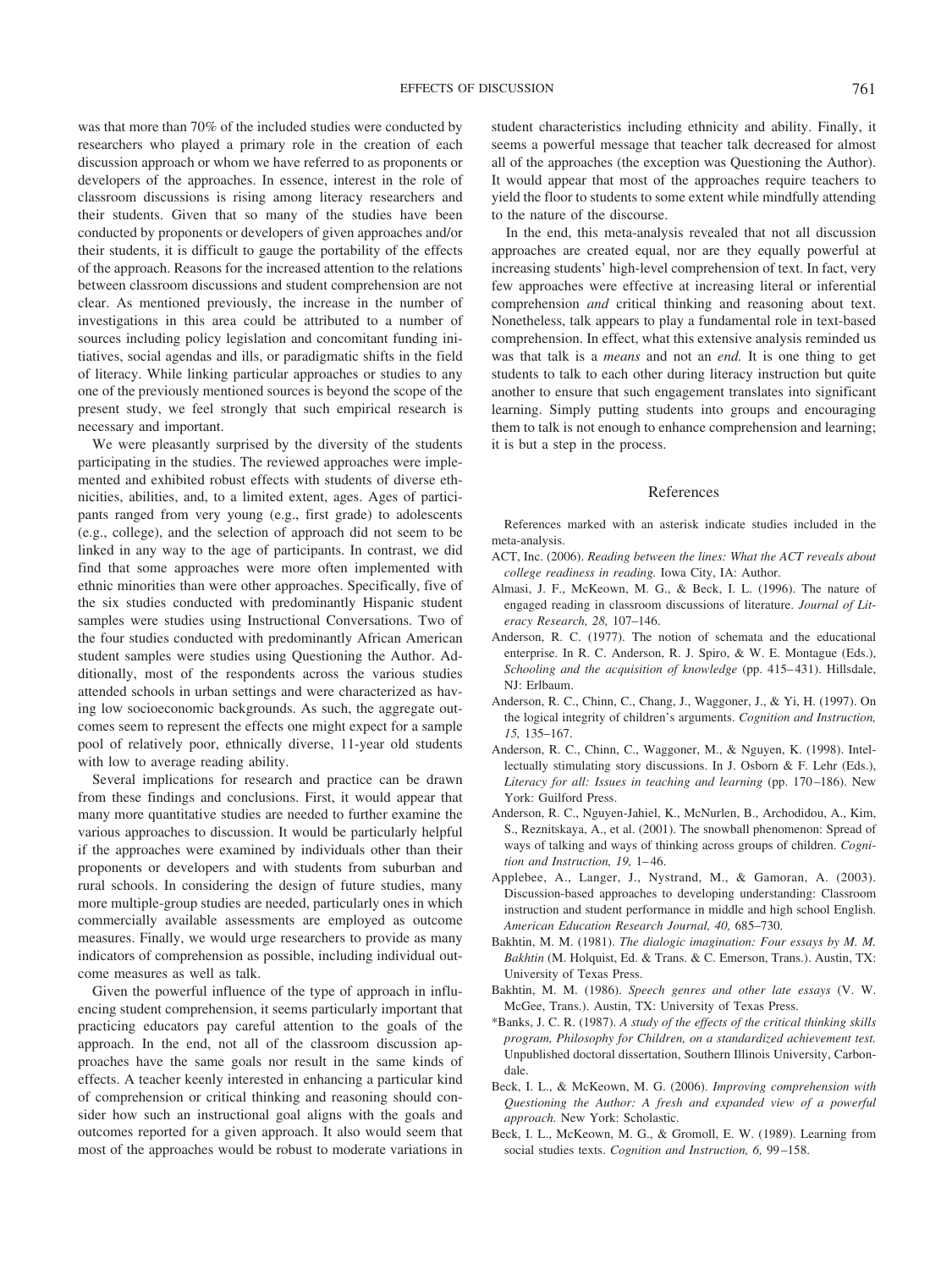- Beck, I. L., McKeown, M. G., Hamilton, R. L., & Kucan, L. (1998). Getting at the meaning. *American Educator, 66, 71,* 85.
- \*Beck, I. L., McKeown, M. G., Sandora, C., Kucan, L., & Worthy, J. (1996). Questioning the Author: A year-long classroom implementation to engage students with text. *The Elementary School Journal, 96,* 385– 414.
- Beck, I. L., McKeown, M. G., Sinatra, G. M., & Loxterman, J. A. (1991). Revising social studies text from a text processing perspective: Evidence of improved comprehensibility. *Reading Research Quarterly, 26,* 251– 276.
- \*Billings, L. (1999). *Discussion in the high school classroom: An examination of sociolinguistic roles.* Unpublished doctoral dissertation, University of North Carolina, Chapel Hill.
- Billings, L., & Fitzgerald, J. (2002). Dialogic discussion and the Paideia Seminar. *American Educational Research Journal, 39,* 907–941.
- \*Bird, J. B. (1984). *Effects of fifth graders' attitudes and critical thinking/ reading skills resulting from a Junior Great Books program.* Unpublished doctoral dissertation, Rutgers–The State University of New Jersey, New Brunswick.
- \*Biskin, D. S., Hoskisson, K., & Modlin, M. (1976). Prediction, reflection, and comprehension. *The Elementary School Journal, 77,* 131–139.
- Black, J. B., & Bern, H. (1981). Causal coherence and memory for events in narratives. *Journal of Verbal Learning and Verbal Behavior, 20,* 267–275.
- Blum, H., Lipsett, L., & Yocom, D. (2002). Literature Circles: A tool for self-determination in one middle school inclusive classroom. *Remedial and Special Education, 23,* 99 –108.
- Bransford, J. D., Brown, A. L., & Cocking, R. R. (1999). *How people learn: Brain, mind, experience, and school.* Washington, DC: National Academy Press.
- Callison, D. (2000). Critical literacy. *School Library Media Activities Monthly, 16,* 34 –36.
- \*Cashman, R. K. (1977). *The effects of Junior Great Books program at the intermediate grade level (4*–5– 6) *on two intellectual operations, verbal meaning, and reasoning ability*. Unpublished doctoral dissertation, Boston College.
- \*Casper, T. P. (1964). *Effects of the Junior Great Books program at the fifth grade level on four intellectual operations and certain of their component factors as defined by J. P. Guilford.* Unpublished doctoral dissertation, Saint Louis University.
- \*Castleberry Independent School District (1996). *Junior Great Books: Summary of program implementation and evaluation, 1995*–*1996.* Castleberry, TX: Author.
- Cazden, C. (1988). *Classroom discourse: The language of teaching and learning.* Portsmouth, NH: Heinemann.
- \*Chamberlain, M. A. (1993). *Philosophy for Children program and the development of critical thinking of gifted elementary students.* Unpublished doctoral dissertation, University of Kentucky, Lexington.
- Chang-Wells, G. L. M., & Wells, G. (1993). Dynamics of discourse: Literacy and the construction of knowledge. In E. A. Forman, N. Minick, & C. A. Stone (Eds.), *Contexts for learning: Sociocultural dynamics in children's development* (pp. 58 –90). New York: Oxford University Press.
- \*Chesser, W. D., Gellalty, G. B., & Hale, M. S. (1997). Do Paideia Seminars explain higher writing scores? *Middle School Journal, 29,*  $40 - 44$ .
- \*Chinn, C. A., Anderson, R. C., & Waggoner, M. A. (2001). Patterns of discourse in two kinds of literature discussion. *Reading Research Quarterly, 36,* 378 – 411.
- Dalton, S., & Sison, J. (1995). *Enacting Instructional Conversation with Spanish-speaking students in middle school mathematics* (Report No. 12). Washington, DC: U.S. Department of Education, Office of Educational Research and Improvement. (ERIC Document Reproduction Service No. ED382030)
- \*Davis, B. H., Resta, V., Davis, L., I., & Camacho, A. (2001). Novice teachers learn about Literature Circles through collaborative action research. *Journal of Reading Education*, 26, 1-6.
- de Castell, S., & Luke, A. (1987). Literacy instruction: Technology and technique. *American Journal of Education, 95,* 413– 430.
- Duffy, G., Roehler, L., & Mason, J. (1984). *Comprehension instruction: Perspectives and suggestions.* New York: Longman.
- \*Echevarria, J. (1995). Interactive reading instruction: A comparison of proximal and distal effects of instructional conversations. *Exceptional Children, 61,* 536 –552.
- \*Echevarria, J. (1996). The effects of instructional conversations on the language and concept development of Latino students with learning disabilities. *The Bilingual Research Journal, 20,* 339 –363.
- Eeds, M., & Wells, D. (1989). Grand Conversations: An exploration of meaning construction in literature study groups. *Research in the Teaching of English, 23,* 4 –29.
- Ellis, N. (1999). *Improving reading comprehension by the use of Junior Great Books in Grades 3 and 6 at Simon Guggenheim School.* Unpublished doctoral dissertation, Loyola University, Chicago.
- Ennis, R. H. (1987). A taxonomy of critical thinking dispositions and abilities. In J. B. Baron & R. J. Sternberg (Eds.), *Teaching thinking skills: Theory and practice* (pp. 9 –25). New York: Freeman.
- \*Farinacci, M. (1998). "We have so much to talk about": Implementing Literature Circles as an action–research project. *The Ohio Reading Teacher, 32,* 4 –11.
- Fleener, A. M. (1994). *An analysis of rhetorical vision constructed by seventh and eighth grade participants in Paideia Seminars.* Unpublished doctoral dissertation, University of Minnesota, Twin Cities.
- \*Flynn, P. A. M. (2002). *Dialogic approaches toward developing third graders' comprehension using Questioning the Author and its influence on teacher change.* Unpublished doctoral dissertation, Fordham University, New York.
- Frederiksen, J. R. (1981). Sources of process interactions in reading. In A. M. Lesgold & C. A. Perfetti (Eds.), *Interactive processes in reading* (pp. 361–386). Hillsdale, NJ: Erlbaum.
- Freebody, P., & Luke, A. L. (1990). "Literacies" programs: Debates and demands in cultural context. *Prospect, 5*(3), 7–17.
- \*Geisler, D. L. (1999). *The influence of Spanish instructional conversations upon the oral language and concepts about print of selected Spanish-speaking kindergarten students.* Unpublished doctoral dissertation, Texas Woman's University, Denton.
- \*Goatley, V. J., Brock, C. H., & Raphael, T. E. (1995). Diverse learners participating in regular education "Book Clubs." *Reading Research Quarterly, 30,* 352–380.
- Goldenberg, C. (1993). Instructional conversations: Promoting comprehension through discussion. *The Reading Teacher, 46,* 316 –326.
- \*Graup, L. B. (1985). *Response to literature: Student generated questions and collaborative learning as related to comprehension (Cognitive, Essays, Junior Great Books*). Unpublished doctoral dissertation, Hofstra University, Hempstead, New York.
- Graves, M. F., Juel, C., & Graves, B. B. (2001). *Teaching reading in the 21st Century* (2nd ed.). Needham Heights, MA: Allyn & Bacon.
- Great Books Foundation. (1987). *An introduction to shared inquiry.* Chicago: Author.
- Hatano, G. (1993). Time to merge Vygotskian and constructivist conceptions of knowledge acquisition. In E. A. Forman, N. Minick, & C. A. Stone (Eds.), *Contexts for learning: Sociocultural dynamics in children's development* (pp. 153–166). New York: Oxford University Press.
- Hedges, L. V., & Olkin, I. (1985). *Statistical methods for meta-analysis.* San Diego, CA: Academic Press.
- \*Heinl, A. M. (1988). *The effects of the Junior Great Books program on literal and inferential comprehension.* Unpublished master's thesis, University of Toledo.
- \*Howard, J. B. (1992). *Seminar discussion and enlarged understanding of*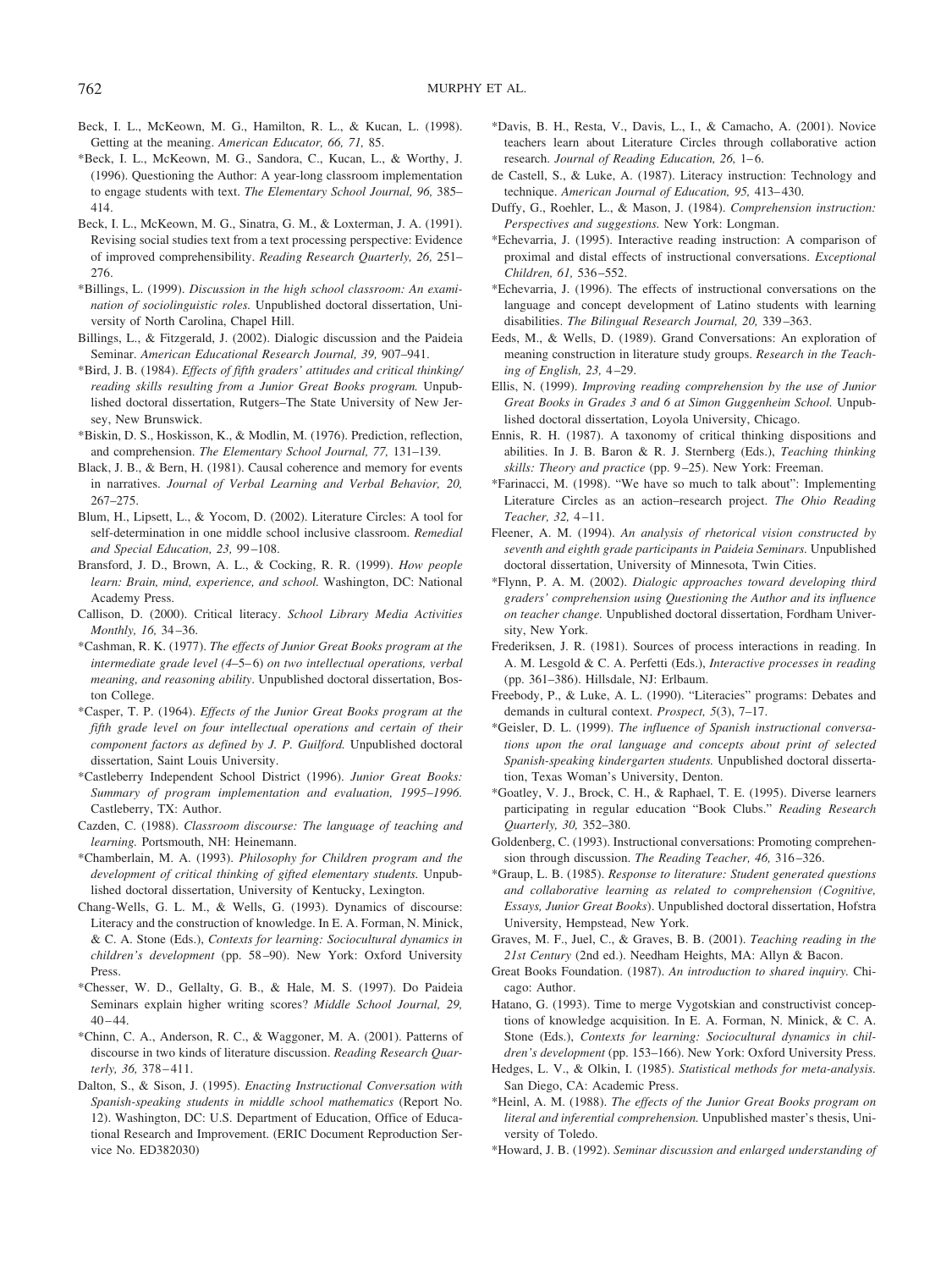*ideas.* Unpublished doctoral dissertation, University of North Carolina, Chapel Hill.

- Iser, W. (1978). *The act of reading: A theory of aesthetic response.* Baltimore: John Hopkins University Press.
- Jakobson, R. (1987). The poetry of grammar and the grammar of poetry. In K. Pomorska & S. Rudy (Eds.), *Language in literature* (pp. 121–144). Cambridge, MA: The Belnap Press of Harvard University.
- Jongsma, K. S. (1991). Critical literacy. *The Reading Teacher, 44,* 518 519.
- \*Junior Great Books. (1992). *The Junior Great Books curriculum of interpretive reading, writing and discussion.* Chicago: Great Books Foundation.
- \*Kim, S. (2002). *The effects of group monitoring on transfer of learning in small group discussions.* Unpublished doctoral dissertation, University of Illinois at Urbana–Champaign.
- \*Kong, A., & Fitch, E. (2002/2003). Using Book Club to engage culturally and linguistically diverse learners in reading, writing, and talking about books. *The Reading Teacher, 56,* 352–362.
- Kuhn, D. (1993). *The skills of argument.* Cambridge, UK: Cambridge University Press.
- Lee, J., Grigg, W. S., & Donahue, P. L. (2007). *Nation's report card: Reading* (NCES 2007– 496). Washington, DC: U.S. Department of Education, Institute of Education Sciences, National Center for Education Statistics.
- \*Lipman, M. (1975). *Philosophy for Children.* (ERIC Document Reproduction Service No. ED103296)
- Lipsey, M. W., & Wilson, D. B. (2001). *Practical meta-analysis.* Thousand Oaks, CA: Sage Publications.
- \*Martin, J. (1998). Literature Circles. *Thresholds in Education, 24,* 15–19.

Mason, L. (1998). Sharing cognition to construct scientific knowledge in school context: The role of oral and written discourse. *Instructional Science, 26,* 359 –389.

- Mason, L. (2001). Introducing talk and writing for conceptual change: A classroom study. *Learning and Instruction, 11,* 305–329.
- \*McGee, L. M. (1992). An exploration of meaning construction in first graders' Grand Conversations. In C. K. Kinzer & D. J. Leu (Eds.), *Literacy research, theory, and practice: Views from many perspectives* (Vol. 41, pp. 177–186). Chicago: National Reading Conference.
- \*McGee, L. M., Courtney, L., & Lomax, R. G. (1994). Teachers' roles in first graders' Grand Conversations. In National Reading Conference (Ed.), *Multidimensional aspects of literacy research, theory, and practice* (Vol. 43, pp. 507–526). Chicago: National Reading Conference.
- McKeown, M. G., & Beck, I. L. (1990). The assessment and characterization of young learners' knowledge of a topic in history. *American Educational Research Journal, 27,* 688 –726.
- \*McKeown, M. G., Beck, I. L., Kucan, L., & Sandora, C. A. (1995). *Second-year classroom implementation of questioning the author: New teachers, new site.* Pittsburgh, PA: Author.
- \*McKeown, M. G., Beck, I. L., & Sandora, C. A. (1996). Questioning the Author: An approach to developing meaningful classroom discourse. In M. F. Graves, P. van der Broek, & B. M. Taylor (Eds.), *The first R: Every child's right to read* (pp. 97–119). New York: Teachers College Press.
- Mead, G. H. (1934). *Mind, self, and society from the standpoint of a social behaviorist.* Chicago: University of Chicago Press.
- Mercer, N. (1995). *The guided construction of knowledge: Talk amongst teachers and learners.* Philadelphia: Multilingual Matters.
- Mercer, N. (2002). The art of interthinking. *Teaching Thinking, 7,* 8 –11.
- \*Mizerka, P. M. (1999). *The impact of teacher-directed literature circles versus student-directed literature circles on reading comprehension at the sixth-grade level.* Unpublished doctoral dissertation, University of Illinois at Urbana–Champaign.

National Assessment Governing Board. (2007). *Reading framework for the*

*2007 National Assessment of Educational Progress.* Washington, DC: U.S. Department of Education.

- National Commission of Excellence in Education. (1983). *A nation at risk: The imperative for educational reform.* Washington, DC: U.S. Government Printing Office.
- National Reading Panel. (2000). *Teaching children to read: Reports of the* subgroups (NIH Publication No. 00-4754). Washington, DC: U.S. Department of Health and Human Services, National Institute of Child Health and Human Development.
- *No Child Left Behind Act of 2001*. P.L. 107–110, 107th Cong. (2001).
- Nystrand, M., Gamoran, A., Kachur, R., & Prendergast, C. (1997). *Opening dialogue: Understanding the dynamics of language and learning in the English classroom.* New York: Teachers College Press.
- \*Olezza, A. M. (1999). *An examination of effective instructional and social interactions to learn English as a second language in a bilingual setting.* Unpublished doctoral dissertation, University of Connecticut, Storrs.
- Patthey-Chavez, G. G., & Clare, L. (1996). Task, talk, and text: The influence of Instructional Conversation on transitional bilingual writers. *Written Communication, 13,* 515–563.
- Pearson, P. D., & Johnson, D. D. (1978). *Teaching reading comprehension.* New York: Holt, Rinehart and Winston.
- Piaget, J. (1928). *The child's conception of the world.* London: Routledge and Kegan Paul.
- \*Pitman, M. (1997). *Literature Circles.* (ERIC Document Reproduction Service No. ED416503)
- Raphael, T. E., Gavelek, J. R., & Daniels, V. (1998). Developing students' talk about text: An initial analysis in a fifth-grade classroom. *National Reading Conference Yearbook, 47,* 116 –128.
- Raphael, T. E., & McMahon, S. I. (1994). Book Club: An alternative framework for reading instruction. *The Reading Teacher, 48,* 102–116.
- \*Reznitskaya, A. (2002). *The influence of group discussions and explicit instruction on the acquisition and transfer of argumentative knowledge.* Unpublished doctoral dissertation, University of Illinois at Urbana– Champaign.
- \*Reznitskaya, A., Anderson, R. C., McNurlen, B., Nguyen-Jahiel, K., Archodidou, A., & Kim, S. (2001). Influence of oral discussion on written argument. *Discourse Processes, 32,* 155–175.
- Rogers, T. (1990/1991). A point, counterpoint response strategy for complex short stories. *Journal of Reading, 34,* 278 –282.
- Rosenblatt, L. M. (1978). *The reader, the text, and the poem: The transactional theory of the literary work.* Carbondale, IL: Southern Illinois University Press.
- \*Sable, E. D. (1987). *The effects of Junior Great Books literature discussion on reading comprehension achievement of gifted fifth graders: Application of general linear model for cross-level inferences.* Unpublished doctoral dissertation, Virginia Polytechnic Institute and State University, Blacksburg.
- \*Sandora, C., Beck, I., & McKeown, M. (1999). A comparison of two discussion strategies on students' comprehension and interpretation of complex literature. *Journal of Reading Psychology, 20,* 177–212.
- \*Saunders, W., & Goldenberg, C. (1998). The effects of an instructional conversation in Latino students' concepts of friendship and story comprehension. In R. Horowitz (Ed.), *The evolution of talk about text: Knowing the world through classroom discourse.* Newark, DE: International Reading Association.
- \*Saunders, W. M., & Goldenberg, C. (1999). Effects of instructional conversations and literature logs on limited- and fluent-Englishproficient students' story comprehension and thematic understanding. *The Elementary School Journal, 99,* 277–301.
- Sharp, A. M. (1995). Philosophy for Children and the development of ethical values. *Early Child Development and Care, 107,* 45–55.
- Short, K. G., & Pierce, K. M. (Eds.) (1990). *Talking about books: Creating literate communities.* Portsmouth, NH: Heinemann.
- \*Solomon, S. (1990). *Developing higher order reading comprehension skills*